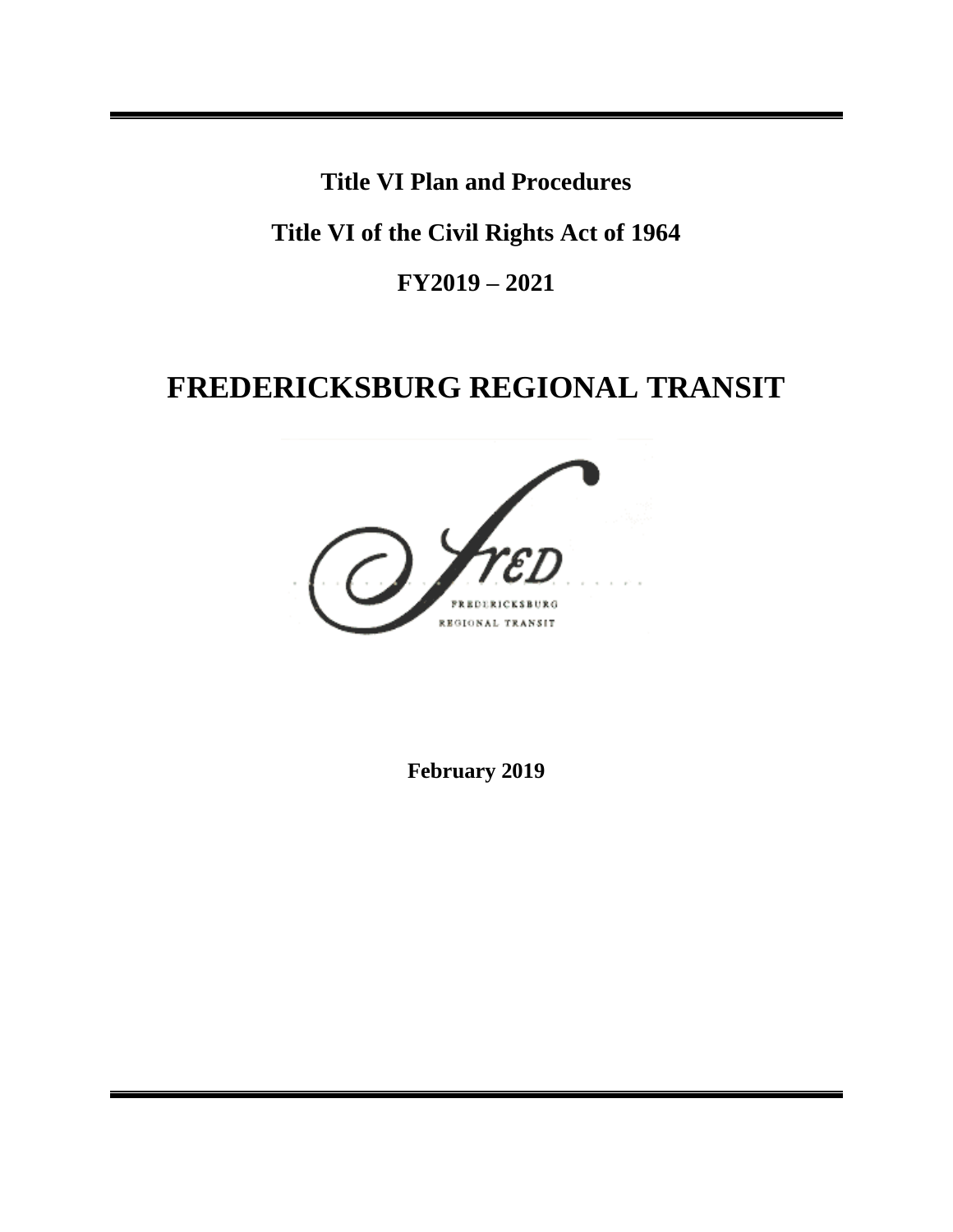## **TABLE OF CONTENTS PAGE**

| I.   |                                                                                                                                                                                                                                |  |
|------|--------------------------------------------------------------------------------------------------------------------------------------------------------------------------------------------------------------------------------|--|
| II.  |                                                                                                                                                                                                                                |  |
| III. | Policy Statement and Authorities [11] March 2016 12: 2016 12: 2016 12: 2016 12: 2016 12: 2016 12: 2016 12: 2016 12: 2016 12: 2016 12: 2016 12: 2016 12: 2016 12: 2016 12: 2016 12: 2016 12: 2016 12: 2016 12: 2016 12: 2016 12 |  |
| IV.  |                                                                                                                                                                                                                                |  |
| V.   |                                                                                                                                                                                                                                |  |
| VI.  |                                                                                                                                                                                                                                |  |
|      | VII. Procedures for Notifying the Public of Title VI Rights and How to File a Complaint 11                                                                                                                                     |  |
|      |                                                                                                                                                                                                                                |  |
| IX.  | Language Assistance Plan for Persons with Limited English Proficiency (LEP) 15                                                                                                                                                 |  |
| X.   |                                                                                                                                                                                                                                |  |
| XI.  |                                                                                                                                                                                                                                |  |

## APPENDICES

| B           |  |
|-------------|--|
| $\mathbf C$ |  |
| D           |  |
| E           |  |
| $F -$       |  |
|             |  |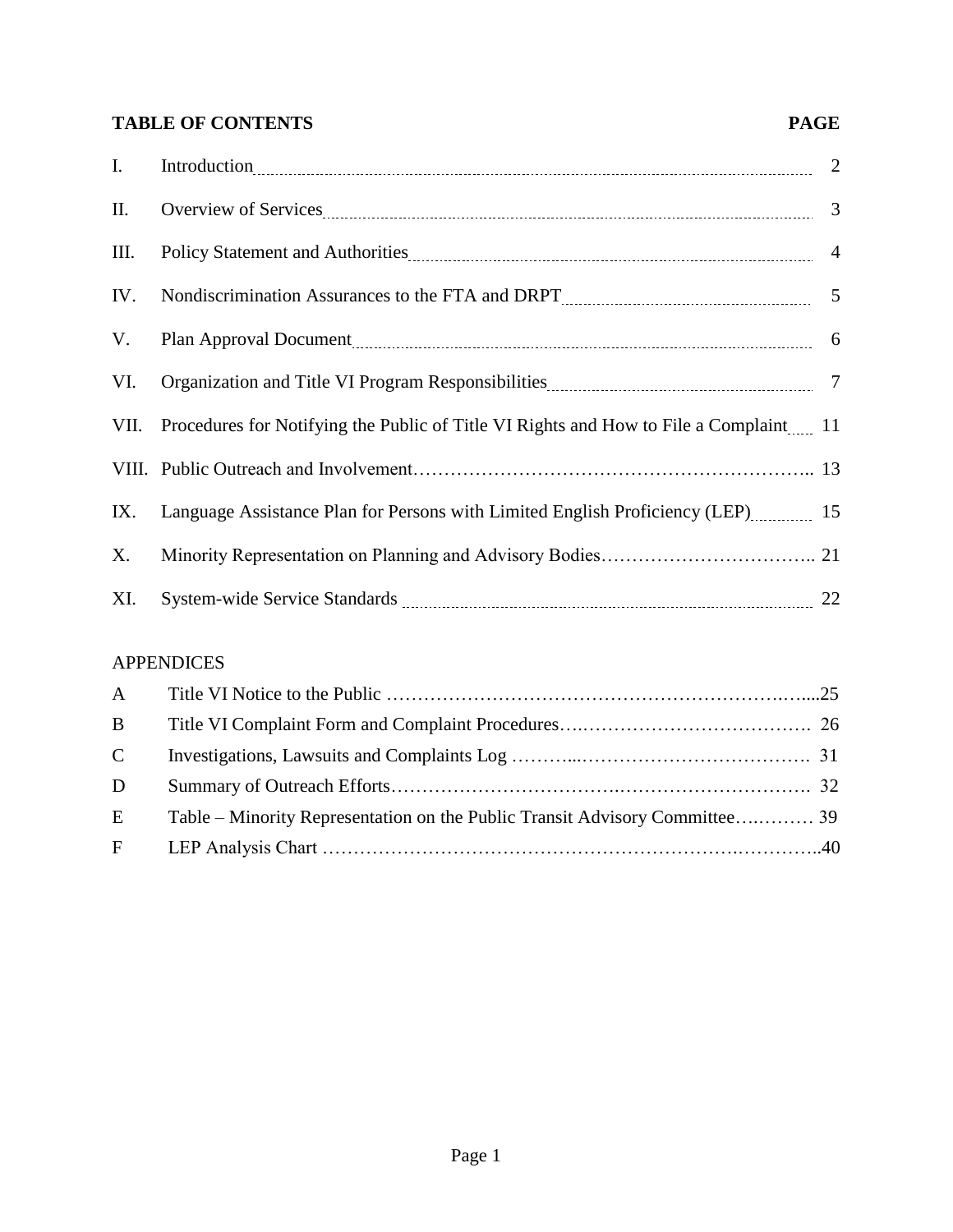# **I. INTRODUCTION**

Title VI of the Civil Rights Act of 1964 prohibits discrimination on the basis of race, color, or national origin in programs and activities receiving Federal financial assistance. Specifically, Title VI provides that "no person in the United States shall, on the ground of race, color, or national origin, be excluded from participation in, be denied the benefits of, or be subjected to discrimination under any program or activity receiving Federal financial assistance." (42 U.S.C. Section 2000d).

The Civil Rights Restoration Act of 1987 clarified the intent of Title VI to include all programs and activities of Federal-aid recipients, sub-recipients, and contractors whether those programs and activities are federally funded or not.

Recently, the Federal Transit Administration (FTA) has placed renewed emphasis on Title VI issues, including providing meaningful access to individuals with Limited English Proficiency.

Recipients of public transportation funding from FTA and the Virginia Department of Rail and Public Transportation (DRPT) are required to develop policies, programs, and practices that ensure that federal and state transit dollars are used in a manner that is nondiscriminatory as required under Title VI.

This document details how FREDericksburg Regional Transit (FRED Transit or FRED) incorporates nondiscrimination policies and practices in providing services to the public. FRED Transit's Title VI policies and procedures are documented in this plan and its appendices and attachments. This plan will be updated periodically (at least every three years) to incorporate changes and additional responsibilities that arise.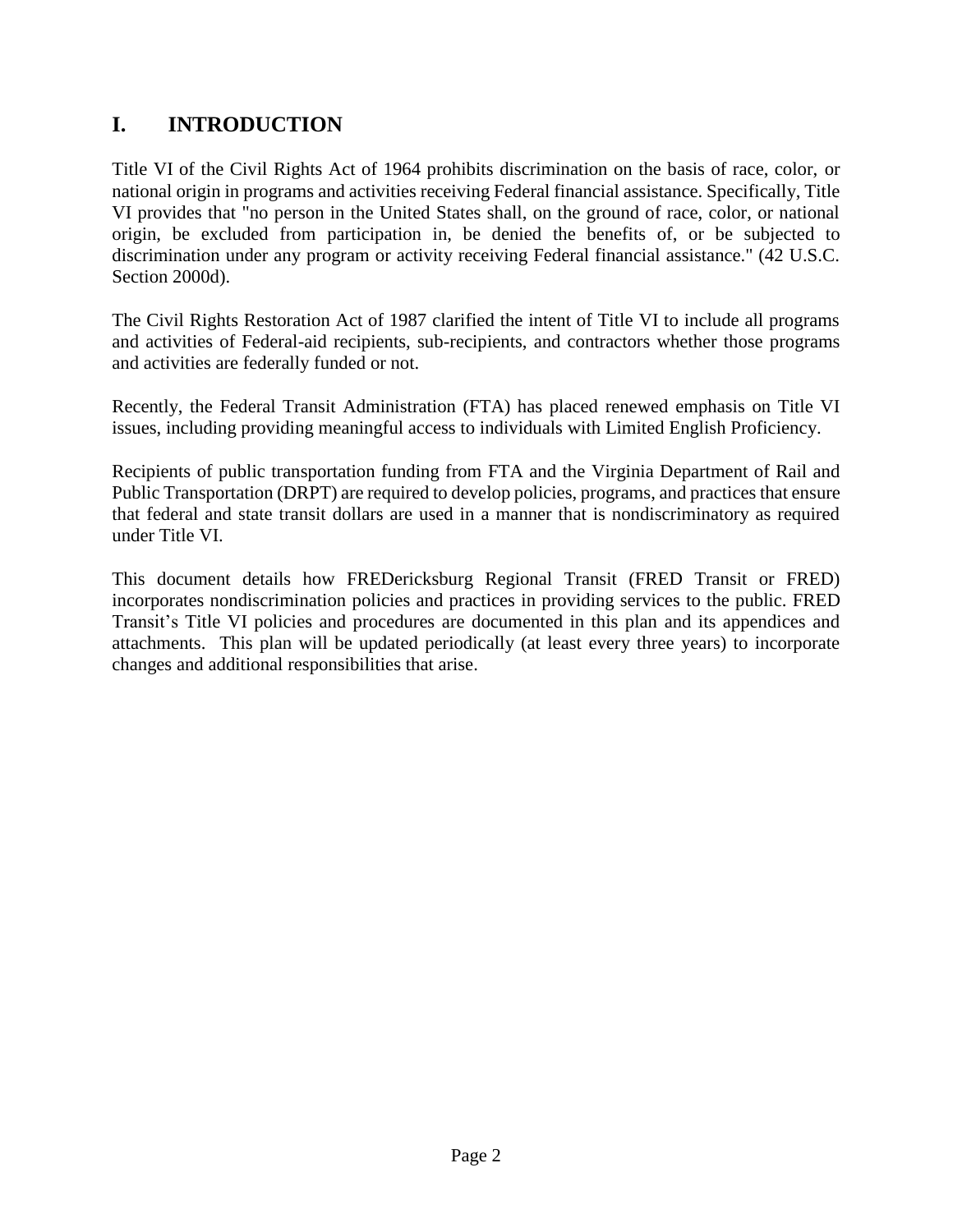# **II. OVERVIEW OF SERVICES**

The mission of FRED Transit is to provide accessible, affordable, dependable, efficient, environmentally sound, and safe and secure transportation for people who reside or work or visit within the Fredericksburg, Virginia, Region (i.e., the City of Fredericksburg and the counties of Caroline, Spotsylvania and Stafford).

In furtherance of its mission, FRED Transit provides regular route and route deviation service in the Fredericksburg Region. FRED's operations are supported by FTA funding under the Section 5311 (Caroline County) and Section 5307 (the City and Spotsylvania and Stafford counties) programs as well as funding from the Commonwealth of Virginia and local governments, institutions, and civic organizations.

FRED maintains a fleet of 30 body-on-chassis transit buses, with seating capacities ranging from 22 to 26, operating over 21 routes. FRED offers three types of service: 1) basic weekday service in the City and three counties; 2) weekday morning and afternoon/evening Virginia Railway Express feeder bus service in the City and Spotsylvania County and VDOT commuter lot shuttle service in north Stafford County; and 3) Thursday and Friday late night service and Saturday and Sunday service, known as Eagle Express, centered on the University of Mary Washington during the academic year (late August through mid-May).

FRED does not have traditional peak and off-peak hours of service. It operates basically the same level of service throughout the day from 7:01 am to 8:00 pm, all of which are considered "off peak." During all hours FRED charges half fare for individuals 65 and older, individuals on Medicare, and individuals evidencing permanent or temporary disabilities.

All FRED buses are equipped with wheelchair lifts. In lieu of para-transit service, FRED offers route deviation service on its regular routes; with this service, citizens can request curb-side pickup and drop off for locations up to ¾ miles and two minutes off fixed routes. Route deviation service is available to all FRED customers who may find it difficult to get to a regular transit stop.

FRED maintains two major facilities. The Lawrence A. Davies Transit Center (known familiarly as FRED Central) houses FRED's passenger terminal and administrative offices. FRED's maintenance and operations center has two structures: the maintenance building where work on the fleet and other equipment is conducted and the operations building where training, data processing and other activities take place.

FRED operates as a department of the City of Fredericksburg and provides service to the other jurisdictions in the Region under annual budget agreements. The Fredericksburg City Council is FRED's governing authority. FRED and the City receive counsel and recommendations from the Public Transit Advisory Board (PTAB), on which are represented all of the jurisdictions in the Region, major contributing civic, institutional and business entities, and the disabled community.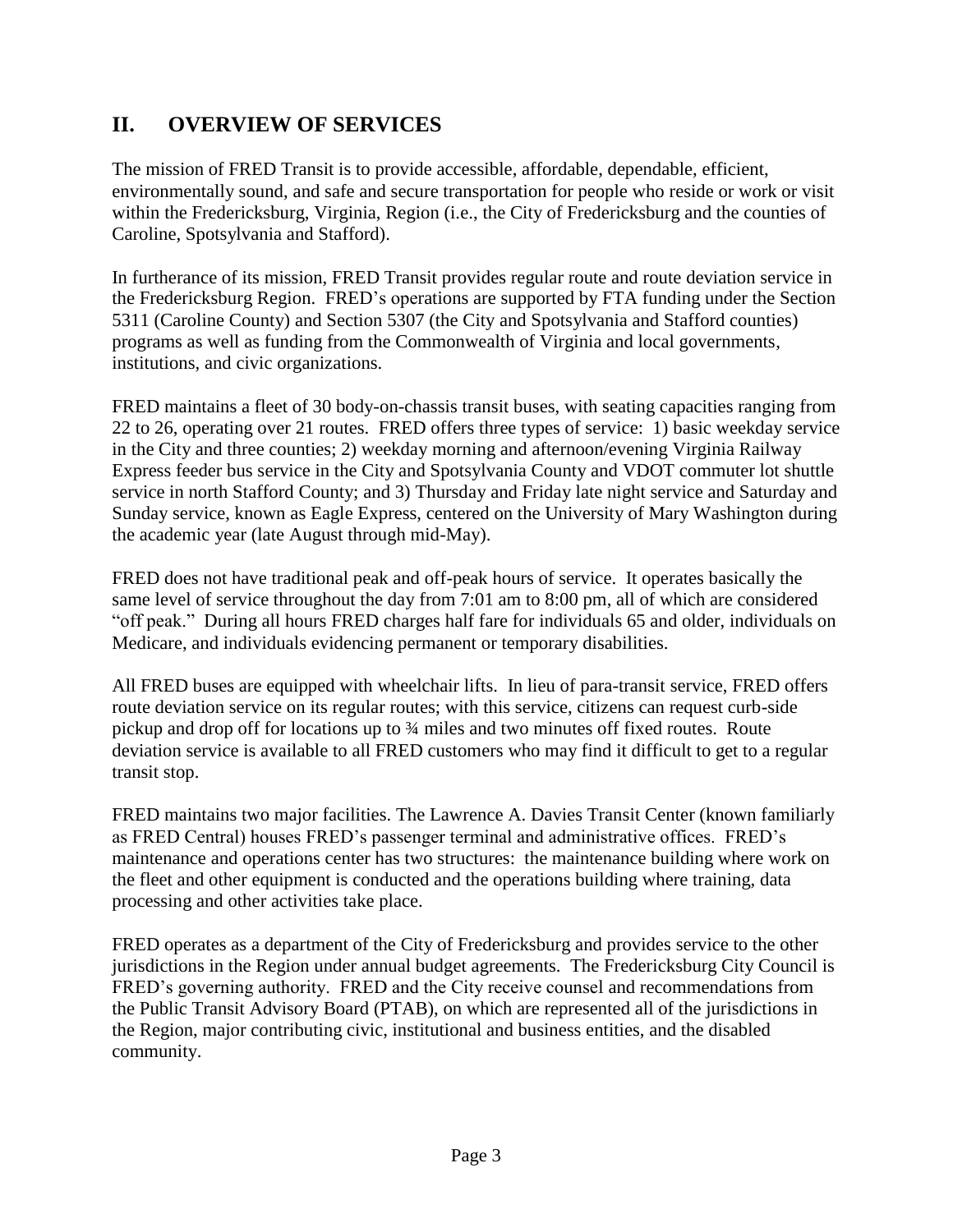# **III. POLICY STATEMENT AND AUTHORITIES**

## **Title VI Policy Statement**

FRED Transit is committed to ensuring that no person shall, on the grounds of race, color, national origin, as provided by Title VI of the Civil Rights Act of 1964 and the Civil Rights Restoration Act of 1987 (PL 100.259), be excluded from participation in, be denied the benefits of, or be otherwise subjected to discrimination under any program or activity, whether those programs and activities are federally funded or not. Transit riders needing language assistance to use the transportation services will be assisted at no cost.

The FRED Transit Title VI Manager is responsible for initiating and monitoring Title VI activities, preparing required reports, and other responsibilities as required by Title 23 Code of Federal Regulations (CFR) Part 200, and Title 49 CFR Part 21.

 $\overline{\phantom{a}}$  , and the contract of the contract of the contract of the contract of the contract of the contract of the contract of the contract of the contract of the contract of the contract of the contract of the contrac

Signature of Authorizing Official Date

## **Authorities**

Title VI of the 1964 Civil Rights Act provides that no person in the United States shall, on the grounds of race, color, or national origin, be excluded from participation in, be denied the benefits of, or be otherwise subjected to discrimination under any program or activity receiving federal financial assistance (refer to 49 CFR Part 21). The Civil Rights Restoration Act of 1987 broadened the scope of Title VI coverage by expanding the definition of the terms "programs or activities" to include all programs or activities of Federal Aid recipients, sub recipients, and contractors, whether such programs and activities are federally assisted or not.

Additional authorities and citations include: Title VI of the Civil Rights Act of 1964 (42 U.S.C. Section 2000d); Federal Transit Laws, as amended (49 U.S.C. Chapter 53 et seq.); Uniform Relocation Assistance and Real Property Acquisition Policies Act of 1970, as amended (42 U.S.C. 4601, et seq.); Department of Justice regulation, 28 CFR part 42, Subpart F, "Coordination of Enforcement of Nondiscrimination in Federally-Assisted Programs" (December 1, 1976, unless otherwise noted); U.S. DOT regulation, 49 CFR part 21, "Nondiscrimination in Federally-Assisted Programs of the Department of Transportation—Effectuation of Title VI of the Civil Rights Act of 1964" (October 1, 2003, unless otherwise noted); Joint FTA/Federal Highway Administration (FHWA) regulation, 23 CFR part 771, "Environmental Impact and Related Procedures" (February 7, 2013); Joint FTA/FHWA regulation, 23 CFR part 450 and 49 CFR part 613, "Planning Assistance and Standards," (December 29, 2017 unless otherwise noted); U.S. DOT Order 5610.2, "U.S. DOT Order on Environmental Justice to Address Environmental Justice in Minority Populations and Low-Income Populations," (June 14, 2012); U.S. DOT Policy Guidance Concerning Recipients' Responsibilities to Limited English Proficient Persons, (December 14, 2005), and Section 12 of FTA's Master Agreement, FTA MA 22 (October 1, 2015).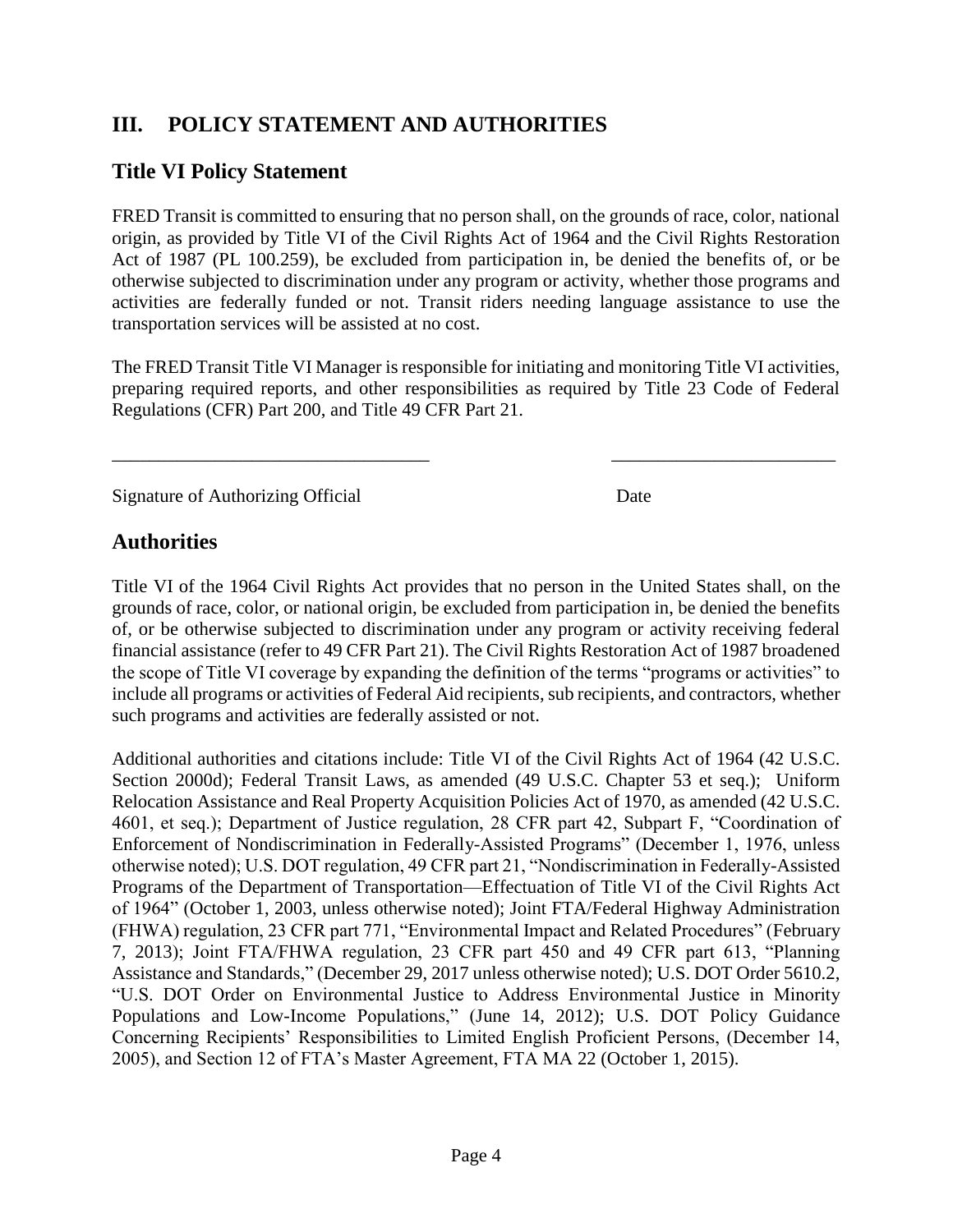# **IV. NONDISCRIMINATION ASSURANCES**

In accordance with 49 CFR Section 21.7(a), every application for financial assistance from the Federal Transit Administration (FTA) must be accompanied by an assurance that the applicant will carry out the program in compliance with DOT's Title VI regulations. This requirement is fulfilled when FRED and the Virginia Department of Rail and Public Transportation (DRPT) submit their annual certifications and assurances to FTA. DRPT collects Title VI assurances from subrecipients (such as FRED Transit for the Section 5311 rural transportation program) prior to passing through FTA funds.

As part of the Certifications and Assurances submitted to the DRPT with the Annual Grant Application, and all FTA grant applications submitted to the DRPT or directly to the FTA, FRED Transit submits a Nondiscrimination Assurance which addresses compliance with Title VI as well as nondiscrimination in hiring (EEO) and contracting (DBE), and nondiscrimination based on disability (ADA).

In signing and submitting this assurance, FRED Transit confirms to DRPT and the FTA the agency's commitment to nondiscrimination and compliance with federal and state requirements.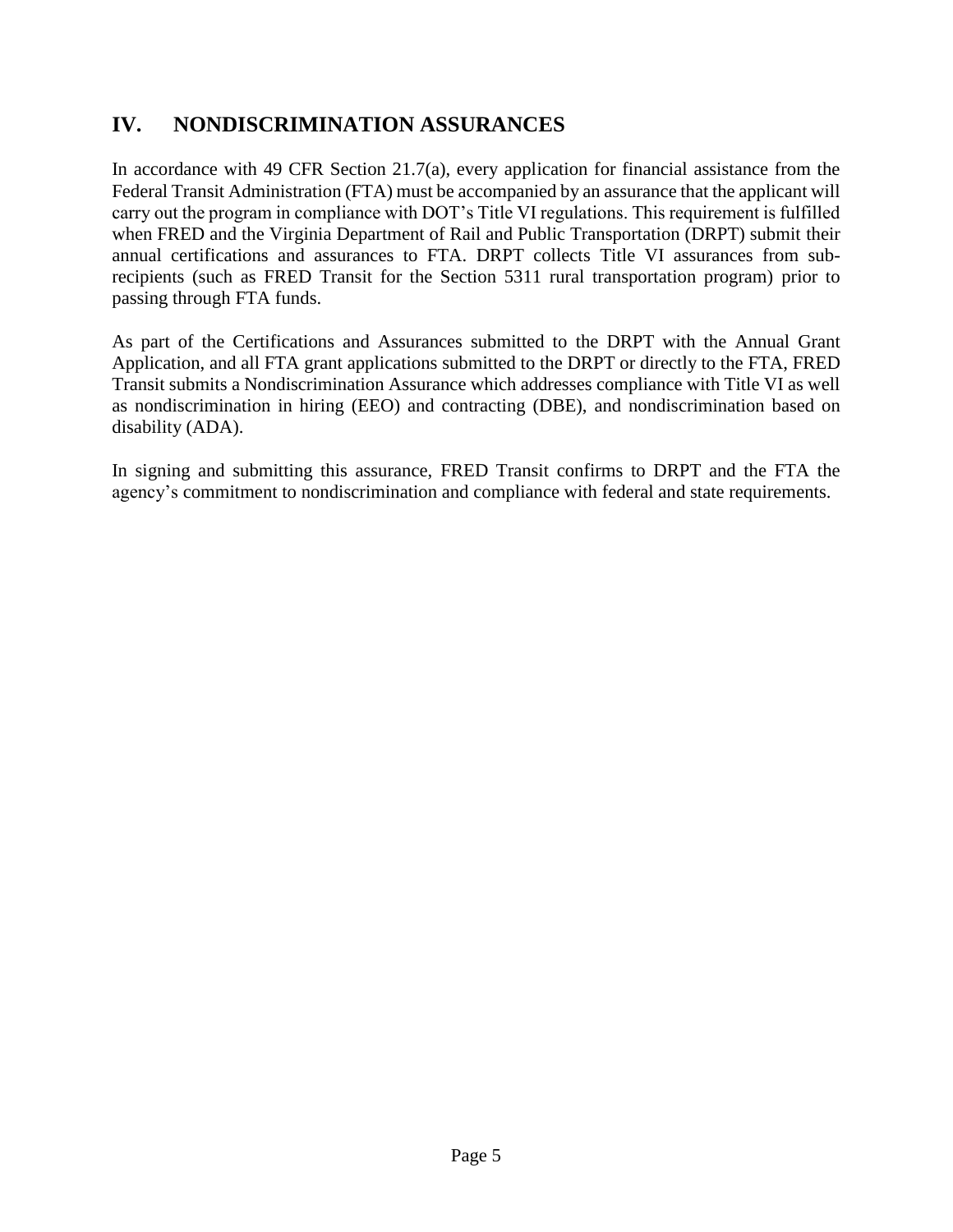# **V. PLAN APPROVAL DOCUMENT**

I hereby acknowledge the receipt of the FRED Transit Title VI Implementation Plan FY2019- 2021. Under authority delegated by City Council, I have reviewed and approve the Plan. I am committed to ensuring that no person is excluded from participation in, or denied the benefits of FRED Transit's transportation services on the basis of race, color, or national origin, as protected by Title VI according to Federal Transit Administration (FTA) Circular 4702.1B Title VI requirements and guidelines for FTA sub-recipients.

**\_\_\_\_\_\_\_\_\_\_\_\_\_\_\_\_\_\_\_\_\_\_\_\_\_\_\_\_ \_\_\_\_\_\_\_\_\_\_\_\_\_\_\_\_\_\_\_\_\_\_\_\_\_\_\_\_**

Signature of Authorizing Official Date

Timothy J. Baroody, City Manager City of Fredericksburg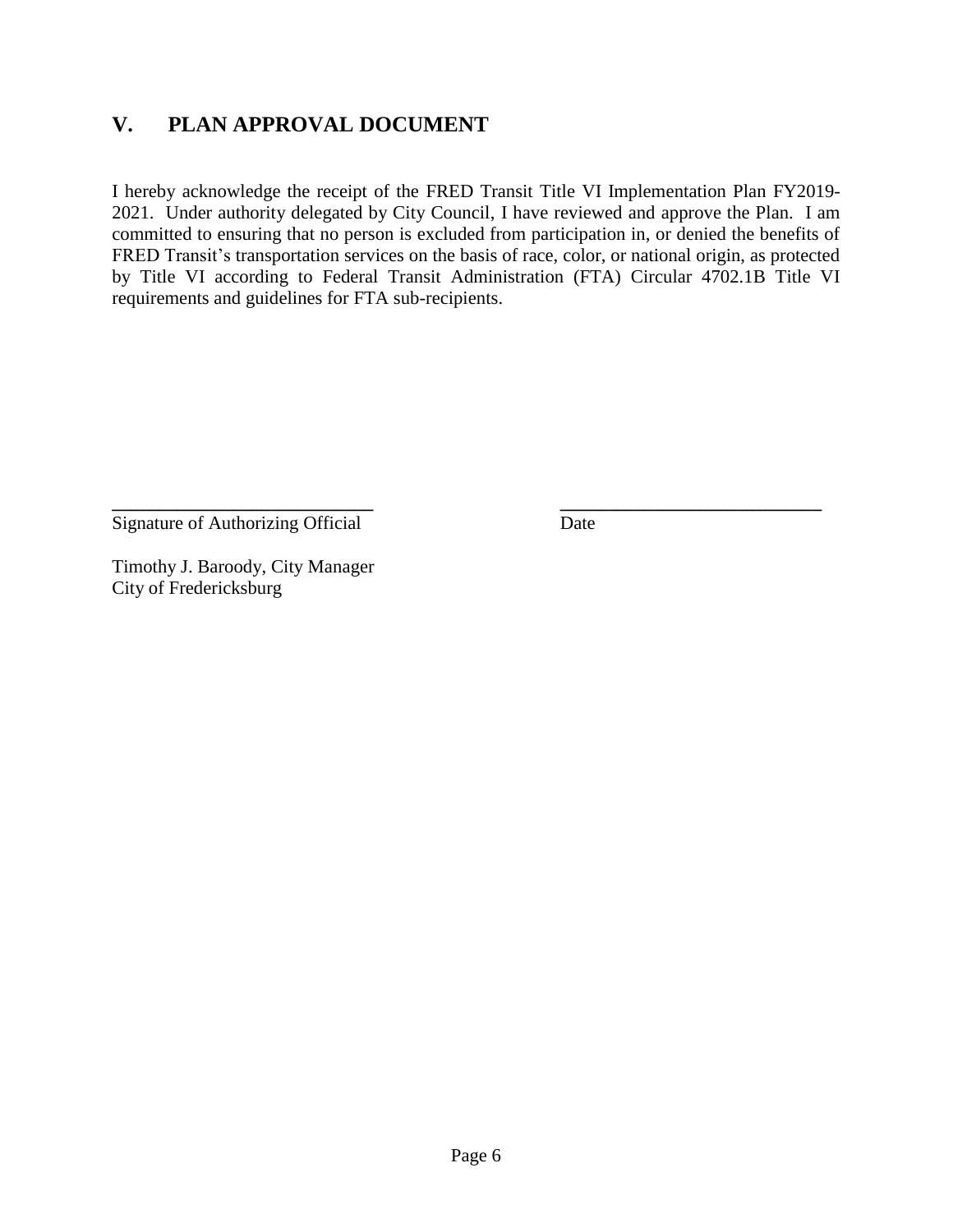# **VI. ORGANIZATION AND TITLE VI PROGRAM RESPONSIBILITIES**

FRED Transit's Manager of Policy, Planning and Compliance is responsible for ensuring implementation of the agency's Title VI program. Title VI program elements are interrelated, and responsibilities may overlap. The specific areas of responsibility have been delineated below for purposes of clarity.

## **Overall Organization for Title VI**

The Title VI Manager and staff are responsible for coordinating the overall administration of the Title VI program, plan, assurances, language assistance, complaint handling, data collection and reporting, annual review and updates, and internal education. **FRED Transit has no subrecipients** and is solely responsible for providing transit service and ensuring compliance with Title VI.

## **Detailed Responsibilities of the Title VI Manager**

The Title VI Manager is charged with the responsibility for implementing, monitoring, and ensuring compliance with Title VI regulations. Title VI responsibilities are as follows:

- 1. Process the disposition of Title VI complaints received.
- 2. Collect statistical data (race, color or national origin) of participants in and beneficiaries of our transit services, (e.g., affected citizens, and impacted communities).
- 3. Conduct annual Title VI review of FRED Transit to determine the effectiveness of the program plan.
- 4. Oversee the construction contractors, consultant contractors, suppliers, and other procurement vendors for non-discriminatory compliance.
- 5. Provide FRED Transit employees with instructive information on Title VI and other related nondiscrimination statutes.
- 6. Prepare a yearly report of Title VI accomplishments and program goals, as required.
- 7. Develop and maintain Title VI required information for dissemination to the general public and, where appropriate, in languages other than English.
- 8. Develop and maintain a Language Assistance Plan in concert with the Limited English Proficiency assessment.
- 9. Promptly prepare and implement a corrective action plan in response to a Title VI deficiency status from FTA, DRPT or another federal assistance agency.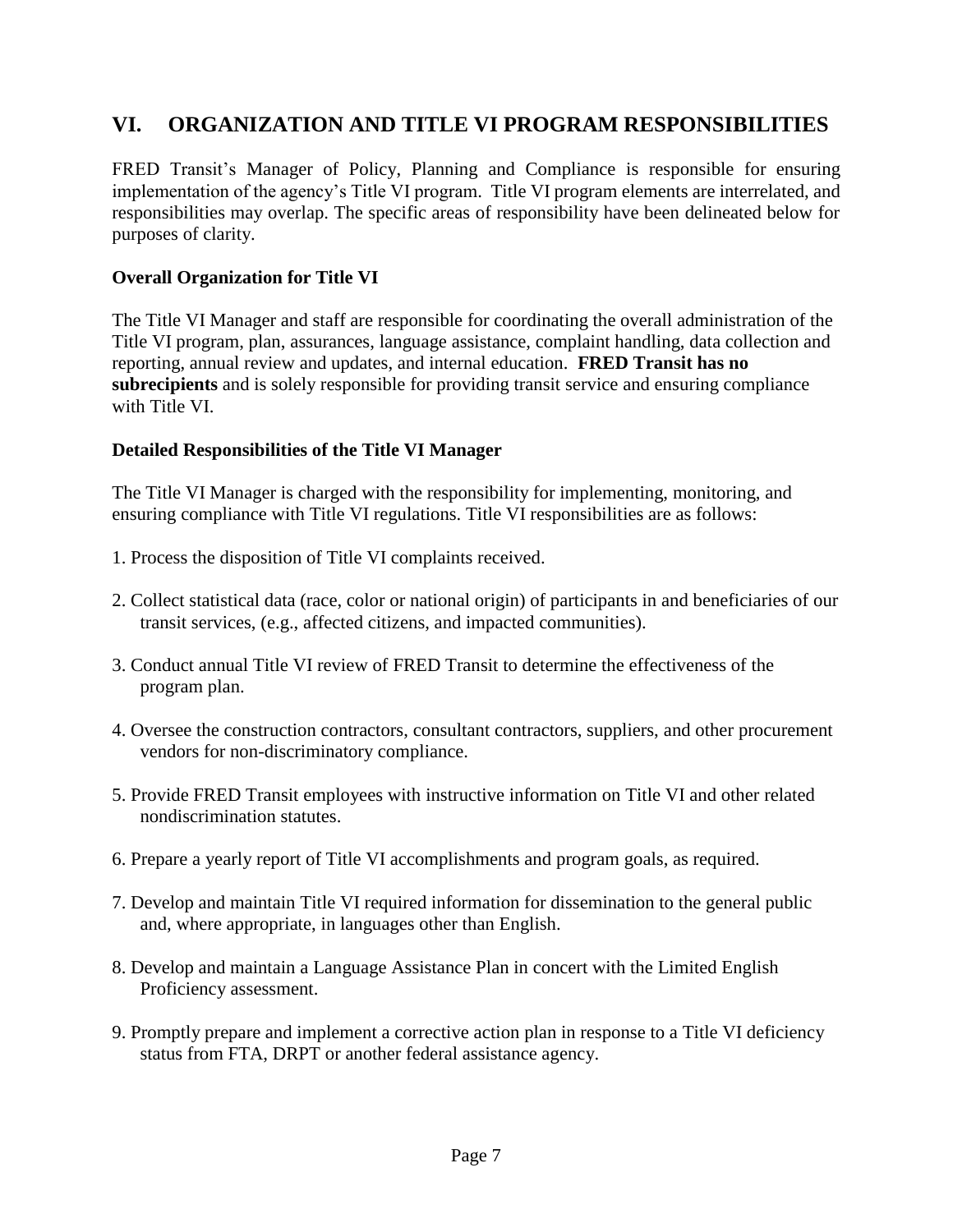## **General Title VI Responsibilities**

The Title VI Manager is responsible for substantiating that these elements of the plan are appropriately implemented and maintained, and for coordinating with those responsible for public outreach and involvement and service planning and delivery.

## **1. Data collection**

To ensure that Title VI reporting requirements are met, FRED Transit will maintain:

- A database or log of Title VI complaints received. The investigation of and response to each complaint is tracked within the database or log.
- A log of the public outreach and involvement activities undertaken to ensure that minority and low-income people had a meaningful access to these activities.
- A record of the frequency of encountering Limited English Proficiency (LEP) individuals.

## **2. Annual Report and Updates**

As a recipient and sub-recipient of FTA funds, FRED Transit is required to submit a Quarterly Report Form to DRPT and a triennial report to the FTA that documents any Title VI complaints received during the preceding report period. FRED Transit will also maintain and provide to DRPT and the FTA, the log of public outreach and involvement activities undertaken to ensure that minority and low-income people had a meaningful access to these activities.

Further, we will submit to DRPT and the FTA updates to any of the following items since the previous submission, or a statement to the effect that these items have not been changed since the previous submission, indicating date:

- A copy of any compliance review report for reviews conducted in the last three years, along with the purpose or reason for the review, the name of the organization that performed the review, a summary of findings and recommendations, and a report on the status or disposition of the findings and recommendations
- Limited English Proficiency (LEP) and Language Assistance Plan
- Procedures for tracking and investigating Title VI complaints
- A list of Title VI investigations, complaints or lawsuits filed with the agency since the last submission
- A copy of the FRED Transit's notice to the public that it complies with Title VI and instructions on how to file a discrimination complaint.

## **3. Annual Review of Title VI Program**

Each year, in preparing for the Annual Report and Updates, the Title VI Manager will review the Title VI program to assure implementation of the Title VI plan. In addition, the Title VI Manager will review the operational guidelines and program related publications, including those for contractors, to verify that Title VI language and provisions are incorporated, as appropriate.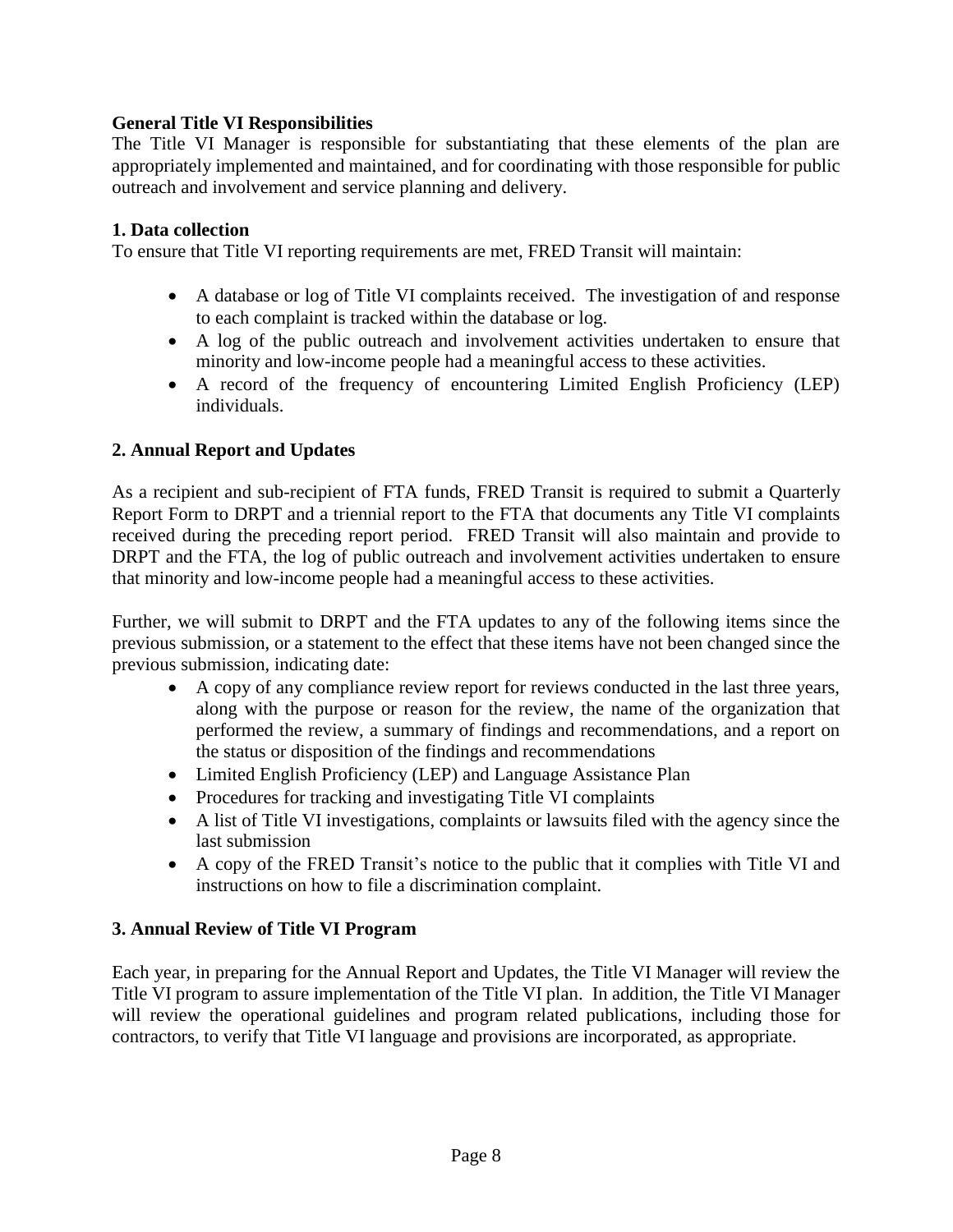## **4. Dissemination of Information Related to the Title VI Program**

Information on our Title VI program will be disseminated to FRED Transit employees, contractors, and beneficiaries, as well as to the public, as described in the "public outreach and involvement" section of this document, and in other languages when needed according to the Language Assistance Plan (LAP) plan as well as federal and State laws/regulations.

## **5. Resolution of Complaints**

Any individual may exercise his or her right to file a complaint if that person believes that he, she or any other program beneficiaries have been subjected to unequal treatment or discrimination in the receipt of benefits/services or prohibited by nondiscrimination requirements. With respect to rural transit operations, FRED Transit will report the complaint to DRPT within three business days (per DRPT requirements), and make a concerted effort to resolve complaints locally, using the agency's Title VI Complaint Procedures. Complaints regarding urban transit operations will be similarly reported to the FTA. All Title VI complaints and their resolution will be logged and reported annually (in addition to immediately) to DRPT and as appropriate to the FTA.

## **6. Written Policies and Procedures**

Our Title VI policies and procedures are documented in this plan and its appendices and attachments. This plan will be updated periodically and at minimum every three years to incorporate changes and additional responsibilities that arise.

## **7. Internal Education**

Our employees will receive training on Title VI policies and procedures upon hiring and upon promotion. This training will include requirements of Title VI, our obligations under Title VI (LEP requirements included), and required data that must be gathered and maintained. In addition, instructive materials will be provided when any Title VI-related policies or procedures change (agency-wide training), or when appropriate in resolving a complaint.

Title VI education is the responsibility of FRED Transit's Assistant Director and Driver Trainer.

## **8. Title VI Clauses in Contracts**

In federal procurements requiring a written contract or Purchase Order (PO), FRED Transit's contracts/POs will include appropriate Civil Rights nondiscrimination clauses. The Title VI Manager will work with the FRED Transit and City of Fredericksburg staff who are responsible for procurement contracts and POs to ensure appropriate nondiscrimination clauses are included.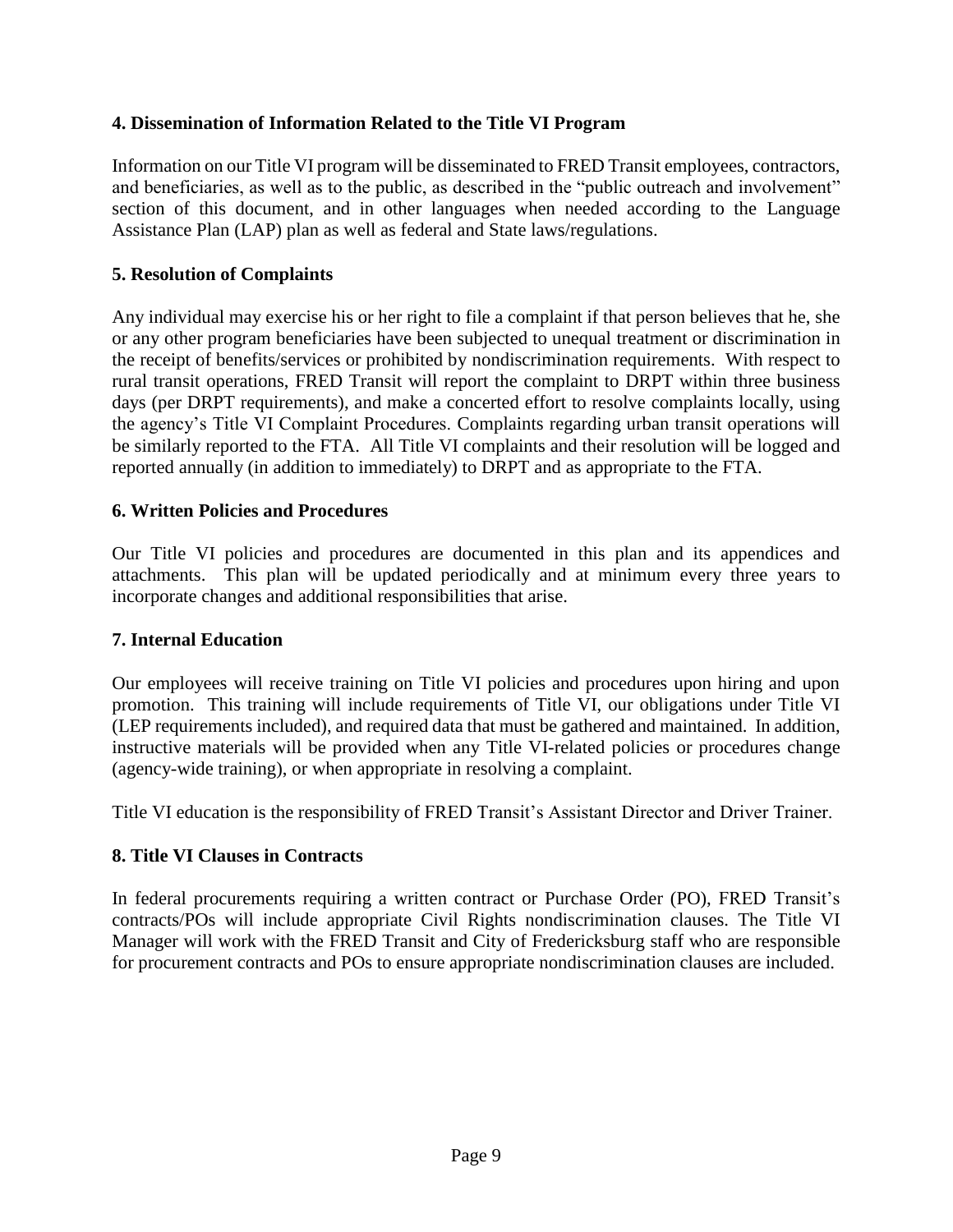## **9. Equity Analysis to Determine Site or Location of a Facility**

FRED currently has no projects planned for the period covered by this Title VI Plan that would involve land acquisition and the displacement of individuals from their residences or businesses. Therefore, the requirement to conduct an equity analysis to determine the location of a facility is not applicable, for this plan period.

In the event FRED Transit should construct a transit facility, we will engage in outreach to individuals potentially impacted by the siting of a facility. FRED Transit will complete a Title VI equity analysis to compare the equity impacts of various siting alternatives, and the analysis will occur before the selection of the preferred site.

When evaluating locations of facilities, we will give attention to other facilities with similar impacts in the area to determine if any cumulative adverse impacts might result. The analysis will be done at the Census tract or block group where appropriate to ensure that proper perspective is given to localized impacts.

If we determine that the location of the project will result in a disparate impact based on race, color or national origin, we will only locate the project in that location if there is a substantial legitimate justification for locating the project there and where there are no alternative locations that would have a less disparate impact based on race, color, or national origin.

FRED Transit will show how both tests are met; by showing how we considered and analyzed the alternatives to determine whether those alternatives would have less of a disparate impact based on race, color or national origin, and then implement the least discriminatory alternative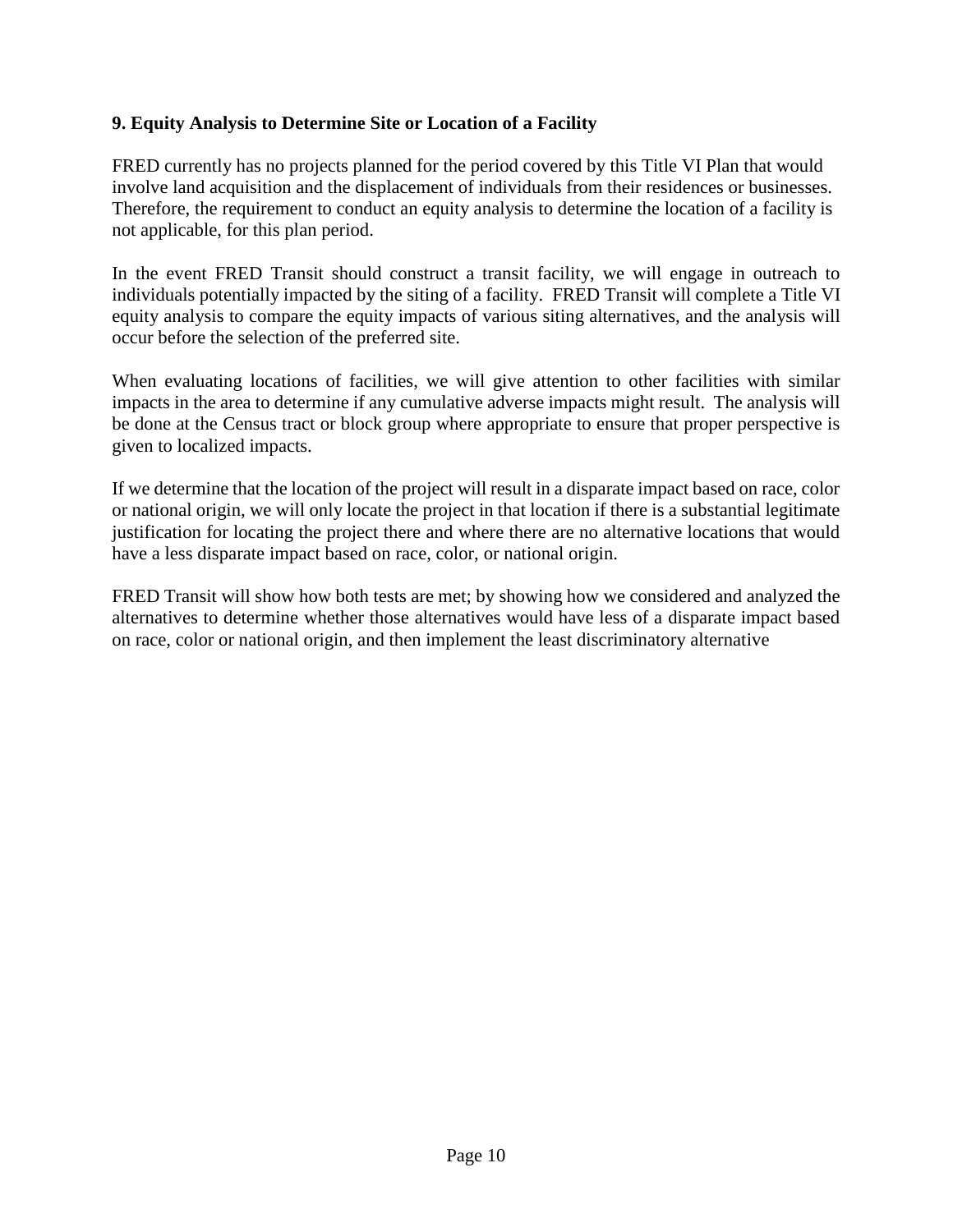# **VII. PROCEDURES FOR NOTIFYING THE PUBLIC OF TITLE VI RIGHTS AND HOW TO FILE A COMPLAINT**

## **Requirement to Provide a Title VI Public Notice**

Title 49 CFR Section 21.9(d) requires recipients to provide information to the public regarding the recipient's obligations under DOT's Title VI regulations and apprise members of the public of the protections against discrimination afforded to them by Title VI.

The public notice is posted in the lobbies of the Lawrence A. Davies Transit Center (FRED Central) and the FRED operations center, and on all buses used in fixed route service. It will also be posted on the FRED website at [www.rideFRED.com.](http://www.ridefred.com/)

A copy of FRED Transit's Title VI Program is available through the website or a printed copy may be requested through the Title VI Coordinator. Public notice postings include directions and contact information for requesting information on FRED Transit's Title VI Program.

Appendix A contains FRED's Title VI Notice to the public.

## **Title VI Complaint Form and Procedures**

FRED Transit takes seriously any Title VI complaint filed by the public or initiated by FTA or DRPT, or if any Title VI lawsuit is filed against FRED Transit.

To comply with the requirements established in 49 CFR Section 21.9(b), all recipients shall develop a complaint form and procedures for investigating and tracking Title VI complaints filed against them and make their procedures for filing a complaint available to members of the public. Recipients must also develop a Title VI complaint form. The form and procedure for filing a complaint shall be available at minimum on the recipient's website.

To comply with the requirements established in 49 CFR Section 21.9(b), FRED Transit developed a complaint form and procedures for investigating Title VI complaints. The Title VI Complaint Form and Procedures are vital documents and are provided in Spanish. Any individual may exercise his or her right to file a complaint with FRED Transit if that person believes that he or she has been subjected to unequal treatment or discrimination in the receipt of benefits or services or participation in FRED Transit services. We will report the complaint to DRPT within three business days (per DRPT requirements) and make a concerted effort to resolve the complaint locally, using the Nondiscrimination Complaint Procedures. Title VI complaints and their resolution will be logged and reported (in addition to immediately) to DRPT and the FTA as applicable.

A person may also file a complaint directly with the Federal Transit Administration, Office of Civil Rights, Attention: Title VI Program Coordinator, East Building,  $5<sup>th</sup>$  floor – TCR, 1200 New Jersey Avenue SE, Washington, DC 20590.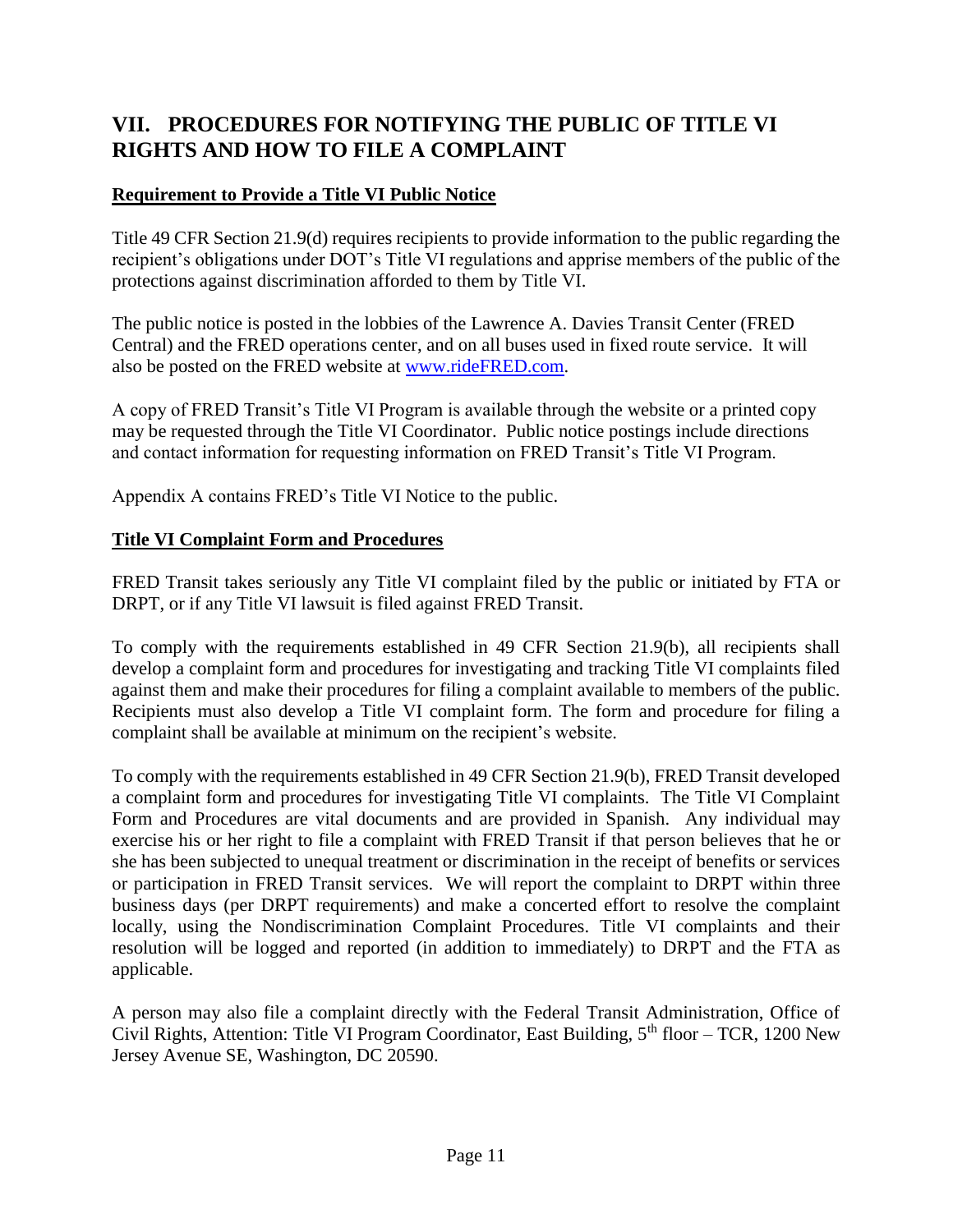Instructions for filing a Title VI complaint is posted on the website and available upon request through the Title VI Coordinator. The complainant may also speak with the Title VI Coordinator directly to file a complaint.

FRED Transit's Title VI Complaint Form and Complaint Procedures are attached as Appendix B and posted on www.rideFRED.com.

## **Transportation-Related Title VI Investigations, Complaints and Lawsuits Log**

FRED Transit will prepare and maintains a list of any of the following that allege discrimination based on race, color, or national origin:

- Active investigations conducted by FTA and entities other than FTA;
- Lawsuits: and
- Complaints naming FRED Transit.

This list shall include the date that the transportation-related Title VI investigation, lawsuit, or complaint was filed; a summary of the allegation(s); the status of the investigation, lawsuit, or complaint; and actions taken in response, or final findings related to the investigation, lawsuit, or complaint. This list shall be included in the Title VI Program submitted to DRPT and the FTA every three years and information shall be provided to DRPT quarterly and annually as directed.

FRED Transit uses the form included at Appendix C to track and document civil rights-related (Title VI, EEO and ADA) investigations, lawsuits and/or complaints. Additional pages and materials may be appended to this basic form.

The complaint and related documents will be held in a confidential manner. In its history, FRED Transit has not received a Title VI related complaint.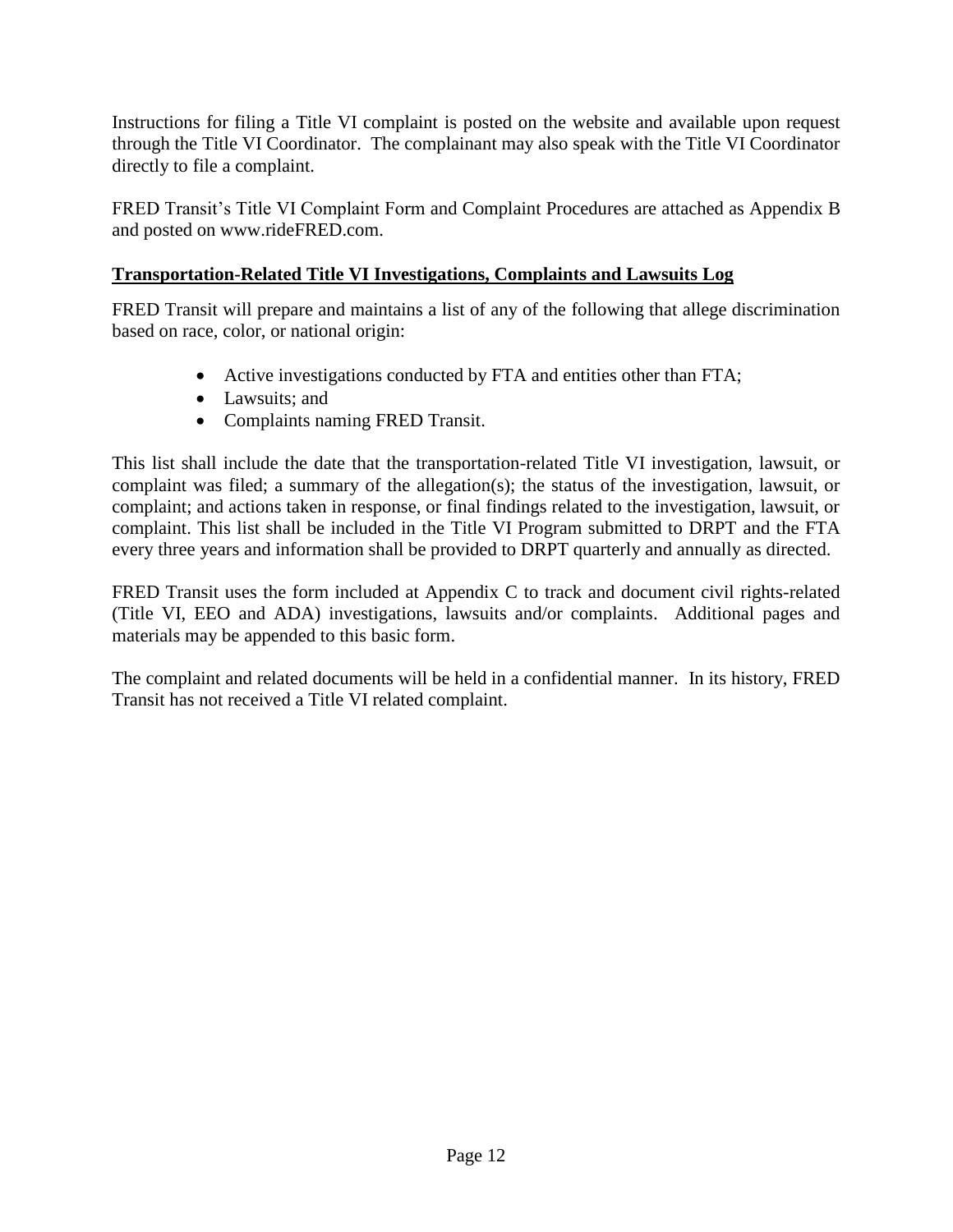## **VIII. Public Outreach and Involvement**

## **PUBLIC PARTICIPATION PLAN**

The Public Participation Plan (PPP) is a guide for ongoing public participation endeavors. Its purpose is to ensure that FRED Transit utilizes effective means of providing information and receiving public input on transportation decisions from the community we serve and to especially engage input from low income, minority and limited English proficient (LEP) populations, as required by Title VI of the Civil Rights Act of 1964 and its implementing regulations.

Under federal regulations, transit operators must take reasonable steps to ensure that LEP individuals have meaningful access to their programs and activities. This means that public participation opportunities, normally provided in English, should be accessible to individuals we serve who have a limited ability to speak, read, write, or understand English.

In addition to language access measures, other major components of the PPP include: public participation design factors; a range of public participation methods to provide information, to invite participation and/or to seek input; examples to demonstrate how population-appropriate outreach methods can be and were identified and utilized; and performance measures and objectives to ensure accountability and a means for improving over time.

FRED Transit established a public participation process that will determine how, when, and how often specific public participation activities should take place, and which specific measures are most appropriate.

Our strategy is to routinely involve the community in our decisions through our public transit advisory board and to supplement this outreach with special efforts as dictated by target actions. FRED transit involves many individuals and community organization to gain input on the development of public transportation services and policies, including but not limited to:

- Potential and current riders
- Non-riders
- Business and community leaders/groups
- Government officials
- City Council and other City Departments
- Faith-based community
- Academia and educational institutions
- Medical facilities/long term care centers
- Social Service Agencies
- Veterans.

FRED Transit will identify targeted actions by making determinations based on a demographic analysis of the population(s) affected, the type of plan, program, and/or service under consideration, and the resources available. Efforts to involve minority and LEP populations in public participation activities may include both comprehensive measures, such as placing public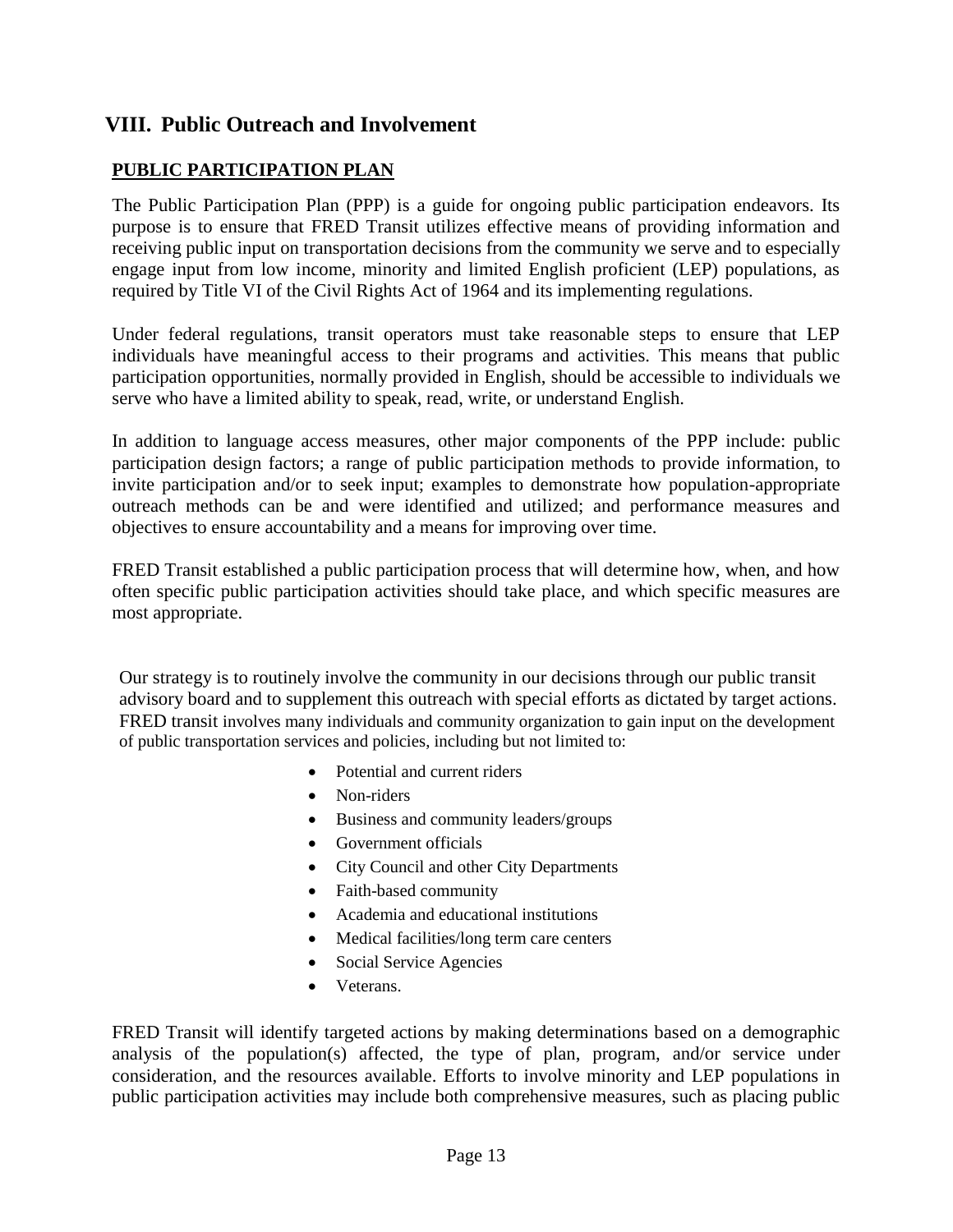notices at all transit stations, stops, and vehicles, as well as targeted measures to address linguistic, institutional, cultural, economic, historical, or other barriers that may prevent minority and LEP individuals from effectively participating in our decision-making process.

FRED Transit maintains a constant connection to the public through on-going web-site, radio, newspaper ads and postings in vehicles and at select stops. More detailed and specific public participation actions may be triggered by specific events such as:

- Significant changes in routes
- Reductions or increases in service
- Significant construction projects
- Changes in fare structure or
- Significant changes in funding of transit services.

State-level transportation planning and decisions impacting transit services or transportation/transit funding are most-often addressed by the local metropolitan planning organization (MPO). The public participation program of the MPO has the lead responsibility for public participation for these "high-level" issues. FRED works closely with our local MPO as a representative to the technical committee and participates in these outreach activities on a caseby-case basis. The MPO's Public Participation Plan may be viewed at https://www.fampo.gwregion.org/public-participation-plan/.

The desired outcome is to effectively engage the community we serve in planning and decisions affecting public transportation. We provide special focus on underserved populations (e.g., lowincome, minorities, persons with disabilities, persons with limited English proficiency and seniors) to encourage participation.

## **FRED Transit Public Outreach Practices**

FRED Transit proactively may employ the practices listed below to encourage the minority and LEP communities to use FRED services, comment on FRED policies and procedures, and otherwise participate in the planning and operation of transit services in the Region.

- a. Determining and identifying what meetings and program activities lend themselves to client public participation.
- b. Scheduling meetings at times and locations that are convenient and accessible for senior citizens, persons with disabilities, minorities and person with limited English proficiency.
- c. Employing different meeting sizes and formats.
- d. Coordinating with community and faith-based organizations, educational institutions, local government officials, and other organizations to implement public engagement strategies that reach out specifically to members of affected minority and/or LEP communities.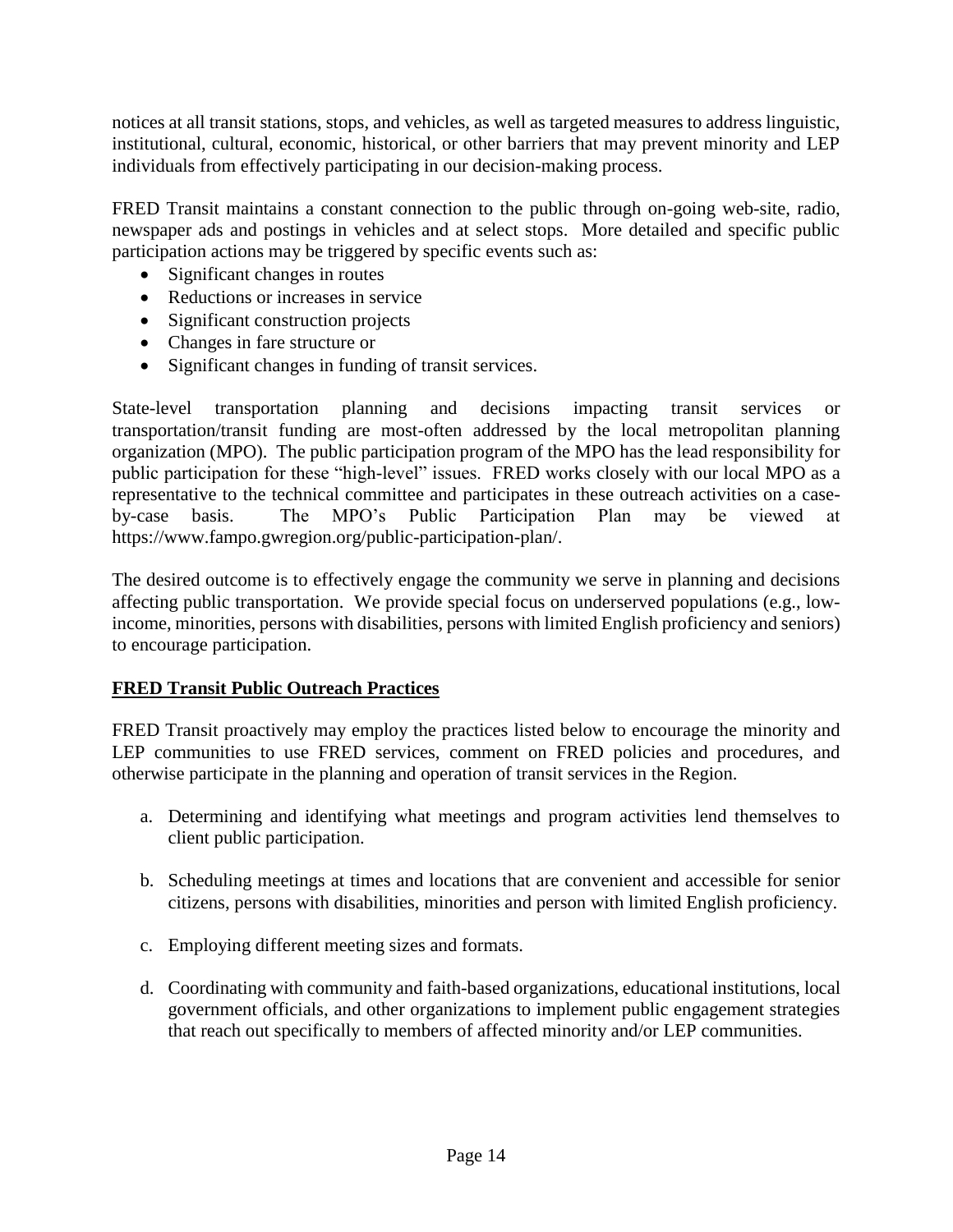- e. Communicating through: our website; postings on our buses, passenger stations, and bus stops; and radio, television, or newspaper ads on stations. Supplementing our routine communications through publications that serve LEP populations.
- f. Providing opportunities for public participation through means other than written communication, such as personal interviews or use of audio or video recording devices to capture oral comments.

The intended outcome of these activities is to engage the general public, minorities, LEP communities, persons of low income, persons with disabilities, and seniors, in development, operation and evaluation of public transit services and how these services can be improved to meet the needs of the entire region.

In the last three years FRED Transit has:

- Completed transit service analyses in Caroline and King George Counties. These analyses were part of transit needs studies that were undertaken to improve and expand service. The studies identified locations of low-income populations, seniors, persons with disabilities, and minorities.
- Formed a subcommittee of the Public Transit Advisory Board and charge its members with the task of identifying and recommending the means to address underserved communities.
- Contacted churches and organizations representing minority communities requesting participation in the development of our Title VI plan.
- Conducted outreach programs at local community events to disseminate information about regional transit service.
- Participated in the re-definition of core values for all employees of the city, which include providing all citizens with outstanding customer service.
- Placed new Title VI notices in English and Spanish on all revenue vehicles.
- Provided an update on all civil rights-related programs to the public transit advisory board.
- Provided all staff with training on Title VI, DBE and EEO requirements.

Appendix D describes FRED Transit's minority and LEP-related outreach efforts.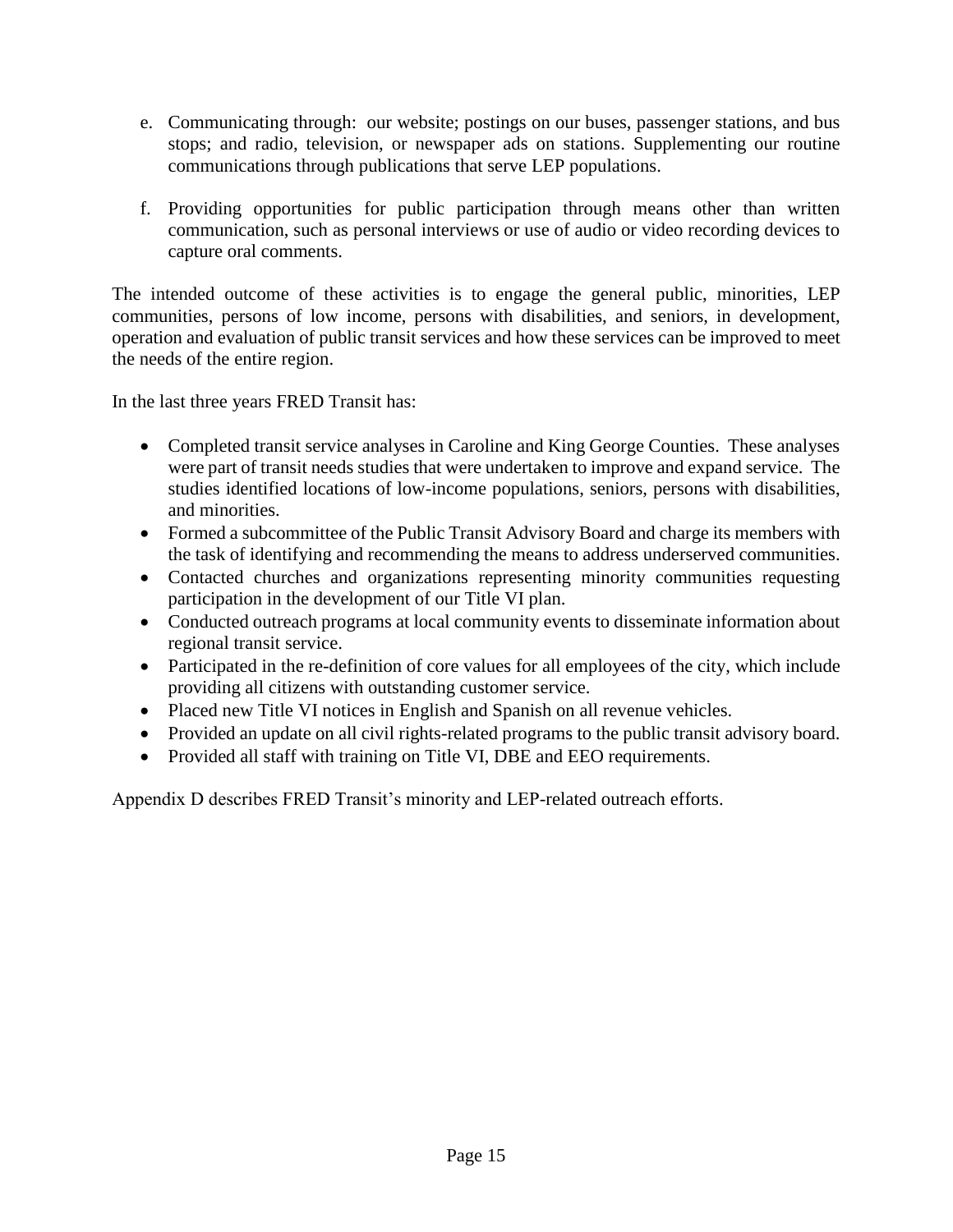# **IX. LANGUAGE ASSISTANCE PLAN (LAP) FOR INDIVIDUALS WITH LIMITED ENGLISH PROFICIENCY (LEP)**

## **Introduction and Legal Basis**

LEP is a term that defines any individual not proficient in the use of the English language. The establishment and operation of an LAP meets objectives set forth in Title VI of the Civil Rights Act and Executive Order 13116, Improving Access to Services for Persons with Limited English Proficiency (LEP). This Executive Order requires federal agencies receiving financial assistance to address the needs of non-English speaking individuals. The Executive Order also establishes compliance standards to ensure that the programs and activities that are provided by a transportation provider in English are accessible to LEP communities. This includes providing meaningful access to individuals who are limited in their use of English. The following language implementation plan, developed by FRED Transit is based on FTA guidelines.

As required, FRED Transit developed a written LEP Plan (below). Using 2010 and American Community Survey (ACS) Census data, FRED Transit has evaluated data to determine the extent of need for translation services of its vital documents and materials.

LEP individuals can be a significant market for public transit, and reaching out to these individuals can help increase their utilization of transit. Therefore, it also makes good business sense to translate vital information into languages that the larger LEP populations in the community can understand.

## **Assessment of Needs and Resources**

The need and resources for LEP language assistance were determined through a four-factor analysis as recommended by FTA guidance.

## **Factor 1: Assessment of the Number and Proportion of LEP Individuals Likely to be Served or Encountered in the Eligible Service Population**

The agency has reviewed census data on the number of individuals in its service area that have limited English Proficiency, as well as the languages they speak.

## **U.S. Census Data – American Community Survey 2012-2016 (5-year estimates)**

Data from the U.S. Census Bureau's American Community Survey (ACS) were obtained through https://factfinder.census.gov for the FRED Transit's service area. The Region, comprised of Spotsylvania (includes Fredericksburg), Stafford and Caroline counties has a total estimated population of 279,330 persons, among which it is estimated that 3,933 (1.40%) speak English less than "very well" or not at all (i.e., have limited English proficiency as defined in the 2012-2016 ACS Census).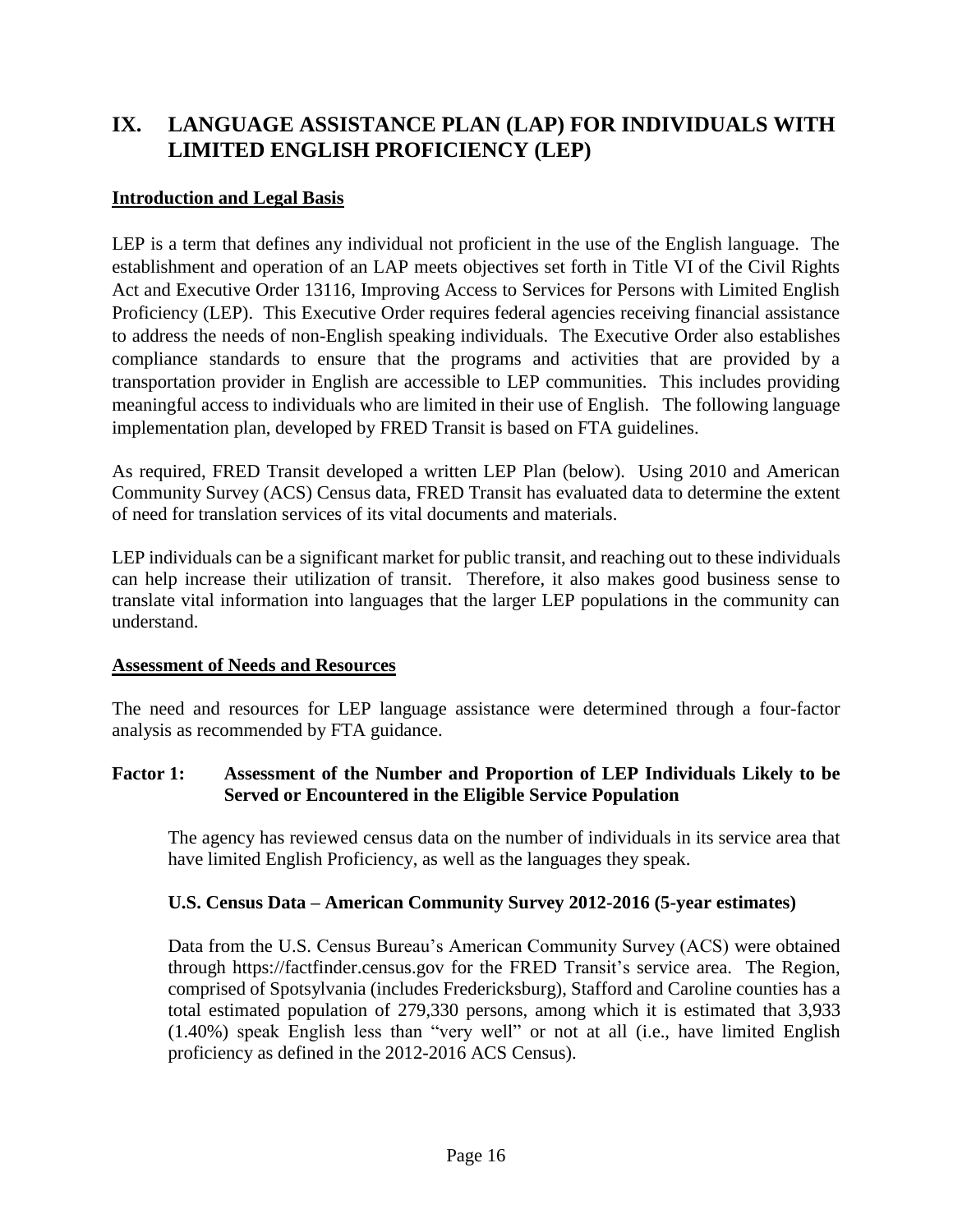The most highly represented LEP languages spoken at home in the Region are presented below.

| Spanish                  | 2,893 | 1.04% |
|--------------------------|-------|-------|
| Chinese/Korean           | 651   | 0.23% |
| African Languages/German | 389   | 0.14% |

Following the Safe Harbor provision, FRED Transit will provide written translation of vital documents for each eligible LEP language group that constitutes five percent (5%) or 1,000 persons, whichever is less of the total population of persons eligible to be served. The 2012-2016 ACS data results are that only one language, Spanish, is spoken by more than 1,000 persons in the Region with limited English proficiency. Consequently, FRED's main efforts are directed to providing vital documents in Spanish. The vital documents are described under "LAP Implementation Plan." A detailed table showing languages spoken in each FRED jurisdiction is included as Appendix F.

## **Factor 2: Assessment of Frequency with Which LEP Individuals Come Into Contact with the Transit Services or System**

FRED Transit reviewed the relevant benefits, services, and information provided by the agency and determined the extent to which LEP individuals have come into contact with these functions through the following channels:

- Contact with transit vehicle operators;
- Contact with transit station managers;
- Calls to FRED Transit's customer service telephone line;
- Visits to the agency's headquarters;
- Attendance at community meetings or public hearings hosted by FRED Transit or the City of Fredericksburg on matters relating to FRED Transit;
- Contact with the agency's route deviation system (including making reservations and communicating with drivers).

Discussions with FRED Transit drivers, line supervisors, dispatchers and managers indicate that they interact with LEP individuals through the channels noted above 2-3 times per month. Assuming there are three distinct interactions per month with LEP individuals, this represents well under one percent of FRED's daily ridership of roughly 2,000.

We will continue to identify emerging populations as updated Census and American Community Survey data become available for our service area. In addition, when LEP individuals contact our agency, we attempt to identify their language and keep records on contacts to accurately assess the frequency of contact. To assist in language identification, customer service staff uses language identification material based on material developed by the U.S. Census.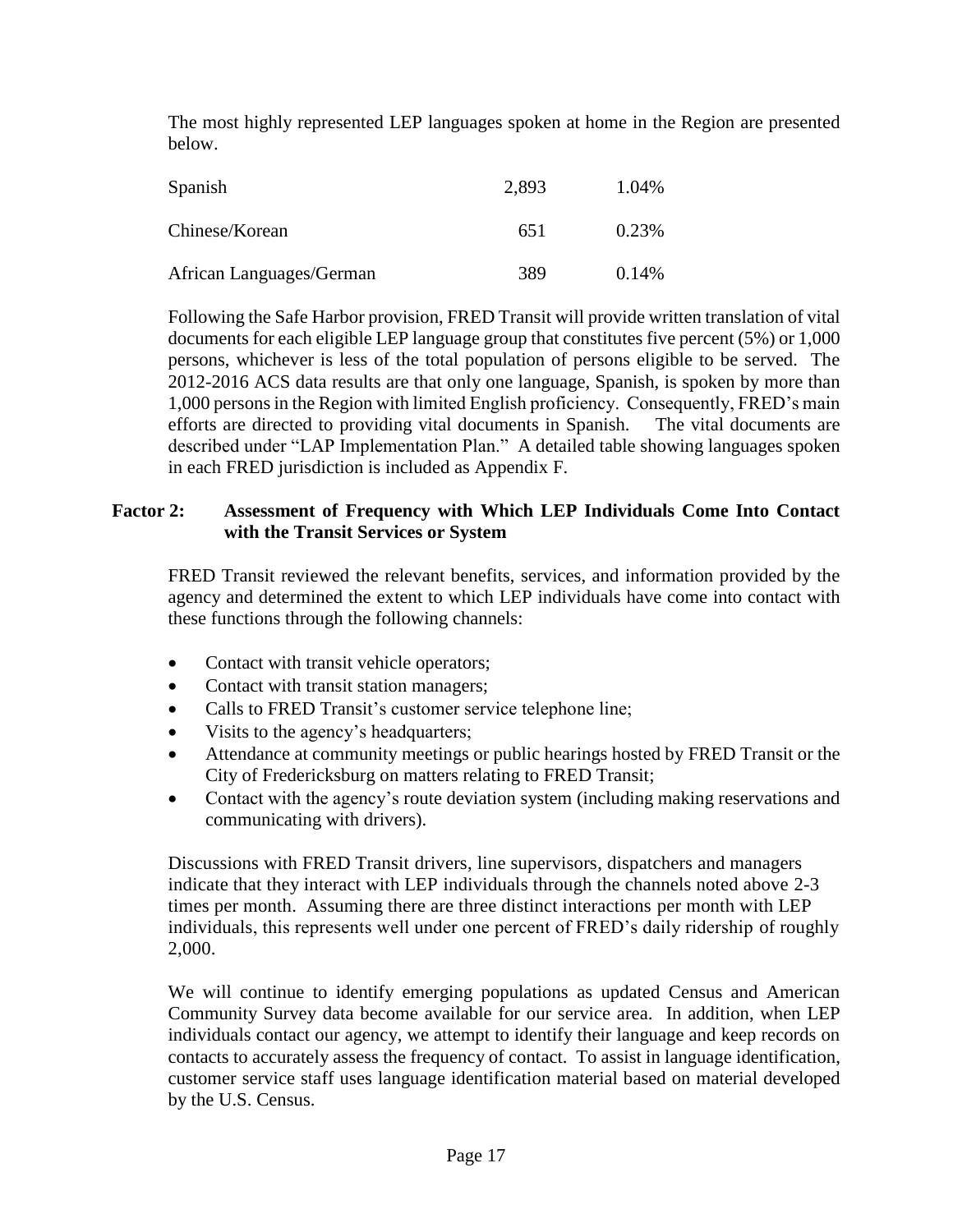## **Information from Community Organizations that Serve LEP Individuals**

To supplement the efforts to communicate with LEP groups, FRED Transit works with its Public Transit Advisory Board (PTAB) to reach minority and LEP populations. PTAB assists FRED in communicating the transit services to:

- School systems;
- Community organizations;
- State and local governments;
- Religious organizations;
- Organization representing the disabled.

## **Factor 3: Assessment of the Nature and Importance of the Transit Services to the LEP Population**

FRED Transit provides important public transit service, especially for individuals without access to personal vehicles and those with modest incomes; FRED services designed to meet the special needs of seniors and people with disabilities often will also meet the needs of LEP individuals and others who need assistance in using the system.

FRED Transit has detected no particular service or routes that are more frequently used by or are the subject of inquiry by LEP individuals. Following are the most critical services provided by FRED Transit for all customers, including LEP individuals.

- Public transit services, including schedule and fare information;
- Reduced fare rates for seniors and eligible persons;
- Route deviation services:
- Services for those with mobility challenges.

FRED Transit provides the following services to LEP individuals:

- Translation of basic materials into Spanish and, as appropriate and reasonable, into other languages;
- Use of Language Line or Google phone interpretation service as needed;
- Google Translate, which translates the contents on [www.rideFRED.com](http://www.ridefred.com/) into many languages;
- Use of "I speak…" cards to identify LEP individuals' primary languages; and
- Use of Spanish or other non-English language speaking staff members to assist customers, as available.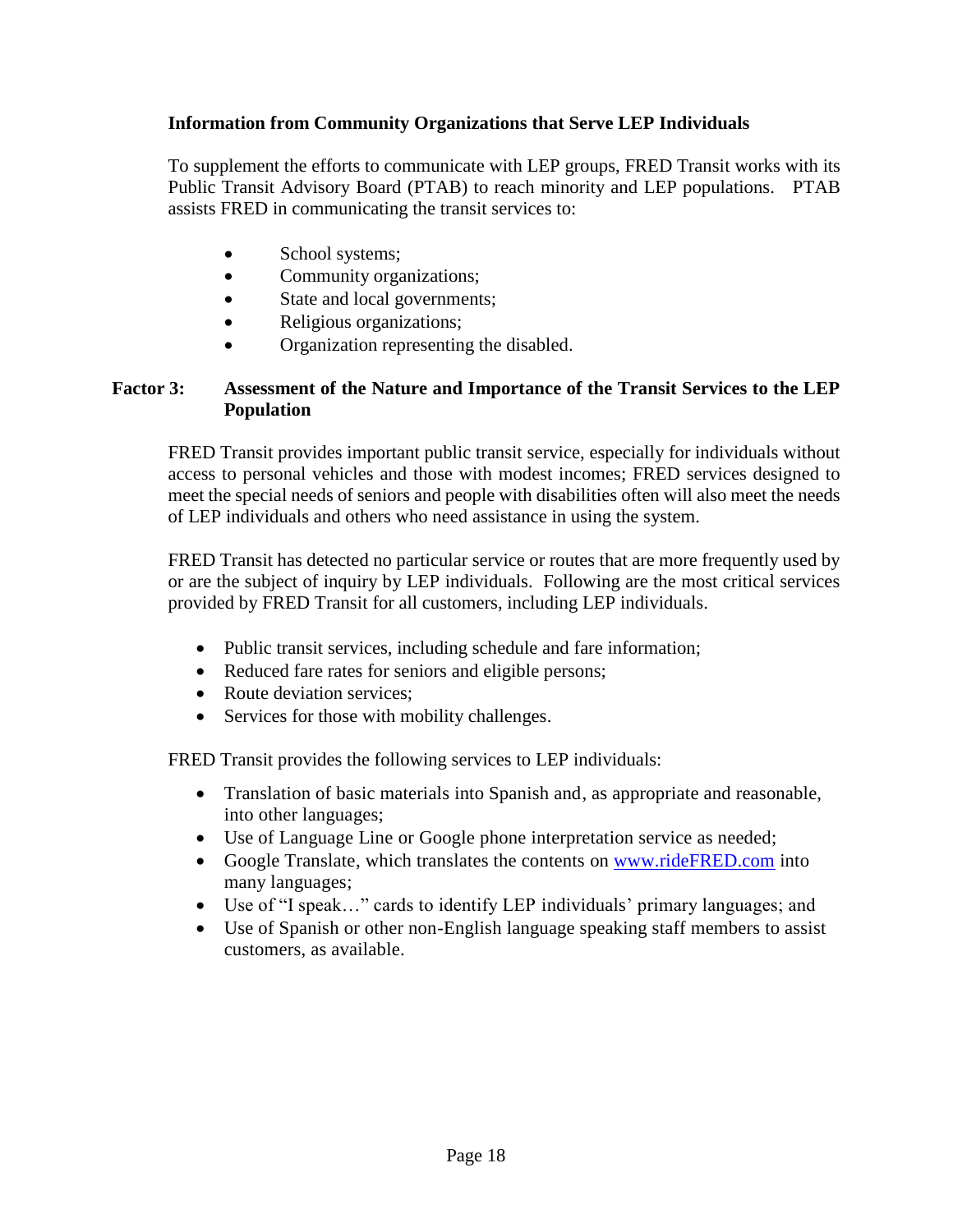## **Factor 4: Assessment of the Resources Available to the Agency and Costs**

#### *Costs*

FRED Transit currently provides the following language assistance measures at no cost to the LEP person:

- Translation of vital documents into Spanish, as appropriate;
- Reasonable interpretation of vital documents into other languages as staff fluid in other languages are available;
- Use of Language Line or Google phone interpretation service as needed;
- Use of Google Translate to translate the contents on www.rideFRED.com website;
- Use of "I speak…" cards to identify LEP individuals' primary languages; and
- Use of Spanish or other non-English language speaking staff members to assist customers, as available.

We do not anticipate that the costs associated with these services will appreciate significantly for the duration of this plan. The cost of conducting outreach to the LEP community may increase marginally as additional meetings, briefings, training, etc. may be necessary. Additional staff time would cost approximately \$50 per hour; the cost of materials should not exceed \$5,000 per year.

#### *Resources*

As a general matter, FRED Transit has sufficient resources in its current budget to accommodate moderate additional language assistance expenses, should they be necessary. FRED's budgets have remained relatively stable over time, although it is impossible to predict how economic conditions may affect FRED's partner jurisdiction budgets in the future and their ability or willingness to continue to support transit operations.

Based on the available resources and the assessed need for and use of language assistance measures, FRED Transit believes that the measures cited above are reasonable and appropriate for our agency at this time.

## **Language Assistance Plan**

Through the four-factor analysis, FRED Transit has determined that the following types of language assistance are most needed and feasible:

- Translation of vital documents into Spanish. These documents include:
	- o System Map and Ride Guide
	- o Application for reduced fare
	- o Complaint forms and instructions
	- o Printed materials on route deviation services.
- Attempt to hire bilingual staff with competency in spoken and written Spanish.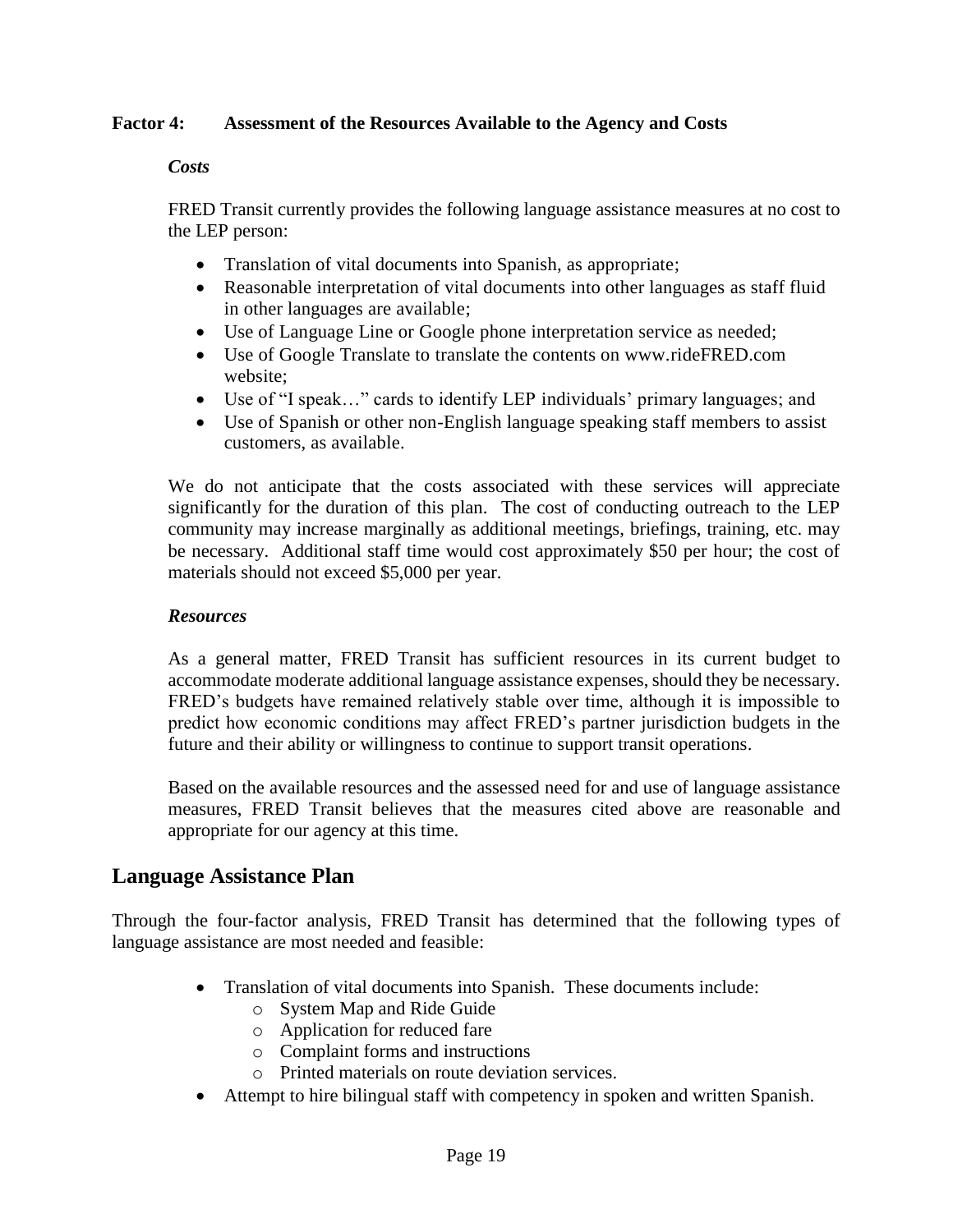- Language Line Translation Services for telephone contacts.
- On-line referral to Google translation software for all information contained on the FRED Transit website.

## *Staff Access to Language Assistance Services*

FRED staff who come into contact with LEP individuals can access language services by offering the individual a language identification sheet, accessing and printing out translated materials from the website, having a supply of translated basic documents on hand, transferring a call to bilingual staff if available. All staff will be provided with a list of available language assistance services and additional information.

## *Responding to LEP Callers*

Staff who answer calls from the public respond to LEP customers as follows: 1) ascertain as much information from the caller in English as is possible and respond to the maximum extent possible; 2) determine the caller's predominant language if additional assistance is required; 3) seek out FRED bilingual staff to respond if available; 4) contact language line provider as necessary; 5) get call-back information, obtain additional language assistance, and re-contact the caller.

## *Responding to Written Communications from LEP Individuals*

The following procedures are followed when responding to written communications from LEP individuals: 1) obtain translation of the incoming communication using on-line or other translation services as necessary; 2) prepare response and have it translated; and 3) send response in both English and the language preferred by the writer.

## *Responding to LEP Individuals in Person*

The following procedures are followed when an LEP person visits our customer service and administrative office: 1) ascertain the language being used, using language identifier material (e.g., "I speak …." flash cards) as necessary; 2) use bilingual staff to assist in communication if available; 3) use printed foreign language materials if available; 4) seek volunteer assistance from other customers who may be bilingual; 5) contact language line provider if other efforts to communicate fail.

The following procedures are followed by operators when an LEP person has a question on board a FRED Transit vehicle: 1) identify the language being spoken; 2) seek to communicate basic information in English to the extent possible (e.g., fare, major stops on the route, time to arrive at end of route); 3) seek volunteer assistance from fellow passengers; 4) contact the dispatch office for further guidance or assistance.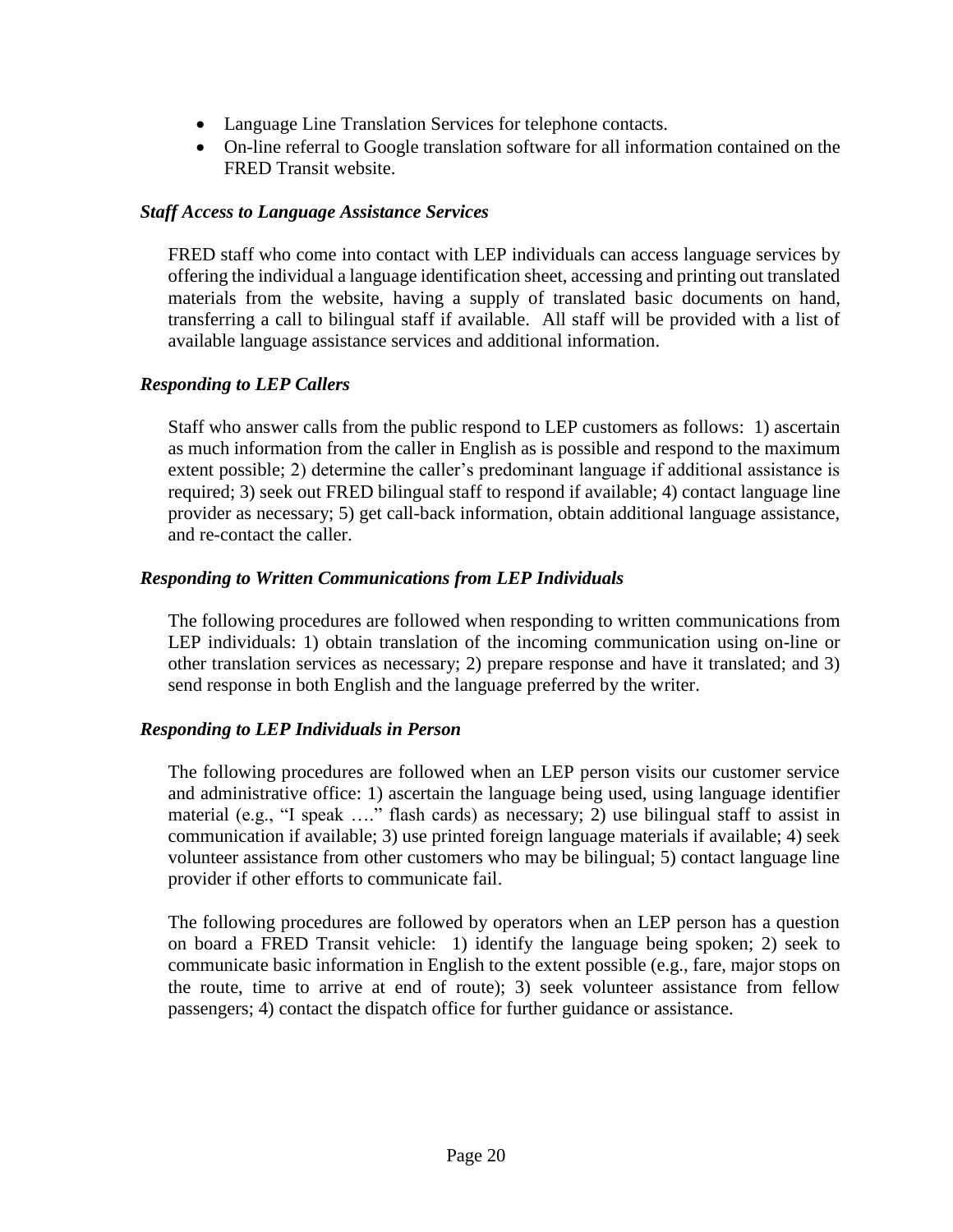## *Staff Training*

FRED Transit staff are provided with a list of available language assistance services and additional information and referral resources, updated annually.

All new hires receive information on assisting LEP individuals as part of their sensitivity and customer service training. This includes:

- A summary of the responsibilities under the DOT LEP Guidance;
- A summary of the language assistance plan;
- A summary of the number and proportion of LEP individuals in the Region, the frequency of contact between the LEP population and the programs and activities, and the importance of the programs and activities to the population;
- A description of the type of language assistance that is available and instructions on how staff can access these products and services; and
- A description of the FRED's cultural sensitivity policies and practices.

Also, staff who routinely come into contact with customers, as well as their supervisors and all management staff, receive periodic refresher guidance on policies and procedures related to assisting LEP individuals.

## *Providing Notice to LEP Individuals*

In compliance with 49 CFR Section 21.9(d), FRED Transit will provide information to the public regarding its Title VI obligation and apprise members of the public of the protections against discrimination afforded to them by Title VI.

Any transit rider requiring language assistance will be provided the best assistance that FRED Transit has available at no cost to the LEP individual. FRED Transit will follow the language assistance procedures described under the LAP section to provide adequate communication between FRED Transit and the LEP individual.

The Title VI Notice informs the public that language assistance is provided at no cost.

## *Monitoring/Updating the LAP*

This LAP will be updated on a periodic basis (at least every three years), based on feedback, updated demographic data, and resource availability.

In preparing the triennial update of the LAP, FRED Transit will review information gathered in connection with Factor 2 above and feedback that may be submitted from community members and employees to determine whether additional or different measures should be taken to adjust FRED's LAP. The cost of proposed changes and the available resources will affect the enhancements that can be made; therefore, FRED will seek to identify the most cost-effective approaches.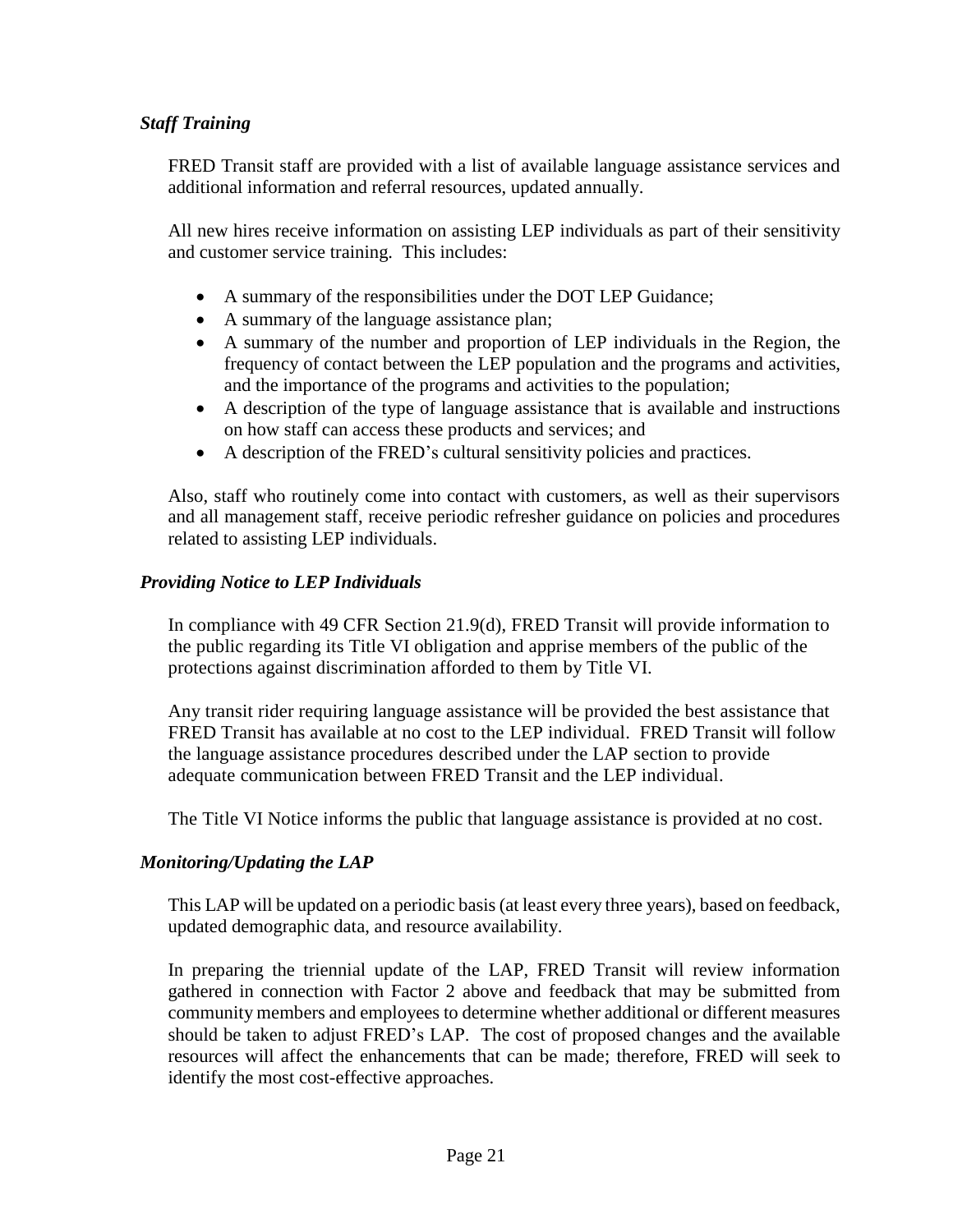As the community grows and new LEP groups emerge, FRED Transit **w**ill strive to address the need for additional language assistance.

# **X. MINORITY REPRESENTATION ON PLANNING AND ADVISORY BODIES**

Title 49 CFR Section 21.5(b)(1)(vii) states that a recipient may not, on the grounds of race, color, or national origin, "deny a person the opportunity to participate as a member of a planning, advisory, or similar body which is an integral part of the program."

The Public Transit Advisory Board (PTAB) serves as an advisory body to FRED and the City of Fredericksburg. PTAB comprises representation of the local jurisdictions in which FRED provides service, the business community, the academic community, the disabled community, major partners that contribute more than \$25,000 in cash or in kind annually to support FRED operations, minority communities, and the general public. All meetings of the PTAB are open to the public. The businesses, organizations and institutions represented on the PTAB select the persons to represent them on the Board. FRED ensures that those selections are made without regard to the Board members' race, color or national origin and encourages the participating jurisdictions and agencies to appoint persons from minority communities as their representative. FRED Transit actively involves our advisory board members in the development of our Title VI plan and through that involvement is aware and engaged in involving minority representation in planning and advisory board activities vital to the program.

Appendix E includes a table showing minority representation on FRED Transit's PTAB as of January 2018.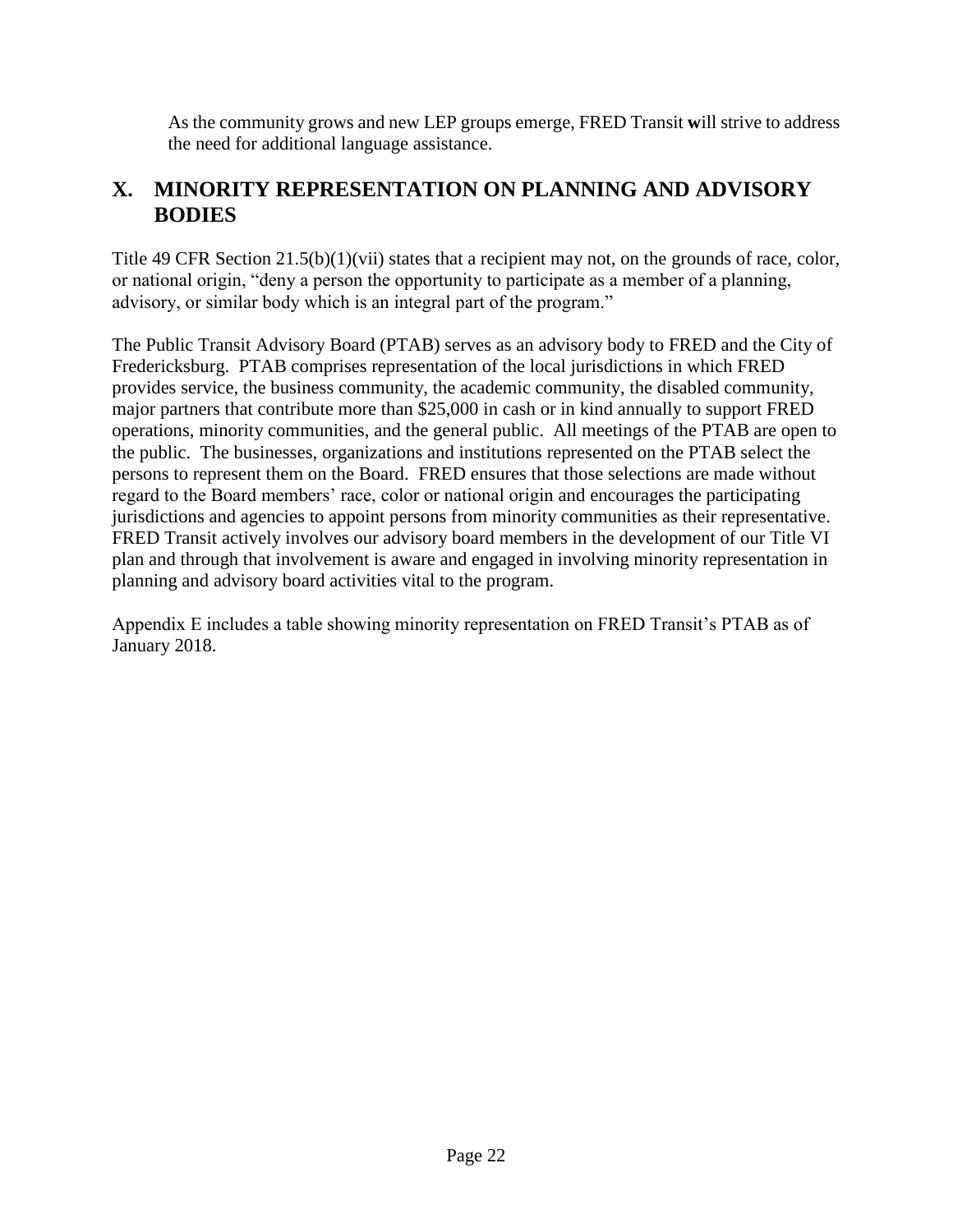# **XI. SYSTEM-WIDE SERVICE STANDARDS REQUIREMENT**

## **Requirements and Guidelines for Fixed Route Transit Providers**

To ensure that transit providers do not use the manner in which they deliver service to discriminate on the basis of race, color or national origin, or income, the FTA requires operators to develop quantitative measures of service standards that can be used to compare and contrast service on various routes. The FTA also requires the development of qualitative service policies for the same purpose. FRED does not have traditional peak and off-peak service hours; consequently, it does not have separate sets of service standards for peak and off-peak service. Where there are differences in standards for different types of services (e.g., commuter rail feeder service, regular weekday service, and weekend service) they are noted below.

Quantitative Measures

- 1. Vehicle load: the ratio of passengers carried to the seating capacity of the bus;
- 2. Vehicle headway: the amount of time between two buses traveling in the same direction on a given route;
- 3. On-time performance: the percentage of runs that are completed according to the published schedule;
- 4. Service availability: the distribution of routes within FRED's service area;
- 5. Distribution of service amenities: the process for deciding on the location of amenities such as benches, shelters, information signage.
- 6. Vehicle assignments: the process by which FRED decides which buses will be used on which routes.

FRED Transit's specific standards are described below.

Vehicle Load. Buses will be assigned to regular routes in a manner that avoids the need for any passenger to stand on FRED's 22-seat and 26-seat buses. In other words, the ratio of passengers to the number of seats should not exceed 1.0. For FRED's VRE feeder service, the vehicle loads should not exceed 1.2; i.e., should not exceed 26 passengers for 22-seat buses and 31 passengers for 26-seat buses.

Vehicle Headways. Vehicle headways should not exceed one (1) hour on FRED's regular route operations in the City of Fredericksburg and the counties of Spotsylvania and Stafford. By agreement with the Board of Supervisors for Caroline County, which is largely rural, vehicle headways should not exceed two (2) hours. Headways on FRED's VRE feeder service are determined by the arrival and departure times of the VRE commuter trains.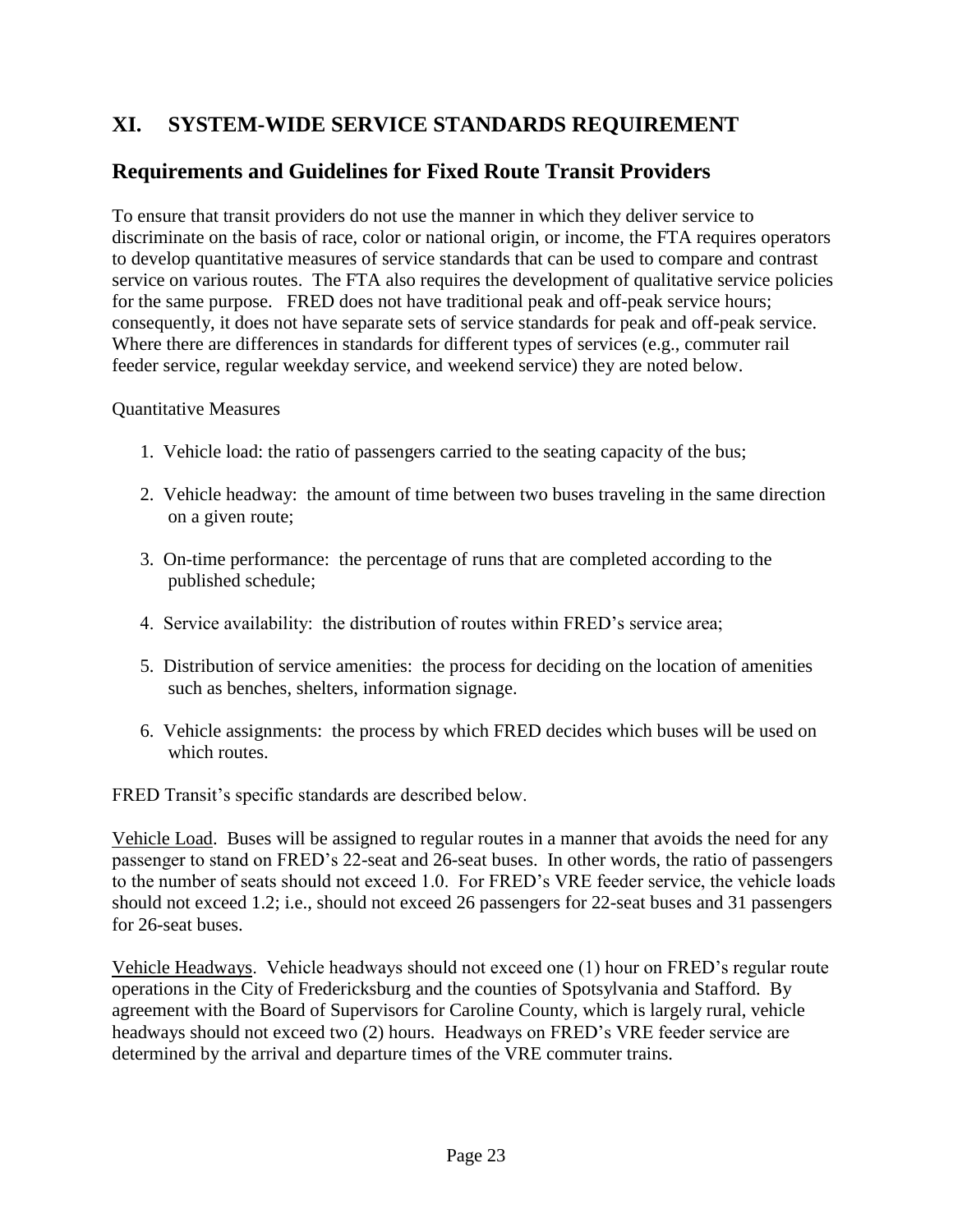Scheduling and headways involve the consideration of a number of factors including: ridership intensity, traffic patterns and congestion, the location and density of transit-dependent populations and activities, FRED's role in the FAMPO Transportation Plan, regional partners' funding priorities, land use connectivity, and transportation demand management.

## On-time Performance

A FRED bus is considered on time if it departs a scheduled time point no more than one (1) minute early and no more than five (5) minutes late. FRED Transit's on-time performance objective is 90 percent or greater. FRED currently monitors on-time performance through RouteMatch software, reports from drivers and line supervisors. Problem routes may be surveyed to determine more precise performance characteristics and potential remedies. As FRED operates a deviated fixed route system, some routes may be subject to wide variations in on-time performance when a large number of deviations are scheduled.

## Service Availability

FRED Transit will endeavor to distribute transit service so that 75 percent of all residents in the service area are within 1/4 mile walk of regular route bus service. This measure is affected by the fact that FRED operates many miles over roads in lightly populated areas; it is also affected by local partner jurisdictions' funding of transit, which determines the extent of FRED operations.

## Vehicle Assignment

FRED's assignment of vehicles to routes will consider the following factors:

- Ridership
- Accessibility of streets and roadways; e.g., width, tightness of turns
- Rotation of buses among high and low-density routes to enhance vehicle performance.

All buses on all routes are similarly equipped with wheelchair lifts, stop signaling pulls or bars, PA systems, air conditioning and heating, 2-way radios, GPS systems and video cameras.

## Transit Amenities

Installation of transit amenities (shelters, benches, and signage) is based on route and stop characteristics such as route ridership and individual stop boardings, safety, as well as input from partner jurisdictions. Amenities are identified and sited based on these characteristics and consultations with affected jurisdictions. FRED will review requests for amenities submitted by riders, jurisdictions or citizens to determine the characteristics of the route and or stop for which the amenity is proposed, whether the amenity can be safely installed, the availability of funding, and other factors. FRED will make every effort to review such requests within one month.

## **Monitoring System-Wide Service Standards**

As part of the complaint handling procedure, the Title VI Manager investigates possible inequities in service delivery for the route(s) or service(s) about which the complaint was filed. Depending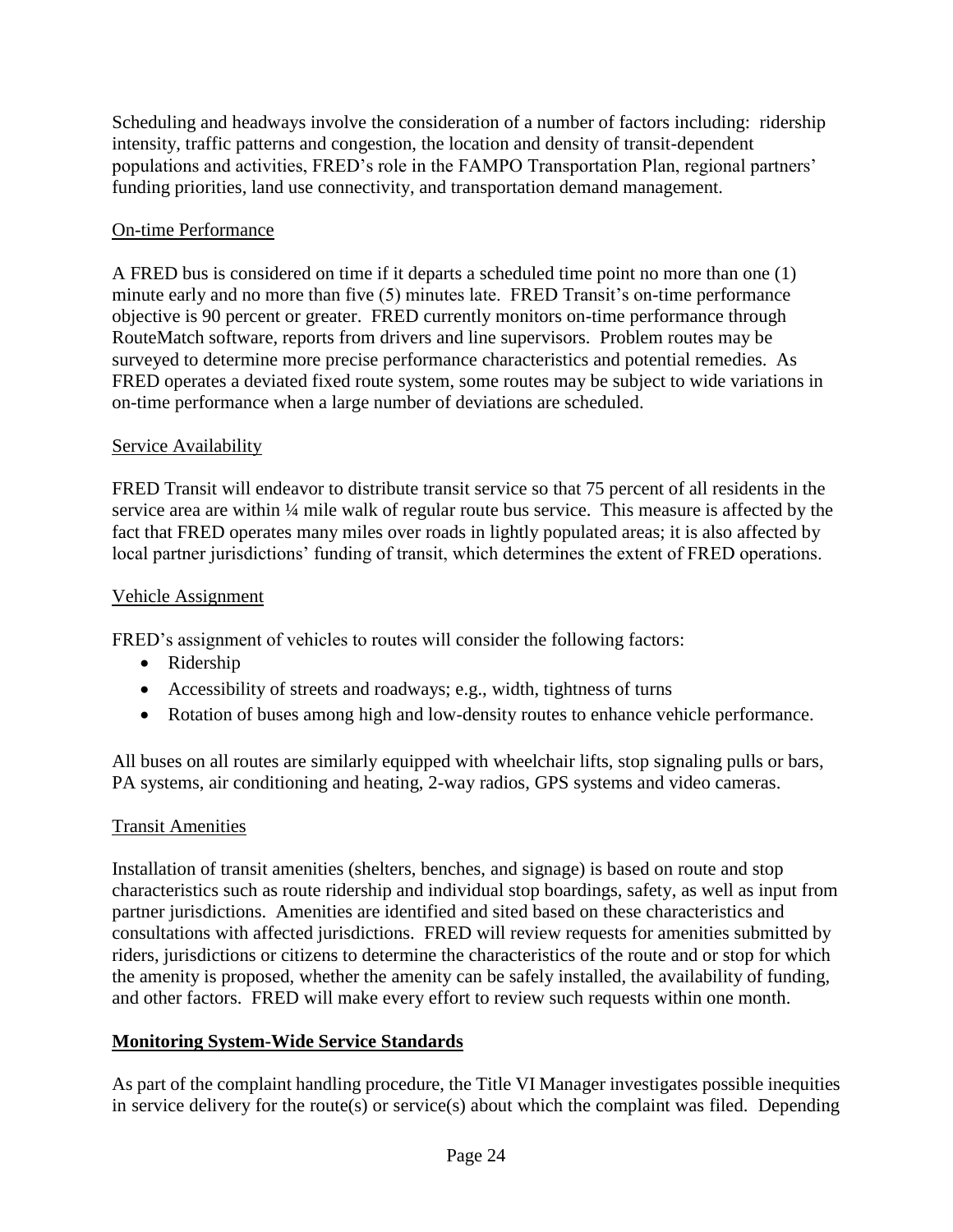on the nature of the complaint, the review examines span of service (days and hours), frequency, routing directness, interconnectivity with other routes and/or fare policy. If inequities are discovered during this review, options for reducing the disparity are explored, and service or fare changes are planned if needed.

In addition to the investigation following an individual complaint, the Title VI Manager periodically reviews all complaints received to determine if there may be a pattern. At a minimum, this review is conducted as part of preparing the Annual Report and Update for submission to DRPT and the FTA.

## **Fare and Service Changes**

FRED Transit follows its adopted written policy for the public comment process for major service reductions and fare increases. With each proposed service or fare change, FRED considers the relative impacts on, and benefits to, minority and low-income populations, including LEP populations. All planning efforts for changes to existing services or fares, as well as new services, have a goal of providing equitable service. See Appendices D.1 and D.2.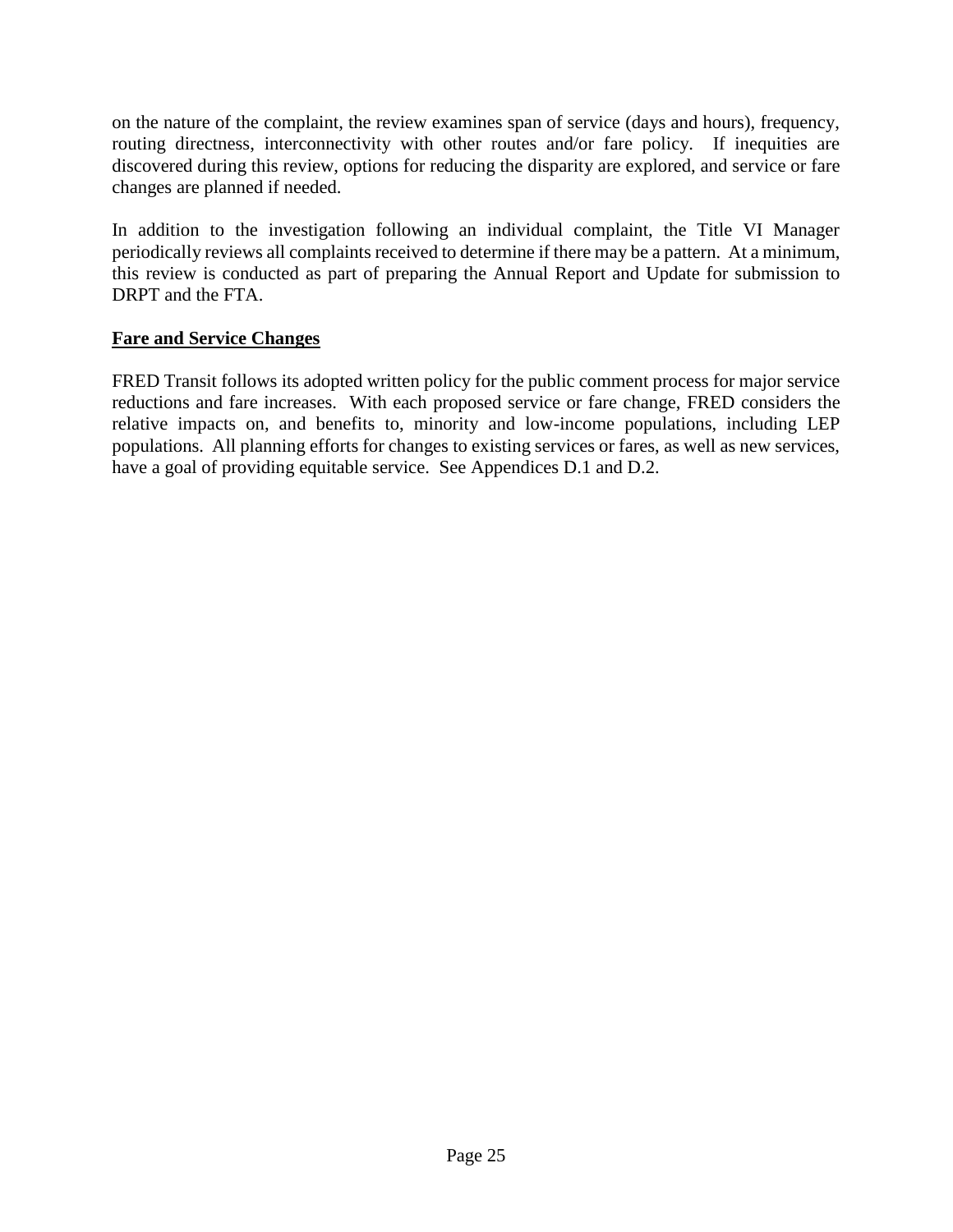## **APPENDIX A**

## **Title VI Notice to the Public**

 $\mathcal{D}$  fred

Title VI of the Civil Rights Act of 1964 prohibits discrimination on the basis of race, color, or national origin in programs and activities receiving Federal financial assistance. Specifically, Title VI provides that "no person in the United States shall, on the ground of race, color, or national origin, be excluded from participation in, be denied the benefits of, or be subjected to discrimination under any program or activity receiving Federal financial assistance" (42 U.S.C. Section 2000d).

FREDericksburg Regional Transit is committed to ensuring that no person is excluded from participation in or denied the benefits of its transportation services on the basis of race, color, or national origin, as protected by Title VI in Federal Transit Administration (FTA) Circular 4702.1B. Transit riders needing language assistance to use the transportation services will be assisted at no cost. If you would like to request additional information or if you feel you are being denied participation in or being denied benefits of the transit services provided by FRED Transit, or otherwise being discriminated against because of your race, color, or national origin, you may file a complaint with us. Our contact information is:

R. Craig Reed Manager of Policy, Planning and Compliance FREDericksburg Regional Transit 1400 Jefferson Davis Highway Fredericksburg, VA 22401 540.372.1222 x209 [rcreed@fredericksburgva.gov](mailto:rcreed@fredericksburgva.gov)

You also have the right to file a complaint directly with the Federal Transit Administration. The complaint may be sent to:

Federal Transit Administration Office of Civil Rights Attn: Title VI Program Coordinator East Building, 5<sup>th</sup> Floor-TCR 1200 New Jersey Avenue, SE Washington, DC 20590

A copy of FRED Transit's Title VI Program is available through FRED's website or a printed copy may be requested through Mr. Reed.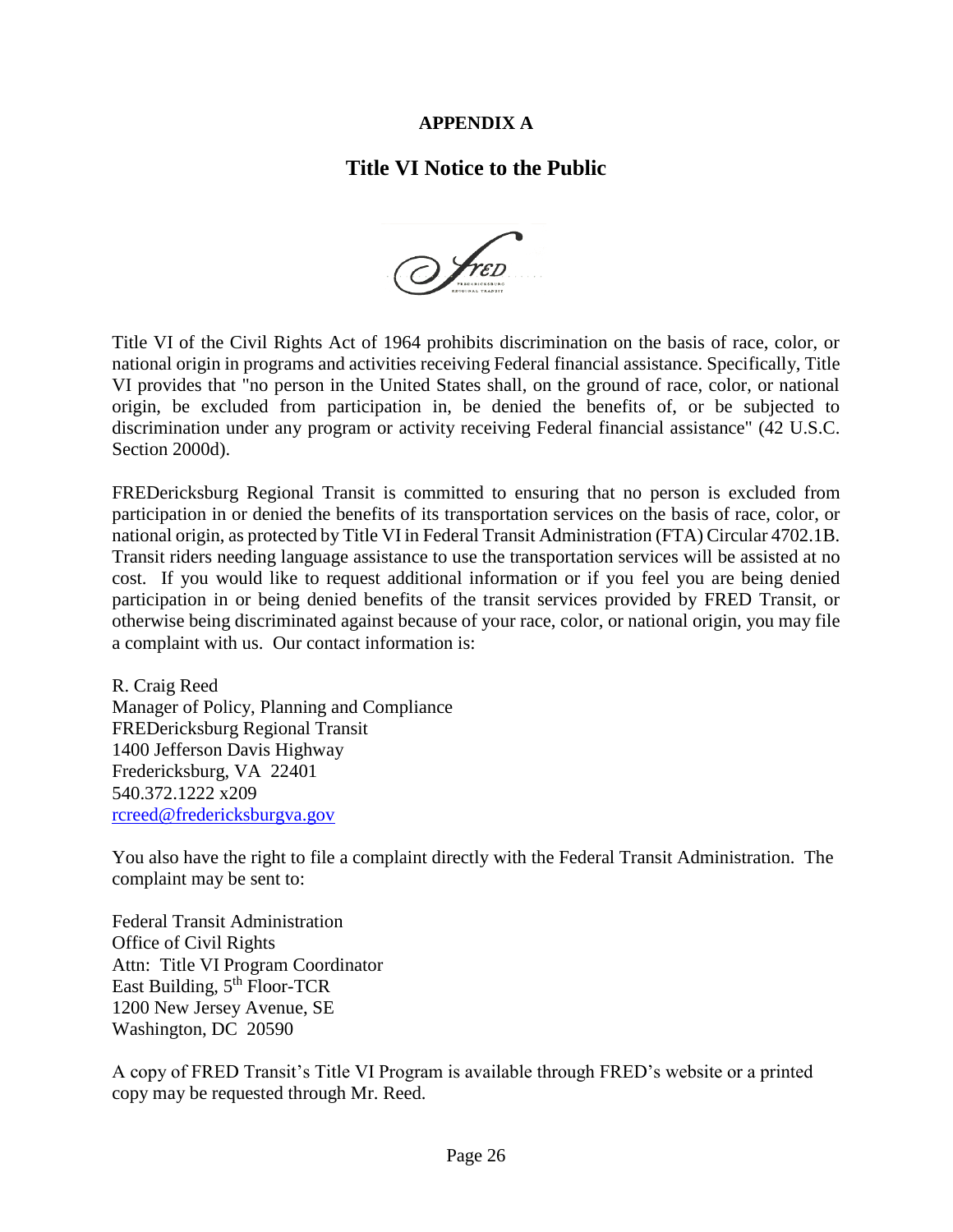## **Título VI Aviso al Público**



El Título VI de la Ley de Derechos Civiles de 1964 prohíbe la discriminación por motivos de raza, color u origen nacional en los programas y actividades que reciben asistencia financiera federal. Específicamente, el Título VI establece que "ninguna persona en los Estados Unidos, por motivos de raza, color u origen nacional, será excluida de la participación, se le negarán los beneficios de, o será objeto de discriminación en virtud de cualquier programa o actividad que reciba Asistencia financiera federal" (42 USC Sección 2000d).

FREDericksburg Regional Transit se compromete a garantizar que ninguna persona sea excluida de la participación o denegación de los beneficios de sus servicios de transporte por motivos de raza, color u origen nacional, como está protegido por el Título VI en la Circular 4702.1B de la Administración Federal de Tránsito (FTA). . A los pasajeros de transporte público que necesiten asistencia con el idioma para usar los servicios de transporte se les brindará asistencia sin costo. Si desea solicitar información adicional o si siente que se le niega la participación o se le niegan los beneficios de los servicios de tránsito proporcionados por FRED Transit, o que de otra forma se lo discrimina debido a su raza, color u origen nacional, puede presentar una queja ante nosotros. Nuestra información de contacto es:

R. Craig Reed Gerente de Política, Planificación y Cumplimiento Tránsito Regional FREDericksburg 1400 Jefferson Davis Highway Fredericksburg, VA 22401 540.372.1222 x209 [rcreed@fredericksburgva.gov](file://///cityfiles/tngrp$/Arnie%20H%20Drive/Non-discrimination%20Programs/Title%20VI/Title%20VI%20FY2019-21/Contractor%20Material/rcreed@fredericksburgva.gov)

También tiene derecho a presentar una queja directamente con la Administración Federal de Tránsito. La queja puede ser enviada a:

Administración Federal de Tránsito Oficina de Derechos Civiles A la atención del coordinador del programa del Título VI Edificio Este, 5 ° Piso-TCR 1200 New Jersey Avenue, SE Washington, DC 20590

Una copia del Programa Título VI de FRED Transit está disponible a través del sitio web de FRED o se puede solicitar una copia impresa a través del Sr. Reed.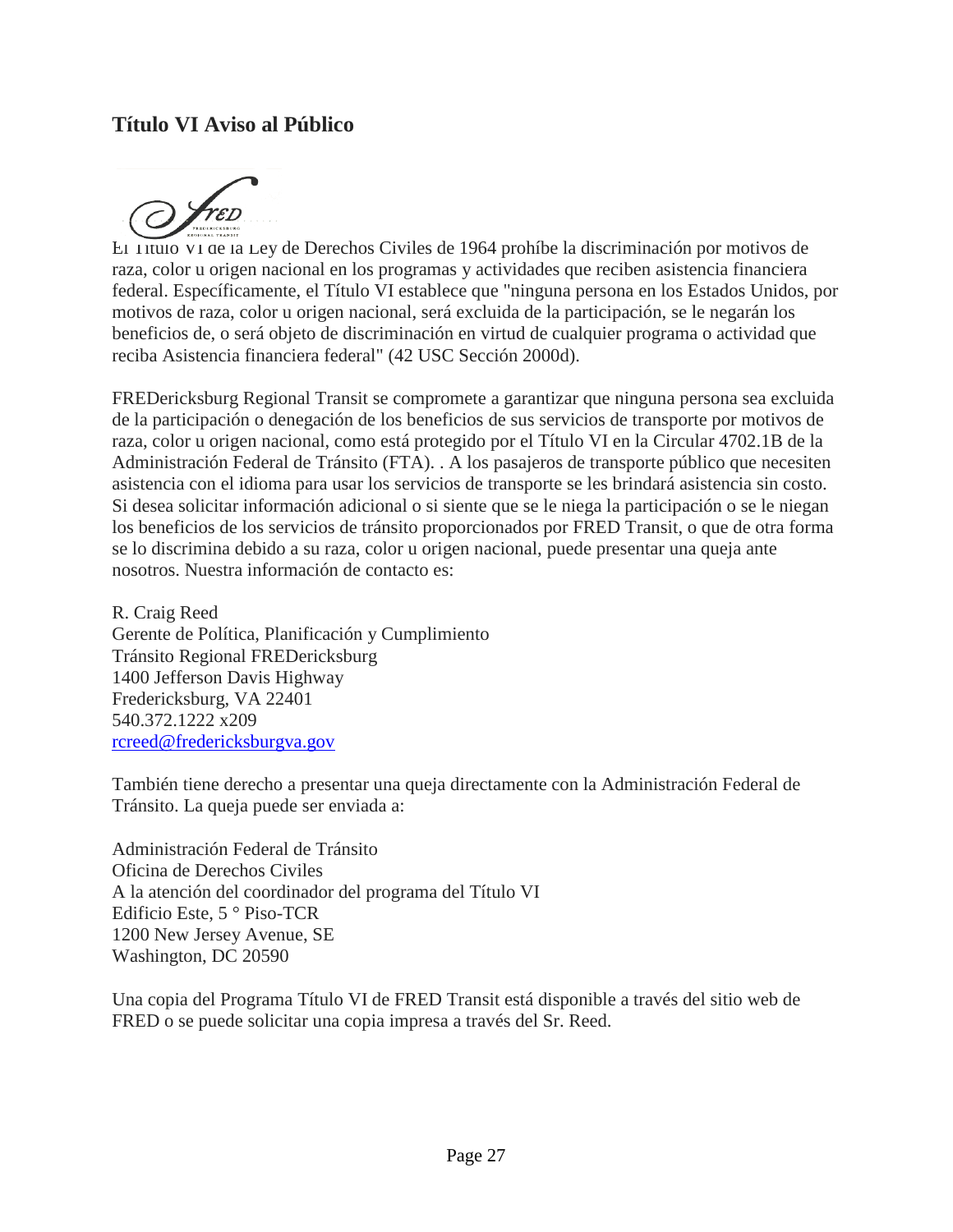# **APPENDIX B Title VI Complaint Form**

## **This form should be filed with FRED's Title VI Coordinator as shown below.**

| <b>Section I:</b>                                                                                                                                                                                                                                                                                                                                                          |                                           |  |                          |                |  |  |  |
|----------------------------------------------------------------------------------------------------------------------------------------------------------------------------------------------------------------------------------------------------------------------------------------------------------------------------------------------------------------------------|-------------------------------------------|--|--------------------------|----------------|--|--|--|
| Name:                                                                                                                                                                                                                                                                                                                                                                      |                                           |  |                          |                |  |  |  |
| <b>Address:</b>                                                                                                                                                                                                                                                                                                                                                            |                                           |  |                          |                |  |  |  |
| <b>Telephone (Home):</b>                                                                                                                                                                                                                                                                                                                                                   |                                           |  | <b>Telephone (Work):</b> |                |  |  |  |
| Electronic Mail Address:                                                                                                                                                                                                                                                                                                                                                   |                                           |  |                          |                |  |  |  |
| <b>Accessible Format</b>                                                                                                                                                                                                                                                                                                                                                   | Large Print                               |  | <b>Audio Tape</b>        |                |  |  |  |
| Requirements?                                                                                                                                                                                                                                                                                                                                                              | <b>TDD</b>                                |  | <b>Other</b>             |                |  |  |  |
| <b>Section II:</b>                                                                                                                                                                                                                                                                                                                                                         |                                           |  |                          |                |  |  |  |
| Are you filing this complaint on your own behalf?                                                                                                                                                                                                                                                                                                                          |                                           |  | Yes*                     | N <sub>o</sub> |  |  |  |
| *If you answered "yes" to this question, go to Section III.                                                                                                                                                                                                                                                                                                                |                                           |  |                          |                |  |  |  |
| If not, please supply the name and relationship of the person for whom<br>you are complaining:                                                                                                                                                                                                                                                                             |                                           |  |                          |                |  |  |  |
| Please explain why you have filed for a third party:                                                                                                                                                                                                                                                                                                                       |                                           |  |                          |                |  |  |  |
|                                                                                                                                                                                                                                                                                                                                                                            |                                           |  |                          |                |  |  |  |
| Please confirm that you have obtained the permission of the aggrieved                                                                                                                                                                                                                                                                                                      |                                           |  | Yes                      | N <sub>0</sub> |  |  |  |
| party if you are filing on behalf of a third party.                                                                                                                                                                                                                                                                                                                        |                                           |  |                          |                |  |  |  |
| <b>Section III:</b>                                                                                                                                                                                                                                                                                                                                                        |                                           |  |                          |                |  |  |  |
| I believe the discrimination I experienced was based on (check all that apply):                                                                                                                                                                                                                                                                                            |                                           |  |                          |                |  |  |  |
|                                                                                                                                                                                                                                                                                                                                                                            |                                           |  |                          |                |  |  |  |
|                                                                                                                                                                                                                                                                                                                                                                            | [] Race<br>[] Color<br>[] National Origin |  |                          |                |  |  |  |
| Date of Alleged Discrimination (Month, Day, Year): ______________________________                                                                                                                                                                                                                                                                                          |                                           |  |                          |                |  |  |  |
| Explain as clearly as possible what happened and why you believe you were discriminated against. Describe<br>all persons who were involved. Include the name and contact information of the person(s) who discriminated<br>against you (if known) as well as names and contact information of any witnesses. If more space is needed,<br>please use the back of this form. |                                           |  |                          |                |  |  |  |
| <b>Section IV</b>                                                                                                                                                                                                                                                                                                                                                          |                                           |  |                          |                |  |  |  |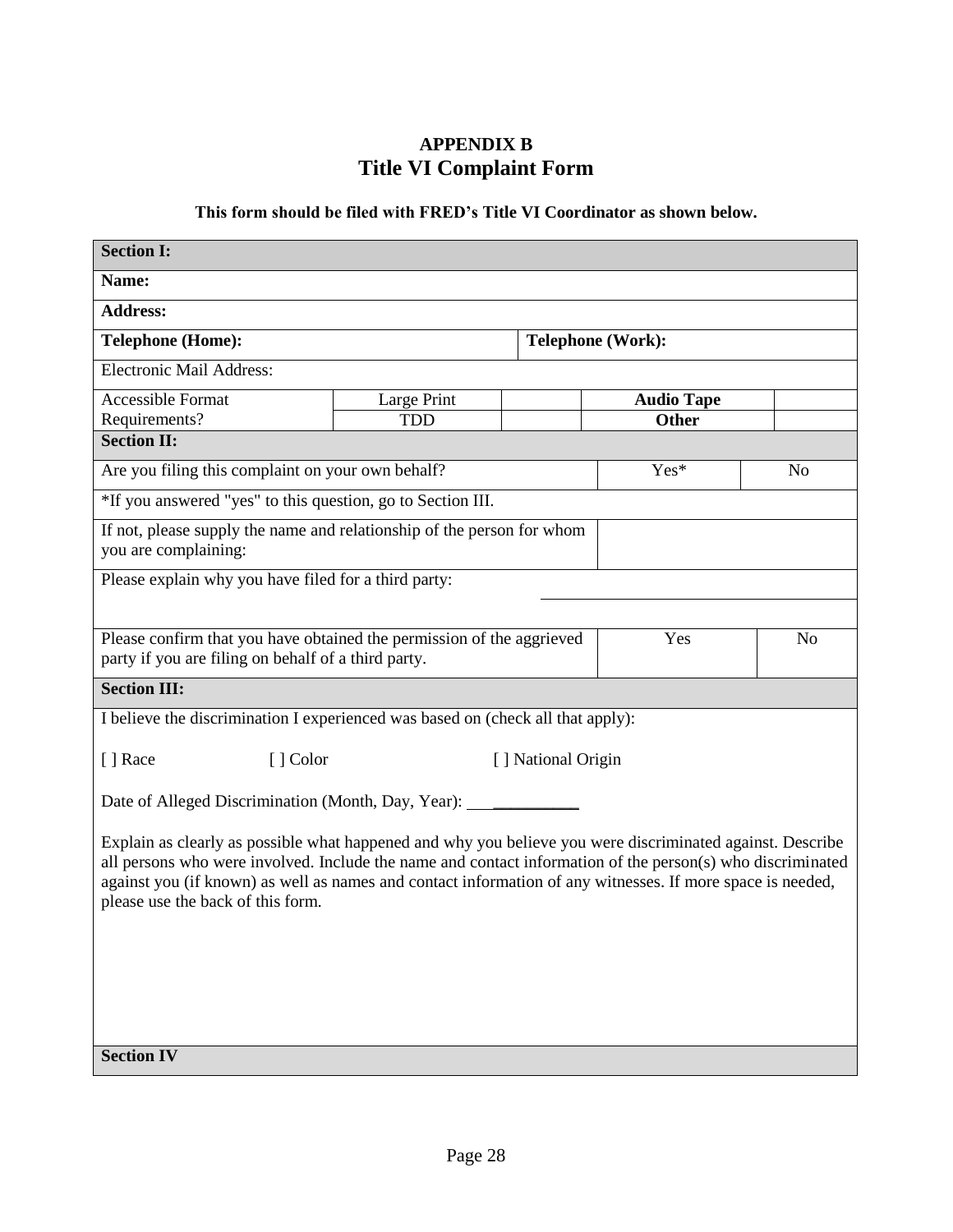| Have you previously filed a Title VI complaint with this agency?                                                     | Yes | N <sub>o</sub> |
|----------------------------------------------------------------------------------------------------------------------|-----|----------------|
| <b>Section V</b>                                                                                                     |     |                |
|                                                                                                                      |     |                |
| Have you filed this complaint with any other Federal, State, or local agency, or with any Federal or State<br>court? |     |                |
| [ ] Yes<br>$[ ]$ No                                                                                                  |     |                |
| If yes, check all that apply:                                                                                        |     |                |
|                                                                                                                      |     |                |
|                                                                                                                      |     |                |
| [] State Court                                                                                                       |     |                |
| Please provide information about a contact person at the agency/court where the complaint was filed.                 |     |                |
| Name:                                                                                                                |     |                |
| <b>Title:</b>                                                                                                        |     |                |
| Agency:                                                                                                              |     |                |
| <b>Address:</b>                                                                                                      |     |                |
| <b>Telephone:</b>                                                                                                    |     |                |
| <b>Section VI</b>                                                                                                    |     |                |
| Name of agency complaint is against:                                                                                 |     |                |
| Contact person:                                                                                                      |     |                |
| Title:                                                                                                               |     |                |
| Telephone number:                                                                                                    |     |                |

You may attach any written materials or other information that you think is relevant to your complaint.

Signature and date required below

Signature Date

Please submit this form in person at the address below, or mail this form to:

FREDericksburg Regional Transit Attn: Title VI Manager 1400 Jefferson Davis Highway Fredericksburg, VA 22401

\_\_\_\_\_\_\_\_\_\_\_\_\_\_\_\_\_\_\_\_\_\_\_\_\_\_\_\_\_ \_\_\_\_\_\_\_\_\_\_\_\_\_\_\_\_\_\_\_\_\_\_\_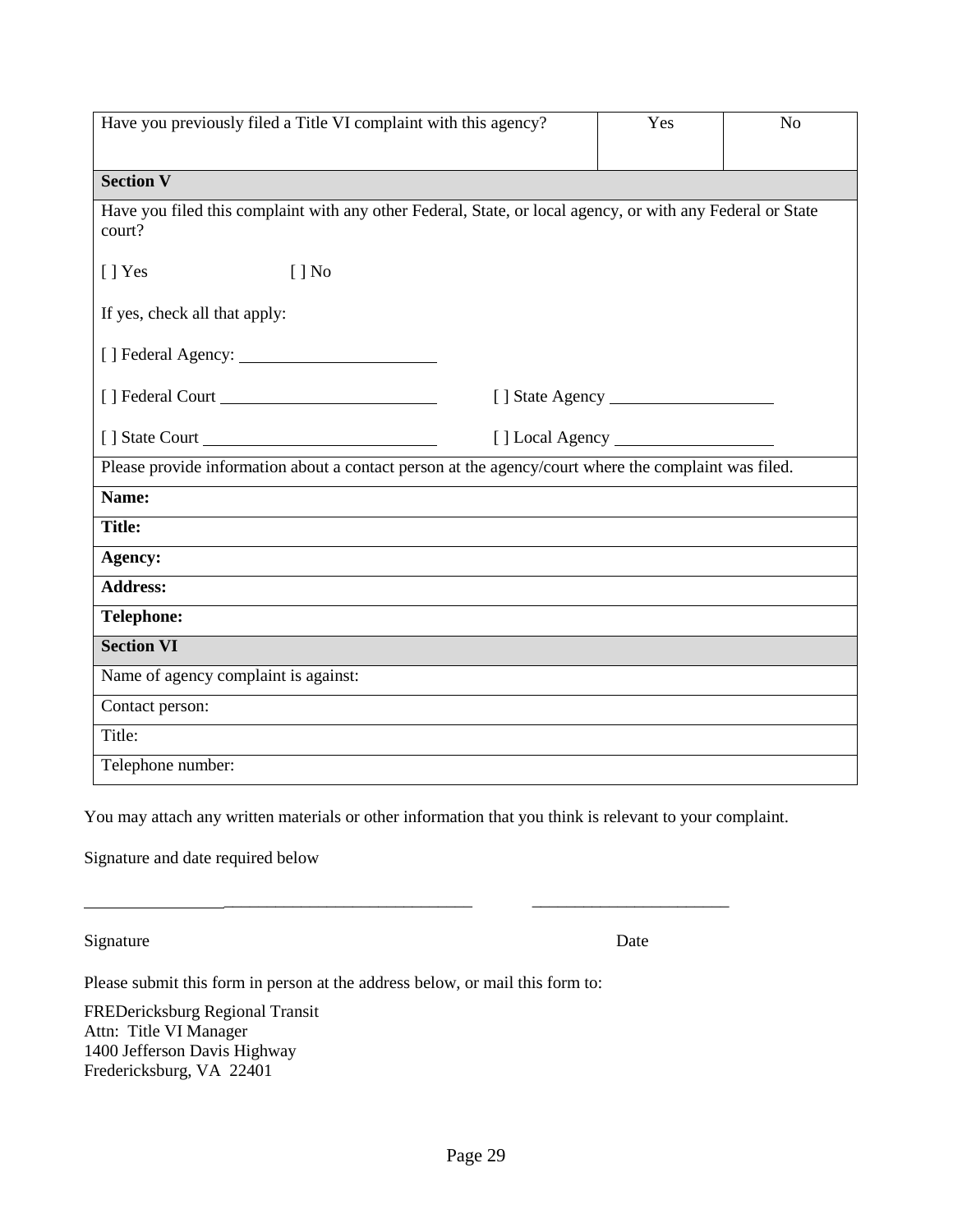You may also use this form to file a complaint directly with the Federal Transit Administration by sending it to:

Federal Transit Administration Office of Civil Rights Attn: Title VI Program Coordinator East Building, 5<sup>th</sup> Floor-TCR 1200 New Jersey Avenue, SE Washington, DC 20590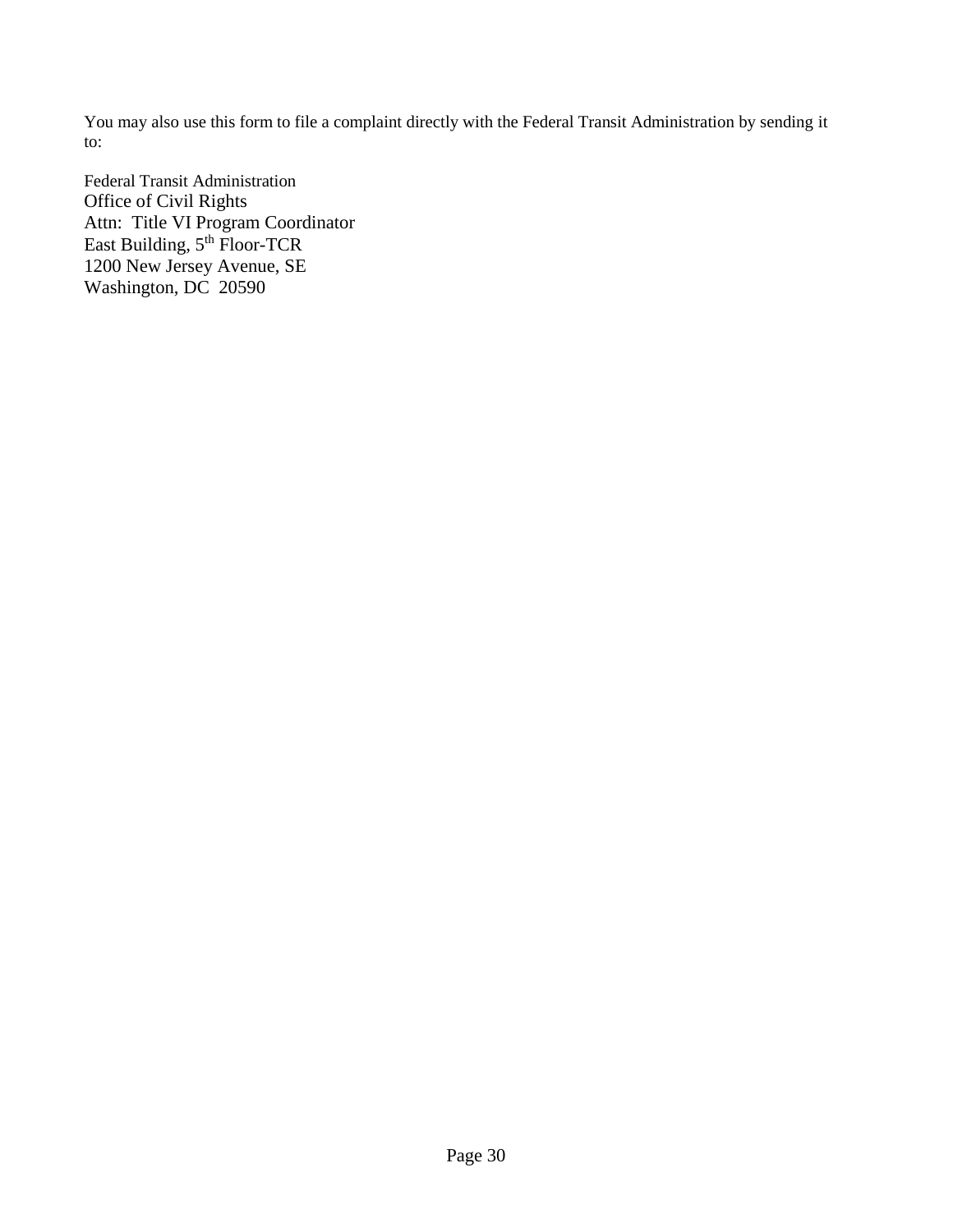# **Formulario de Queja del Título VI**

#### **Este formulario debe ser archivado con el Coordinador del Título VI de FRED como se muestra a continuación.**

| <b>Sección I:</b>                                                                                                                                                                                                                                                                                                                                                                    |                     |                    |                     |                |  |  |  |
|--------------------------------------------------------------------------------------------------------------------------------------------------------------------------------------------------------------------------------------------------------------------------------------------------------------------------------------------------------------------------------------|---------------------|--------------------|---------------------|----------------|--|--|--|
| Nombre:                                                                                                                                                                                                                                                                                                                                                                              |                     |                    |                     |                |  |  |  |
| Dirección:                                                                                                                                                                                                                                                                                                                                                                           |                     |                    |                     |                |  |  |  |
| Teléfono (domicilio):                                                                                                                                                                                                                                                                                                                                                                |                     |                    | Teléfono (trabajo): |                |  |  |  |
| Dirección de correo electrónico:                                                                                                                                                                                                                                                                                                                                                     |                     |                    |                     |                |  |  |  |
| Requisitos de formato                                                                                                                                                                                                                                                                                                                                                                | <b>Gran Formato</b> |                    | Cinta de audio      |                |  |  |  |
| accesible?<br><b>Sección II:</b>                                                                                                                                                                                                                                                                                                                                                     | <b>TDD</b>          |                    | <b>Otros</b>        |                |  |  |  |
|                                                                                                                                                                                                                                                                                                                                                                                      |                     |                    |                     |                |  |  |  |
| ¿Está presentando esta queja en su propio nombre?                                                                                                                                                                                                                                                                                                                                    |                     |                    | Si*                 | N <sub>0</sub> |  |  |  |
| * Si respondió "sí" a esta pregunta, vaya a la Sección III.                                                                                                                                                                                                                                                                                                                          |                     |                    |                     |                |  |  |  |
| If not, please supply the name and relationship of the person for whom<br>you are complaining:                                                                                                                                                                                                                                                                                       |                     |                    |                     |                |  |  |  |
| En caso contrario, sírvase indicar el nombre y la relación de la<br>persona por la que se queja:                                                                                                                                                                                                                                                                                     |                     |                    |                     |                |  |  |  |
|                                                                                                                                                                                                                                                                                                                                                                                      |                     |                    |                     |                |  |  |  |
|                                                                                                                                                                                                                                                                                                                                                                                      |                     |                    |                     |                |  |  |  |
| Por favor, confirme que ha obtenido el permiso de la parte agraviada<br>si está presentando en nombre de un tercero. Por favor, explique por<br>qué ha presentado un tercero:                                                                                                                                                                                                        |                     |                    | Si                  | N <sub>o</sub> |  |  |  |
| <b>Sección III:</b>                                                                                                                                                                                                                                                                                                                                                                  |                     |                    |                     |                |  |  |  |
| Creo que la discriminación que experimenté se basó en (marque todos los que apliquen):                                                                                                                                                                                                                                                                                               |                     |                    |                     |                |  |  |  |
| [] Color<br>[ ] Raza                                                                                                                                                                                                                                                                                                                                                                 |                     | [] Origen Nacional |                     |                |  |  |  |
|                                                                                                                                                                                                                                                                                                                                                                                      |                     |                    |                     |                |  |  |  |
| Fecha de Presunta Discriminación (Mes, Día, Año):                                                                                                                                                                                                                                                                                                                                    |                     |                    |                     |                |  |  |  |
| Explique lo más claramente posible lo que sucedió y por qué cree que fue discriminado. Describa a todas las<br>personas involucradas. Incluya el nombre y la información de contacto de la persona (s) que discriminó (si<br>se conoce), así como nombres e información de contacto de cualquier testigo. Si necesita más espacio, utilice<br>la parte posterior de este formulario. |                     |                    |                     |                |  |  |  |
| <b>Sección IV</b>                                                                                                                                                                                                                                                                                                                                                                    |                     |                    |                     |                |  |  |  |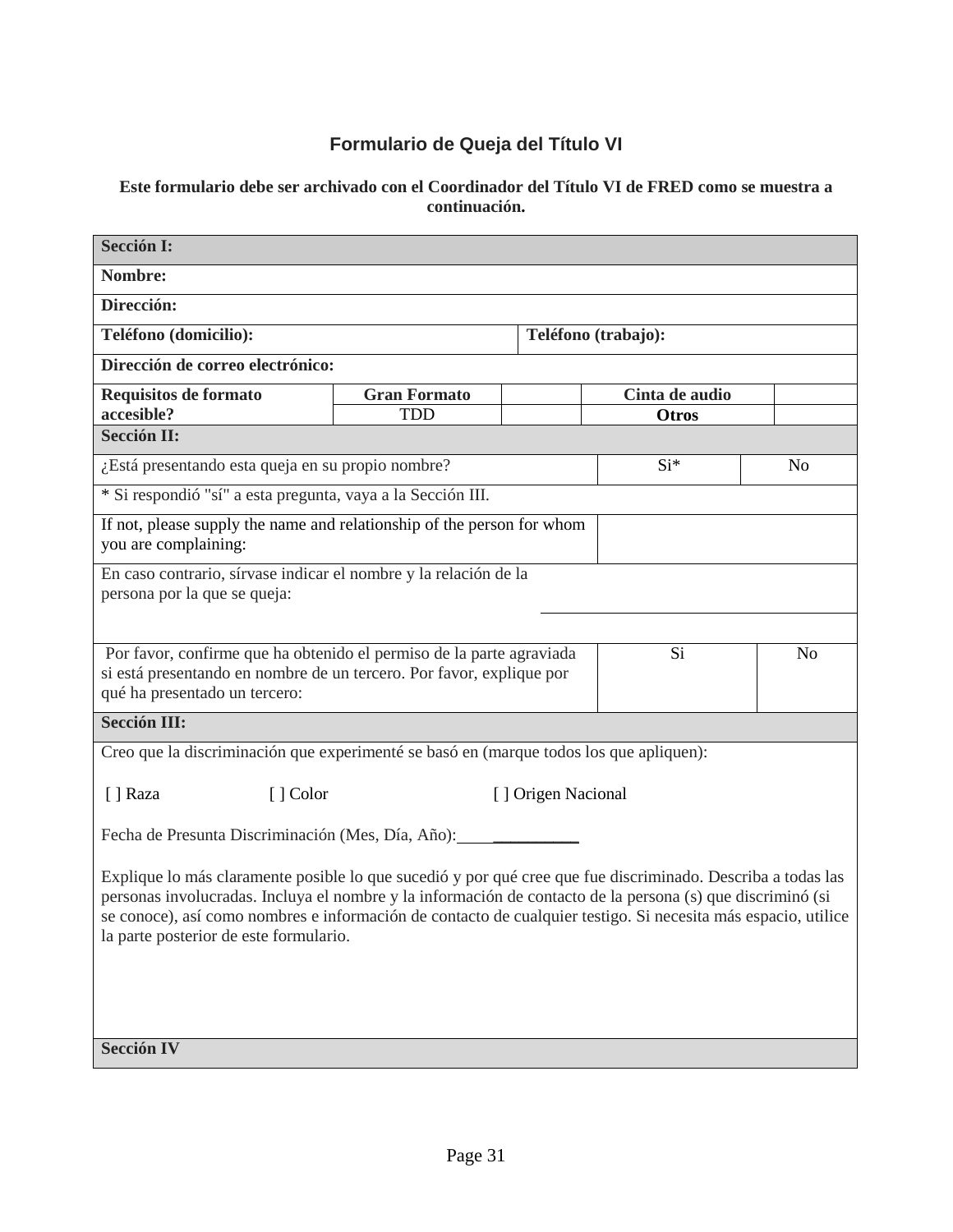| ¿Ha presentado anteriormente una queja de Título VI con esta<br>agencia?                                                        | Si                 | N <sub>o</sub> |
|---------------------------------------------------------------------------------------------------------------------------------|--------------------|----------------|
| <b>Section V</b>                                                                                                                |                    |                |
| ¿Ha presentado esta queja ante cualquier otra agencia federal, estatal o local, o ante cualquier tribunal<br>federal o estatal? |                    |                |
| [ ] Si<br>$\lceil \cdot \rceil$ No                                                                                              |                    |                |
| En caso afirmativo, marque todas las que correspondan:                                                                          |                    |                |
|                                                                                                                                 |                    |                |
|                                                                                                                                 | [] Agencia Estatal |                |
|                                                                                                                                 |                    |                |
| Proporcione información sobre una persona de contacto en la agencia / tribunal donde se presentó la queja                       |                    |                |
| Nombre:                                                                                                                         |                    |                |
| <b>Título:</b>                                                                                                                  |                    |                |
| Agencia:                                                                                                                        |                    |                |
| Dirección:                                                                                                                      |                    |                |
| Teléfono:                                                                                                                       |                    |                |
| <b>Sección VI</b>                                                                                                               |                    |                |
| El nombre de la queja de la agencia está en contra:                                                                             |                    |                |
| Persona de contacto:                                                                                                            |                    |                |
| Título:                                                                                                                         |                    |                |
| Número de teléfono                                                                                                              |                    |                |

Usted puede adjuntar cualquier material escrito u otra información que considere relevante para su queja.

\_\_\_\_\_\_\_\_\_\_\_\_\_\_\_\_\_\_\_\_\_\_\_\_\_\_\_\_\_ \_\_\_\_\_\_\_\_\_\_\_\_\_\_\_\_\_\_\_\_\_\_\_

Firma y fecha requerida abajo

Firma Fecha

Por favor envíe este formulario en persona a la dirección abajo, o envíe este formulario por correo a:

FREDericksburg Regional Transit Attn: Title VI Manager 1400 Jefferson Davis Highway Fredericksburg, VA 22401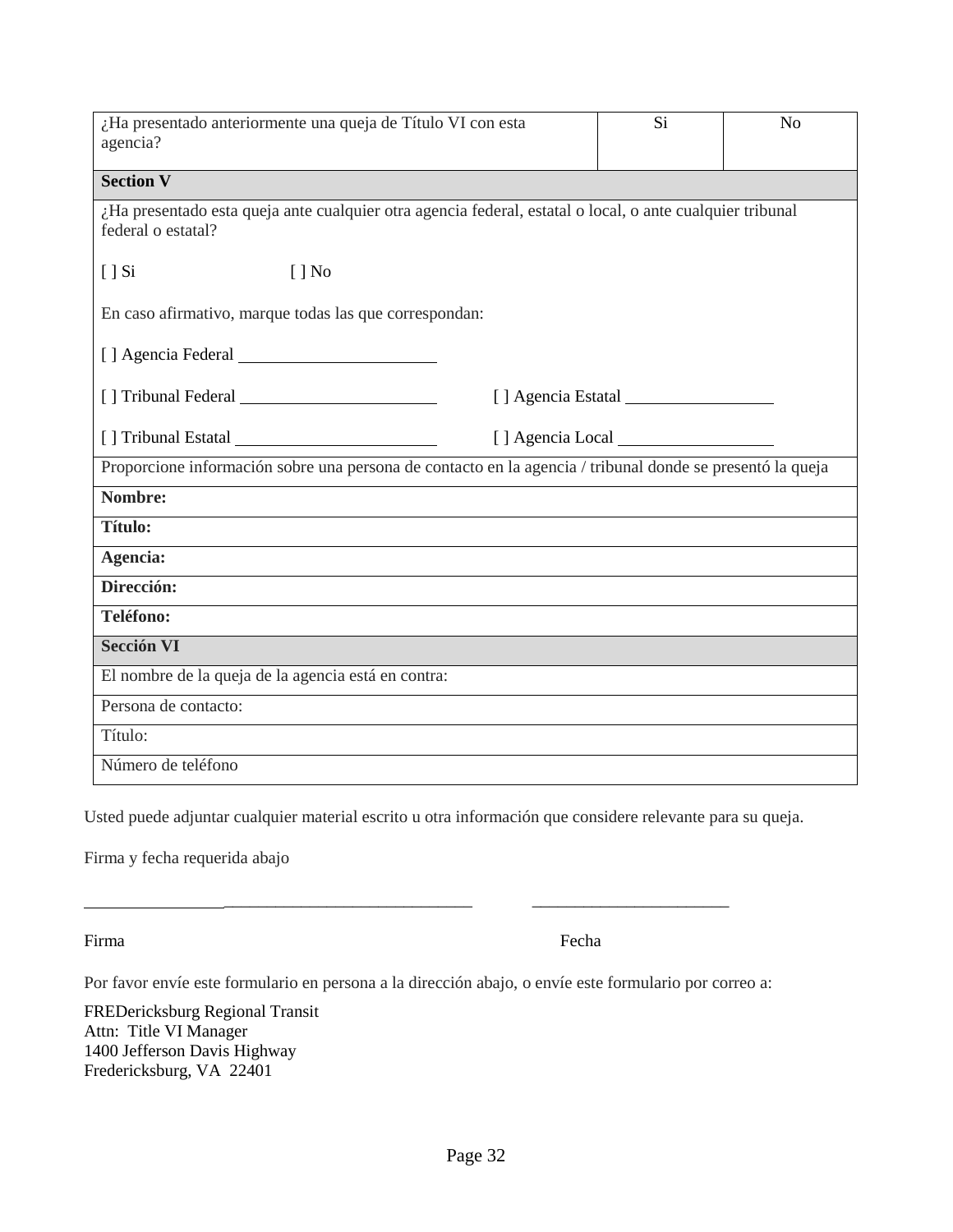También tiene derecho a presentar una queja directamente con la Administración Federal de Tránsito. La queja puede ser enviada a:

Federal Transit Administration Office of Civil Rights Attn: Title VI Program Coordinator East Building, 5<sup>th</sup> Floor-TCR 1200 New Jersey Avenue, SE Washington, DC 20590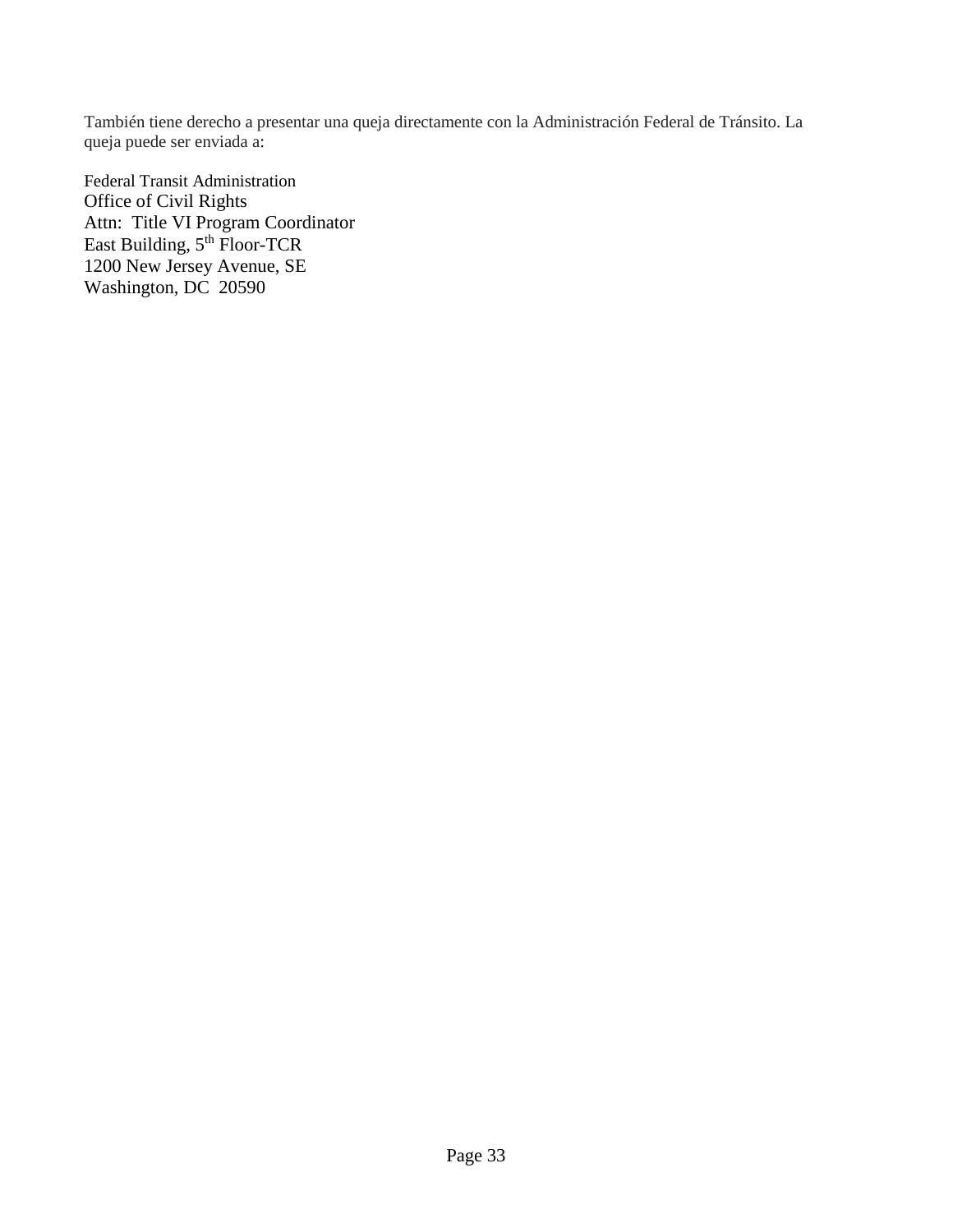# **TITLE VI COMPLAINT PROCEDURES**

- 1. Any individual, group of individuals, or entity that believes they have been subjected to discrimination on the basis of race, color, or national origin may file a written complaint with the Title VI Manager. The complaint is to be filed in the following manner:
	- a. A formal complaint must be filed within 180 calendar days of the alleged occurrence.
	- b. The complaint shall be in writing and signed by the complainant(s) or a representative of the complainant.
	- c. In the case where a complainant is unable or incapable of providing a written statement, a verbal complaint of discrimination may be made to the Title VI Manager. Under these circumstances, the complainant will be interviewed, and the Title VI Manager will assist the complainant in converting the verbal allegations to writing.
- 2. The complaint should include:
	- a. the complainant's name, address, and contact information, (i.e., telephone number, email address, etc.)
	- b. the date(s) of the alleged act of discrimination (if multiple days, include the date when the complainant(s) became aware of the alleged discrimination and the date on which the alleged discrimination was discontinued or the latest instance).
	- c. a description of the alleged act of discrimination
	- d. the location(s) of the alleged act of discrimination (include vehicle number if appropriate)
	- e. an explanation of why the complainant believes the act to have been discriminatory based on race, color, and national origin
	- f. if known, the names and/or job titles of those individuals perceived as parties in the incident
	- g. contact information for any witnesses
	- h. indication of any related complaint activity (e.g., whether the complaint also was submitted to DRPT or FTA)
- 3. The complaint shall be submitted to the FRED Transit Title VI Manager at 1400 Jefferson Davis Highway or at rcreed@fredericksburgva.gov.
- 4. Complaints submitted to any employee of FRED Transit will be immediately forwarded to the Title VI Manager.
- 5. Once the complaint is received, we will review it to determine if our office has jurisdiction.
- 6. Upon acceptance of the complaint, the Title VI Manager will immediately:
	- a. notify DRPT and the FTA (no later than 3 business days from receipt)
	- b. notify the FRED Transit Authorizing Official
	- c. ensure that the complaint is entered in the complaint database or log
- 7. Within 3 business days of receipt of the complaint, the Title VI Manager will contact the complainant informing her/him whether the complaint will be investigated by our office.
- 8. The Title VI Manager will contact the complainant by telephone to set up an interview.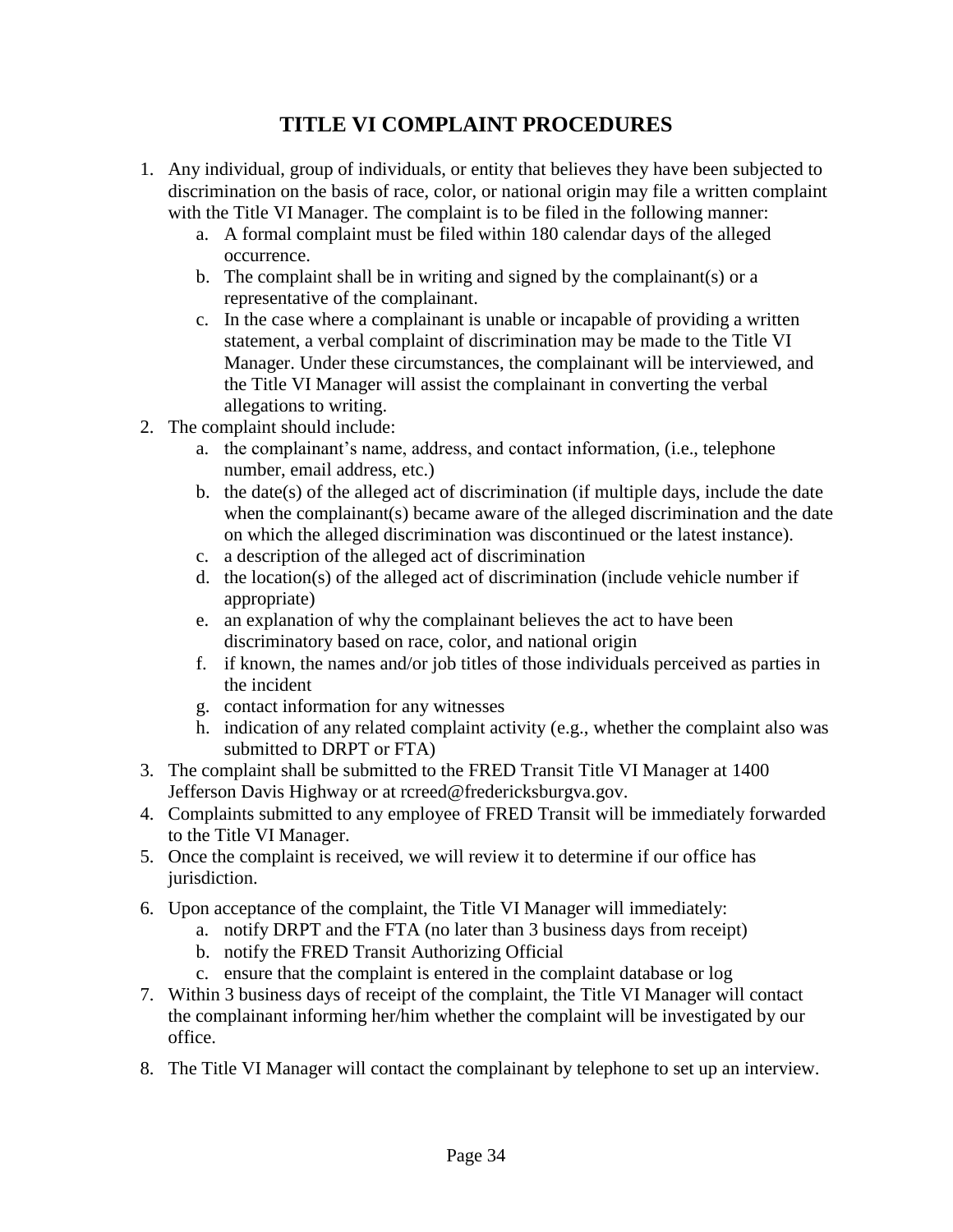- 9. The complainant will be informed that they have a right to have a witness or representative present during the interview and can submit any documentation he/she perceives as relevant to proving his/her complaint.
- 10. If DRPT has assigned staff to assist with the investigation, the Title VI Manager will offer an opportunity to participate in the interview.
- 11. The alleged discriminatory service or program official will be given the opportunity to respond to all aspects of the complainant's allegations.
- 12. The Title VI Manager will determine, based on relevancy or duplication of evidence, which witnesses will be contacted and questioned.
- 13. The investigation may also include:
	- a. investigating contractor operating records, policies or procedures
	- b. reviewing routes, schedules, and fare policies
	- c. reviewing operating policies and procedures
	- d. reviewing scheduling and dispatch records
	- e. observing behavior of the individual whose actions were cited in the complaint
- 14. All steps taken and findings in the investigation will be documented in writing and included in the complaint file.
- 15. The Title VI Manager will contact the complainant at the conclusion of the investigation, but prior to writing the final report, and give the complainant an opportunity to give a rebuttal statement at the end of the investigation process.
- 16. At the end of the investigation and within 60 days of the interview with the complainant, the Title VI Manager will prepare a report that includes a narrative description of the incident, identification of persons interviewed, findings, and recommendations for disposition. This report will be provided to the Authorizing Official, DRPT and the FTA, and, if appropriate, FRED Transit's legal counsel.
- 17. The Title VI Manager will send a letter to the complainant notifying them of the outcome of the investigation. If the complaint was substantiated, the letter will indicate the course of action that will be followed to correct the situation. If the complaint is determined to be unfounded, the letter will explain the reasoning, and refer the complainant to DRPT and the FTA in the event the complainant wishes to appeal the determination. This letter will be copied to DRPT and the FTA.
- 18. A complaint may be dismissed for the following reasons:
	- a. The complainant requests to withdrawal the complaint.
	- b. An interview cannot be scheduled with the complainant after reasonable attempts.
	- c. The complainant fails to respond to repeated requests for additional information needed to process the complaint.
- 19. DRPT or the FTA, as appropriate, will serve as the appealing forum to a complainant that is not satisfied with the outcome of an investigation conducted by FRED Transit. DRPT or the FTA, as appropriate, will follow their complaint/investigative process and contact the appellant according to their procedures.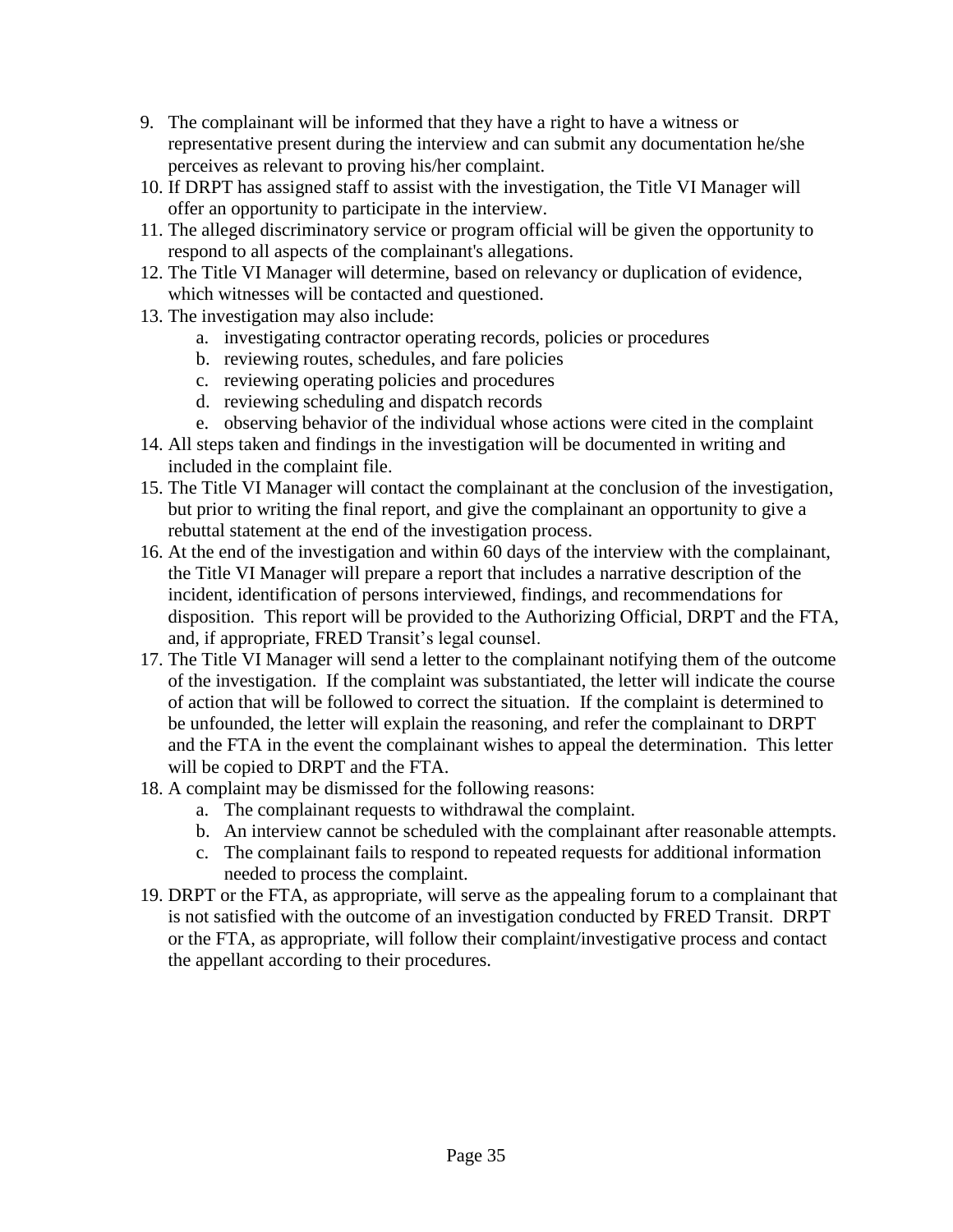## **TÍTULO VI PROCEDIMIENTOS DE QUEJA**

1. Cualquier persona, grupo de personas o entidad que crea que ha sido objeto de discriminación por motivos de raza, color u origen nacional puede presentar una queja por escrito ante el Administrador del Título VI. La queja debe ser presentada de la siguiente manera:

a. Una queja formal se debe presentar dentro de los 180 días calendario posteriores a la supuesta ocurrencia.

b. La queja debe ser por escrito y firmada por el demandante(s) o un representante del demandante.

c. En el caso en que un demandante no pueda o no pueda proporcionar una declaración por escrito, se puede presentar una queja verbal de discriminación ante el Administrador del Título VI. En estas circunstancias, se entrevistará al denunciante y el Administrador del Título VI ayudará al demandante a convertir las acusaciones verbales en redacción.

2. La queja debe incluir:

 a. el nombre, la dirección y la información de contacto del demandante, (es decir, número de teléfono, dirección de correo electrónico, etc.)

b. la(s) fecha(s) del presunto acto de discriminación (si hay varios días, incluya la fecha en que el demandante(s) tomó conocimiento de la presunta discriminación y la fecha en que se suspendió la supuesta discriminación o la última instancia).

c. una descripción del presunto acto de discriminación

d. la(s) ubicación(es) del presunto acto de discriminación (incluya el número de vehículo si corresponde)

e. una explicación de por qué el demandante cree que el acto ha sido discriminatorio en función de la raza, el color y el origen nacional

f. si se conocen, los nombres y / o los títulos de trabajo de aquellos individuos percibidos como partes en el incidente

g. información de contacto para cualquier testigo

h. indicación de cualquier actividad de queja relacionada (por ejemplo, si la queja también fue presentada a DRPT o FTA).

3. La queja debe ser presentada al Gerente de VIED Transit Title VI en 1400 Jefferson Davis Highway o en [rcreed@fredericksburgva.gov.](mailto:rcreed@fredericksburgva.gov)

4. Las quejas presentadas a cualquier empleado de FRED Transit serán enviadas inmediatamente al Administrador del Título VI.

5. Una vez que se recibe la queja, la revisaremos para determinar si nuestra oficina tiene jurisdicción.

6. Tras la aceptación de la queja, el Administrador del Título VI inmediatamente:

a. notificar a DRPT y al FTA (a más tardar 3 días hábiles desde la recepción)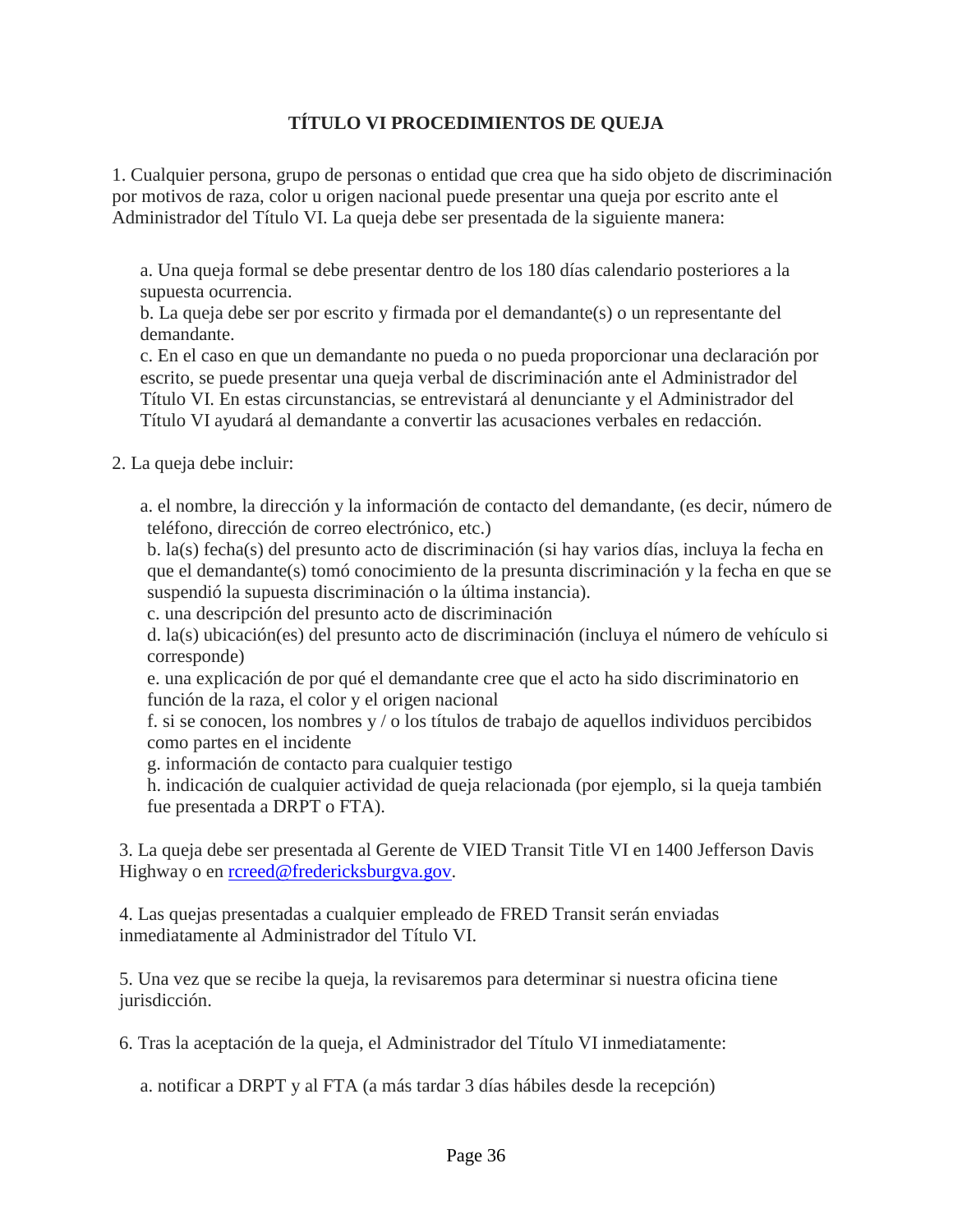segundo. notificar al oficial autorizador de tránsito de FRED b. asegúrese de que la queja se ingrese en la base de datos de quejas o inicie sesión.

7. Dentro de los 3 días hábiles posteriores a la recepción de la queja, el Gerente del Título VI se comunicará con el demandante para informarle si nuestra oficina investigará la queja.

8. El gerente del Título VI contactará al demandante por teléfono para programar una entrevista.

9. Se le informará al demandante que tiene derecho a que un testigo o representante esté presente durante la entrevista y puede presentar cualquier documentación que perciba como relevante para probar su queja.

10. Si DRPT o el FTA ha asignado personal para ayudar con la investigación, el Gerente del Título VI ofrecerá la oportunidad de participar en la entrevista.

11. El supuesto servicio discriminatorio o funcionario del programa tendrá la oportunidad de responder a todos los aspectos de las alegaciones del demandante.

12. El Gerente del Título VI determinará, según la relevancia o la duplicación de la evidencia, qué testigos serán contactados y cuestionados.

13. La investigación también puede incluir:

a. investigar los registros operativos, políticas o procedimientos de los contratistas segundo. revisar rutas, horarios y políticas de tarifas

b. revisar las políticas y procedimientos operativos

c. revisar los registros de programación y despacho

d. observar el comportamiento del individuo cuyas acciones fueron citadas en la queja.

14. Todos los pasos y conclusiones de la investigación se documentarán por escrito y se incluirán en el archivo de la queja.

15. El gerente del Título VI se pondrá en contacto con el demandante al finalizar la investigación, pero antes de escribir el informe final, y le dará al demandante la oportunidad de dar una declaración de refutación al final del proceso de investigación.

16. Al final de la investigación y dentro de los 60 días de la entrevista con el demandante, el Gerente del Título VI preparará un informe que incluye una descripción narrativa del incidente, identificación de las personas entrevistadas, hallazgos y recomendaciones para la disposición. Este informe se proporcionará al Funcionario Autorizado, DRPT y el FTA, y, si corresponde, al asesor legal de FRED Transit.

17. El Gerente del Título VI enviará una carta al demandante notificándole el resultado de la investigación. Si la queja fue corroborada, la carta indicará el curso de acción que se seguirá para corregir la situación. Si se determina que la queja es infundada, la carta explicará el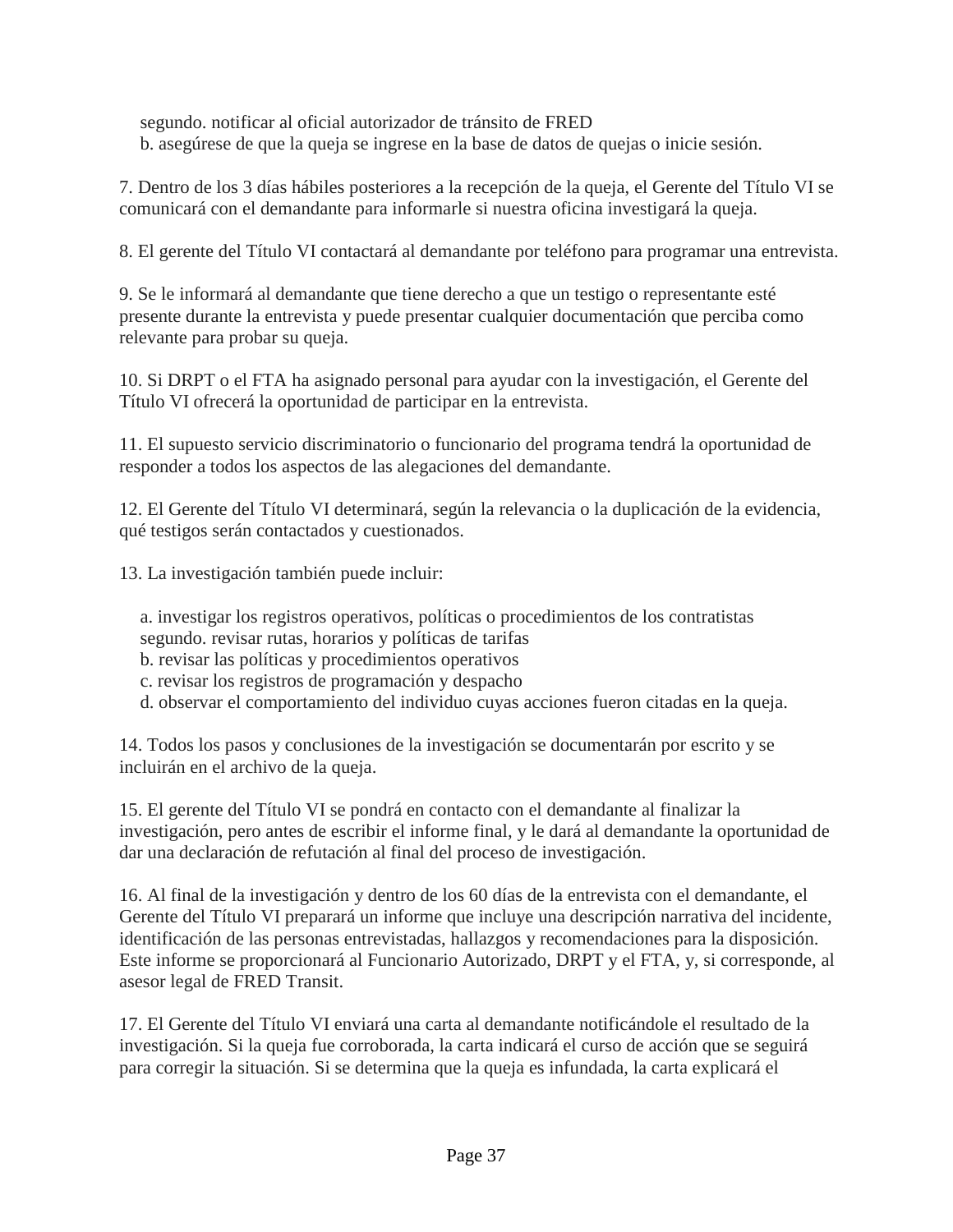razonamiento y remitirá al demandante a DRPT y al FTA en caso de que el demandante desee apelar la determinación. Esta carta será copiada a DRPT y al FTA.

18. Una queja puede ser desestimada por las siguientes razones:

a. El demandante solicita retirar la queja.

b. No se puede programar una entrevista con el demandante después de intentos razonables.

c. El demandante no responde a las solicitudes repetidas de información adicional necesaria para procesar la queja.

19. El DRPT o el FTA, según corresponda, servirá como el foro de apelación para un demandante que no está satisfecho con el resultado de una investigación realizada por FRED Transit. DRPT o el FTA, según corresponda, seguirán su proceso de queja / investigación y se comunicarán con el apelante de acuerdo con sus procedimientos.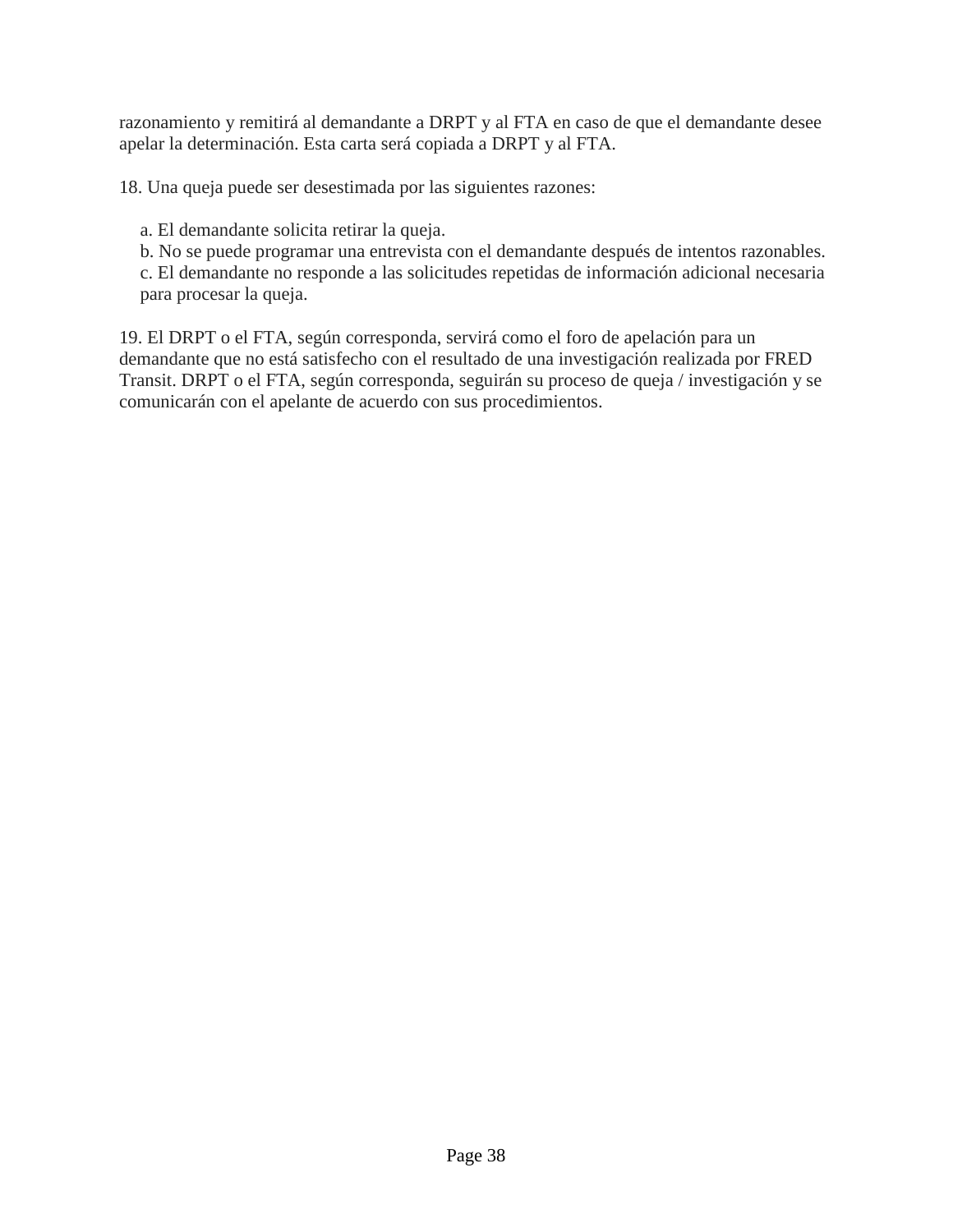## **APPENDIX C**

# **Investigations, Lawsuits and Complaints Summary Log**

|                   | <b>Date</b><br>(Month, Day,<br>Year) | <b>Summary</b><br>(include basis of<br>complaint: race,<br>color, or national<br>origin) | <b>Status</b> | <b>Action(s) Taken</b> |
|-------------------|--------------------------------------|------------------------------------------------------------------------------------------|---------------|------------------------|
| Investigations    |                                      |                                                                                          |               |                        |
| 1.                |                                      |                                                                                          |               |                        |
| 2.                |                                      |                                                                                          |               |                        |
| <b>Lawsuits</b>   |                                      |                                                                                          |               |                        |
| 1.                |                                      |                                                                                          |               |                        |
| 2.                |                                      |                                                                                          |               |                        |
| <b>Complaints</b> |                                      |                                                                                          |               |                        |
| 1.                |                                      |                                                                                          |               |                        |
| 2.                |                                      |                                                                                          |               |                        |

**No Title VI complaints or lawsuits were filed in FY2015, FY2016 or FY 2017; no FTA, DRPT or other investigations were undertaken.**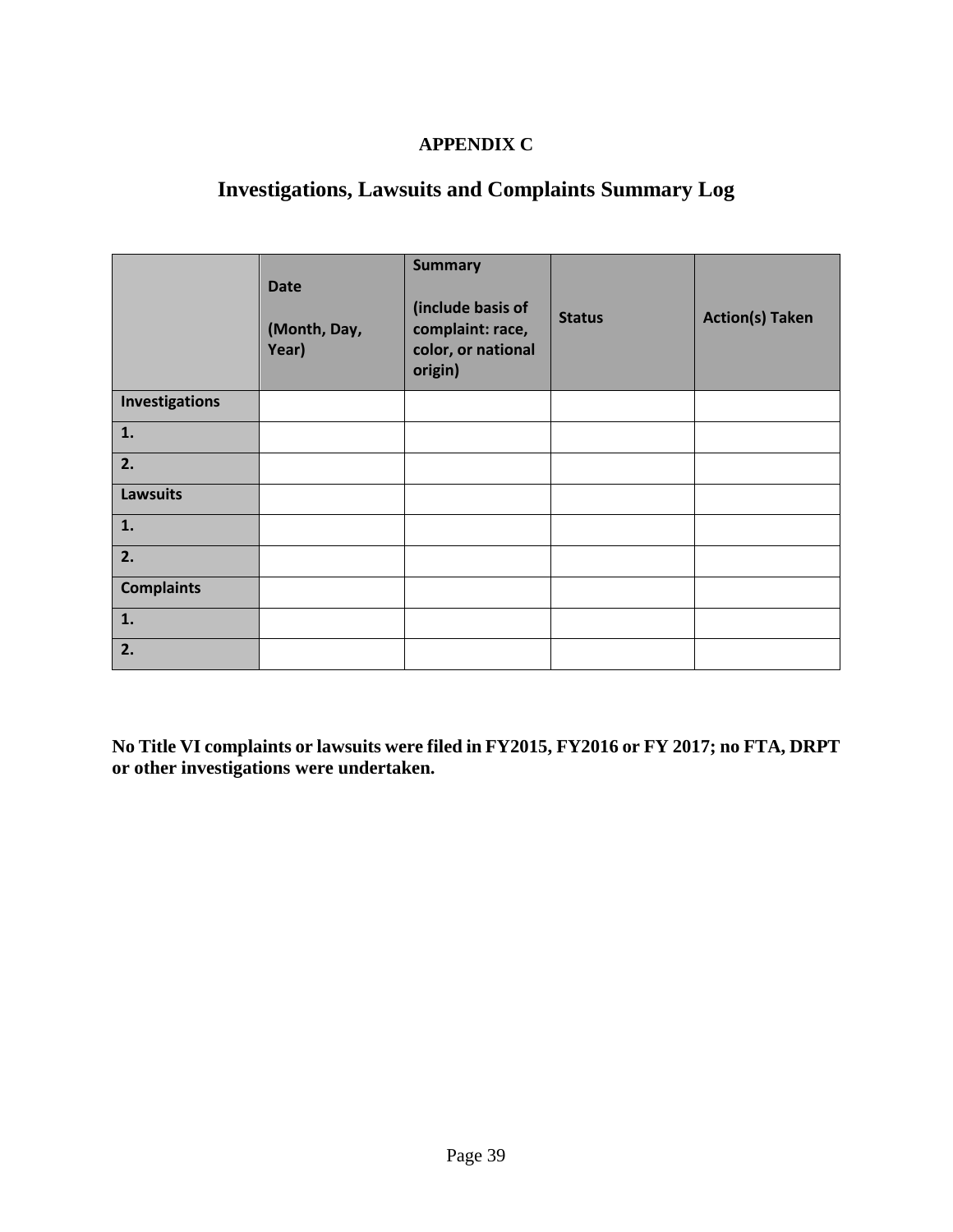## **APPENDIX D**

## **Summary of Outreach Efforts**

FRED Transit outreach efforts include the following types of activities, most of which are directed at all citizens in the Region and not just towards minority or LEP segments of the population.

- Publishing FRED's Title VI, DBE and EEO plans, policies and programs in the local general circulation newspaper (The Free Lance-Star) so that citizens are aware of their existence and whom to contact at FRED for further information or to lodge complaints.
- Briefing Public Transit Advisory Board (PTAB) members on these programs. PTAB members represent local jurisdictions, businesses, academic institutions, organizations, the disabled community and the general public, and are in a position to disseminate information about and register concerns about FRED policies and programs.
- Posting Title VI and other nondiscrimination policies, plans and programs at FRED facilities and on buses and on the FRED website, www.rideFRED.com.
- Making certain that all contracts and procurements contain the appropriate sections describing FRED's policies, plans and programs relating to Title VI and other nondiscrimination requirements.
- Scheduling briefings about FRED services for various organizations and institutions such as apartment complexes, schools, churches, businesses, and civic organizations.

FRED Transit's public participation policies and procedures for fare, route and schedule changes are shown below. Also shown as Appendix D.3 is a Memorandum of Understanding between FRED Transit and the Fredericksburg Area Metropolitan Planning Organization (FAMPO) through which FRED Transit uses FAMPO's approved Public Participation Plan for all regional planning related undertakings.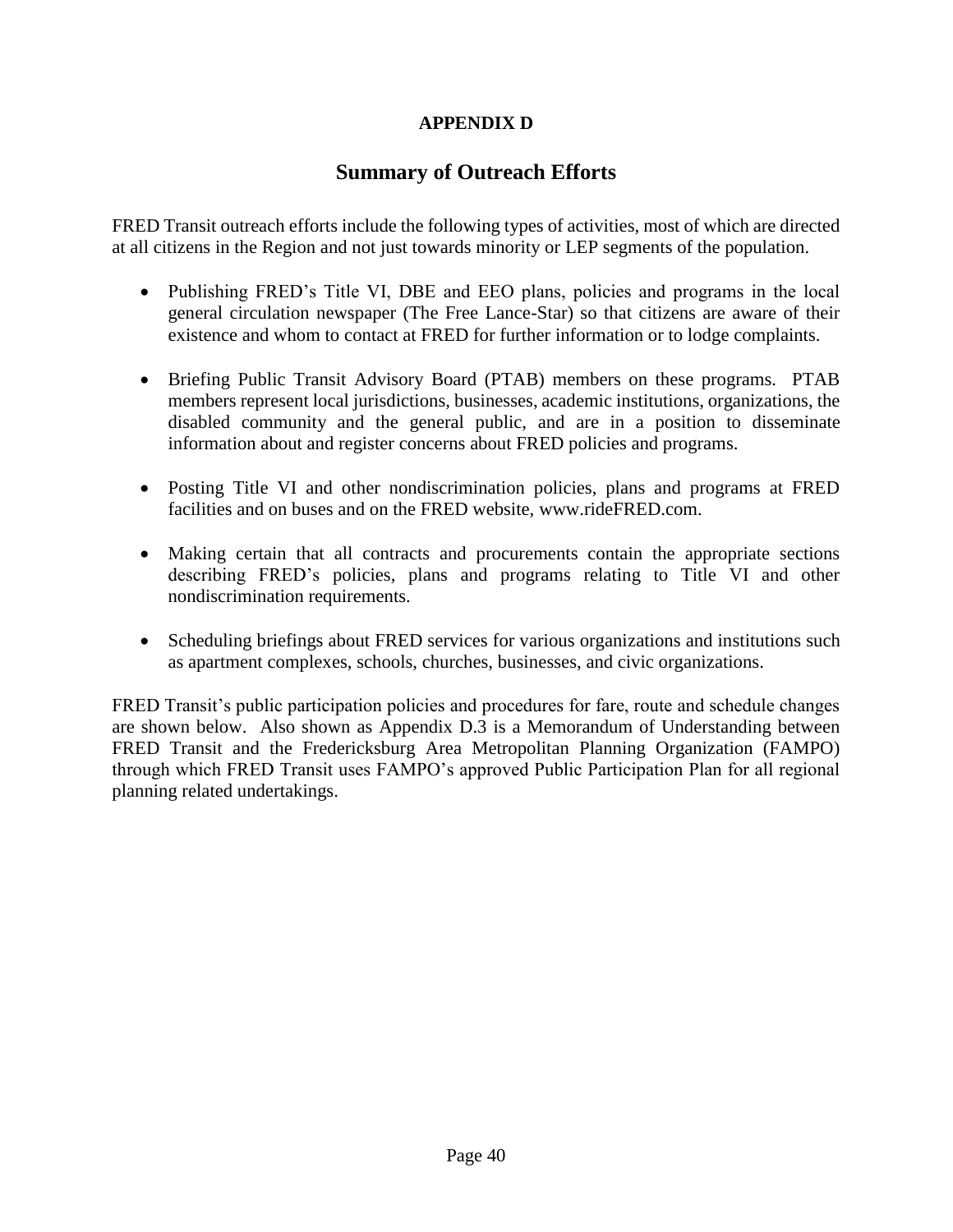## **APPENDIX D.1**

## **FRED Transit Public Notice and Participation Policy for Proposed Fare and Service Changes**

## **FREDERICKSBURG REGIONAL TRANSIT**

## **POLICY**

#### Purpose

This document describes the process by which FREDericksburg Regional Transit (FRED) will consider and implement fare and service changes.

## **Policy**

It is FRED's policy to review fare levels and service offerings periodically and/or upon request to make certain that FRED is fulfilling its mission to provide safe, economical and reliable transit services that contribute to the economic and social development of the Fredericksburg Region. In making any changes, FRED will give ample opportunity to the public to provide comment on any changes in fares and/or levels of service. Reviews of fares and services will be conducted annually and will be coordinated with the Public Transit Advisory Board. In proposing fare and service changes, FRED will adhere to all rules and regulations applicable under Title VI of the Civil Rights Act, including implementing the language assistance plan, under which FRED is committed to operate its programs and services without regard to race, color, and national origin.

#### Fares

A fare increase is defined as:

- Any change to an existing, established fare rate or fare type applicable to regular deviated fixed route service that results in a higher fare rate than is currently in effect.
- The establishment of a new deviated fixed route service that would charge fares that are higher than the existing, established fare rate or fare type that is currently in effect for other deviated fixed route services.
- The conversion of experimental or demonstration fare rates or types into permanent fare rates or types that have the effect described in the two bullets above.

#### Services

A service change is defined as the implementation of a new, regular deviated fixed route service or new limited special purpose services (e.g., limited stop commuter rail feeder services); or a significant reduction in transit service. A significant reduction in transit service is defined as:

The elimination of a transit route.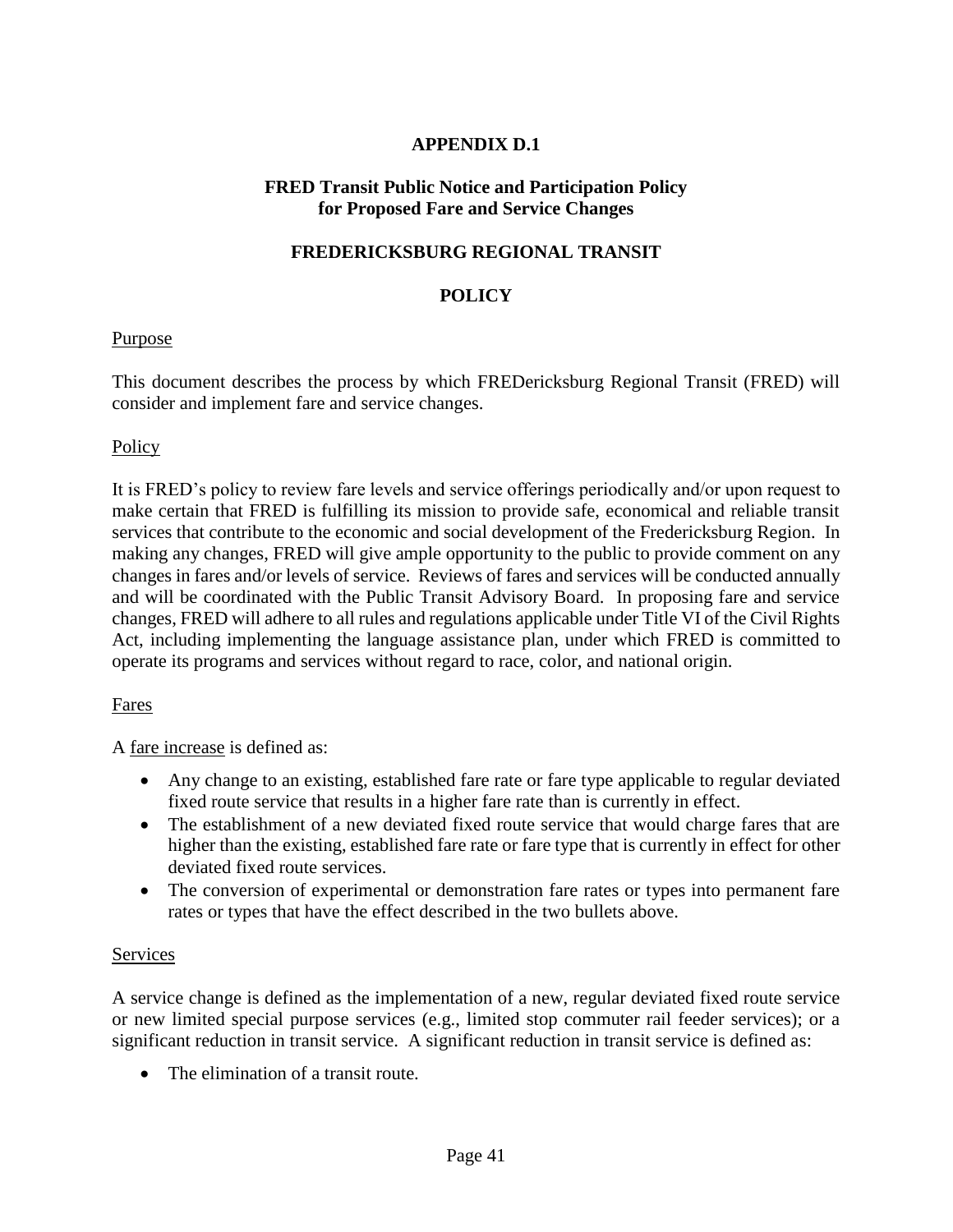- A reduction of 25% or more in the revenue vehicle miles operated on an existing transit route.
- Any change in service level, routing or structure that is expected to result in a 25% or more decline in ridership.

## Solicitation and Consideration of Public Comment

FRED will solicit and consider public comments prior to implementing fare increases or service reductions as defined above.

The solicitation of public comment will – at a minimum – include the opportunity to provide written comments. FRED may, at its discretion, also hold public hearings to provide additional opportunities for public comment.

At least thirty (30) days prior to the proposed implementation date for any fare increase or significant service decrease, FRED will publish the details of the proposed changes in general circulation newspapers in affected jurisdictions, on the city of Fredericksburg's website and on the FRED website. Notices will also be posted on all buses, FRED Central and in selected public places (e.g., libraries).

All notices of proposed changes will include a description of the proposed changes, the proposed effective date(s) of the changes, and the method(s) by which the public may comment. When proposing fare and services changes noted above, FRED will always request public comments in writing and may, at its sole discretion, hold public hearings.

- For written comments, FRED will allow a minimum of 30 days (with a goal of 45 days) from the date of the public notice prior to implementing any change.
- For public hearings, FRED will schedule any such hearings within two weeks of the date of the public notice; when scheduling public hearings, FRED will also provide the public with the opportunity to submit written comments as described above. Public hearings will be held in the jurisdictions most directly affected by proposed changes in fares and services. For system-wide changes, public hearings will be held in a central location or in multiple locations at FRED's discretion.

For its information, FRED will provide the Public Transit Advisory Board (PTAB -- on which all funding jurisdictions are represented) a summary of written comments received in response to the solicitation process, a summary of testimony delivered at any public hearings and a summary of any other comments received from the public or funding jurisdictions.

Final determinations relating to fare increases will be made by the City of Fredericksburg, taking into consideration comments received from the public and funding jurisdictions as well as the views of the PTAB. Final determinations about service changes will be made jointly by the City of Fredericksburg and the jurisdiction funding the local share of the service.

Once final decisions have been made about fare and service changes and their effective dates, the public will be informed through news releases, website postings, postings on buses and in FRED Central and in selected public buildings.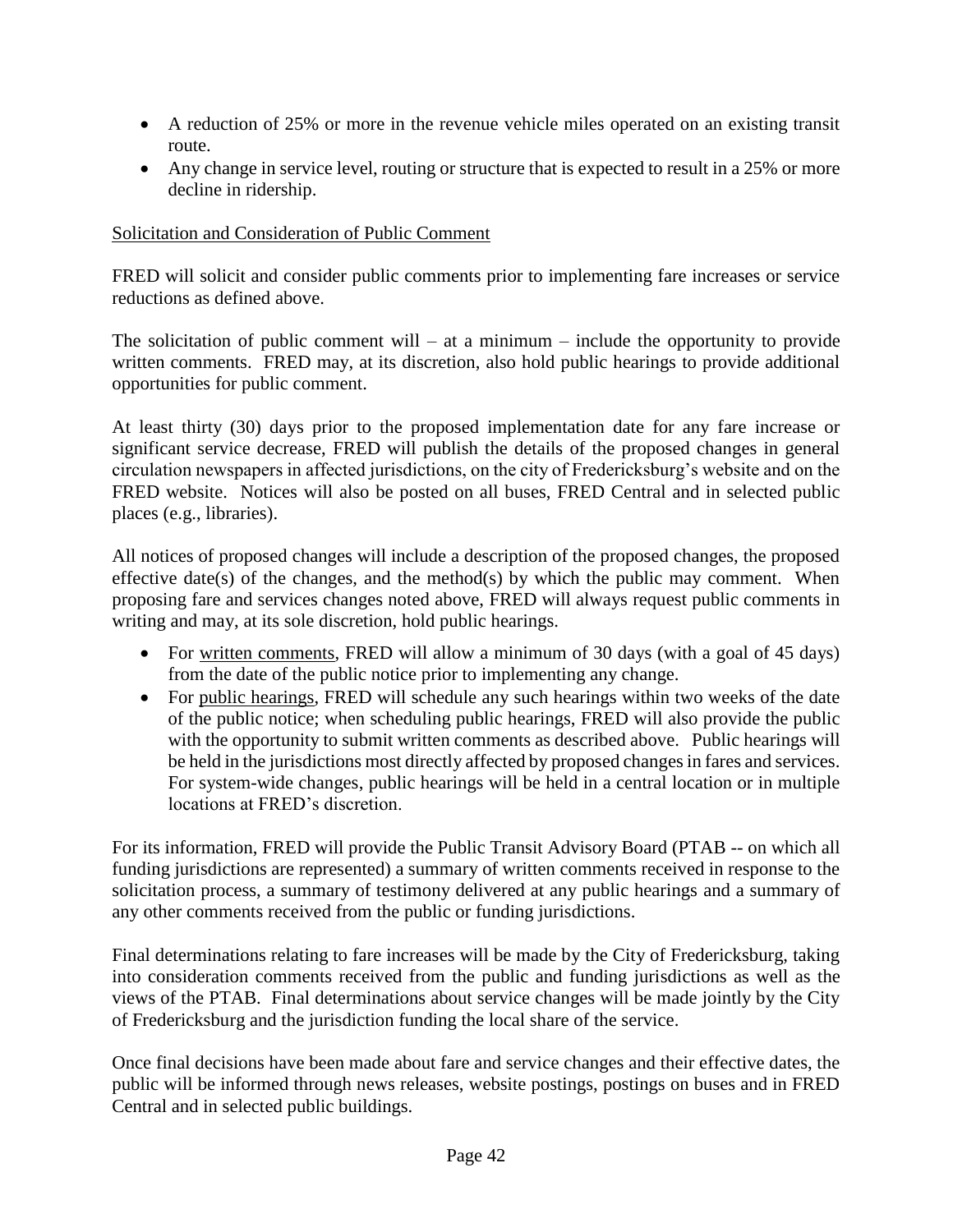## **APPENDIX D.2**

## **FRED Transit Public Notice and Participation Policy for Proposed Schedule and Route Changes**

Purpose: To establish policies and procedures for amending FRED service schedules and routes and related internal and external documentation and information.

**Policy** 

FRED develops its service schedules and routes to accommodate the needs of its customers and the requests of its public and private partners. Routes and schedules are also designed to reflect FRED's role as a regional system, providing customers a means to travel to key locations throughout the area via coordinated transfers at designated bus stops. FRED's schedules are further designed to reflect realistic drive times over each of its routes, although conditions on public highways vary from day to day, sometimes making it difficult to adhere to published schedules.

The FRED service area is dynamic, experiencing rapid population growth, commercial and residential development and roadway construction. Consequently, it is to be expected that FRED will need to adjust its routes and schedules to accommodate the many changes taking place in the service area.

It is FRED's policy to conduct a comprehensive review and, as necessary, to adjust its routes and schedules annually. Typically, that annual review will be scheduled for July, prior to FRED's submission of proposed budgets to the City and other public and private sector partners. The annual review will be shared with the Public Transportation Advisory Board.

In considering potential changes to routes and schedules, FRED will adhere to all rules and regulations under Title VI of the Civil Rights Act, including implementing the language assistance plan, under which FRED is committed to operate its programs and services without regard to race, color, and national origin.

Adjustments to individual routes and schedules may take place whenever the need arises (e.g., when a new roadway opens; when a partner provides financial support for a new route or for more frequent service). Minor and repeated adjustments to schedules and routes over the course of a year are to be avoided, as this can confuse customers and increase costs without resulting in significant benefits.

The primary responsibility for conducting the annual review rests with the Operations Manager, assisted by the Lead Supervisor, who will prepare a memorandum to the Transit Director listing all proposed amendments. All amendments to routes and schedules must be approved in writing by the Transit Manager.

When schedule and route changes are made, it is critical to make certain that all aspects of FRED operations relating to such changes are adjusted accordingly and fully coordinated. The following checklist should be used to ensure that coordination takes place: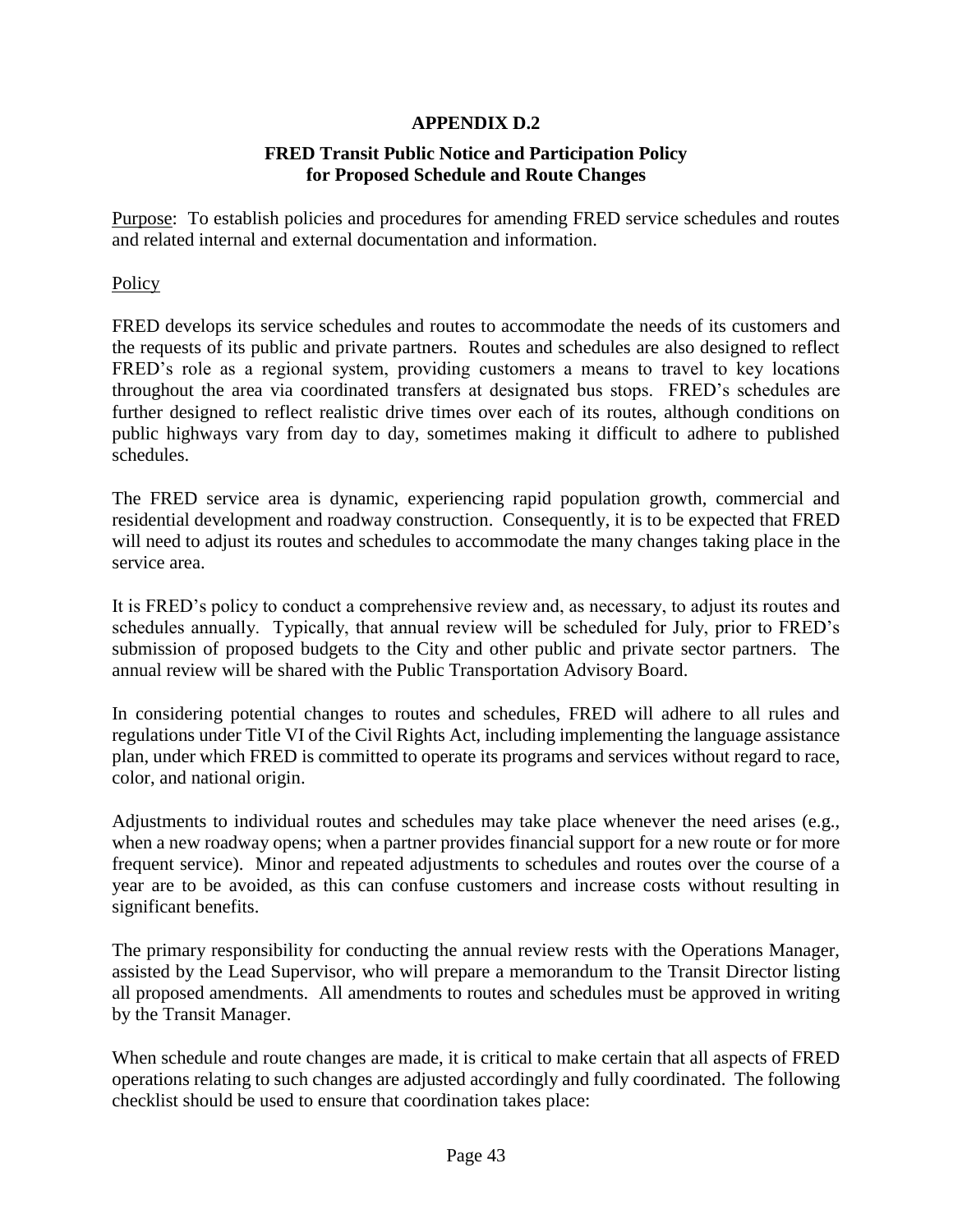Public notice of proposed changes at least two months in advance

In buses In FRED Central To City Hall To affected jurisdictions In the Free Lance-Star To PTAB On rideFRED.com

## Hard copies of affected routes and schedules

Make adjustments Order copies from the printer Distribute to distribution points

Bus stops and shelters

Remove, relocate, add as required Update electronic bus stop inventory Place new schedules at stops and shelters as required Make adjustments to on-line information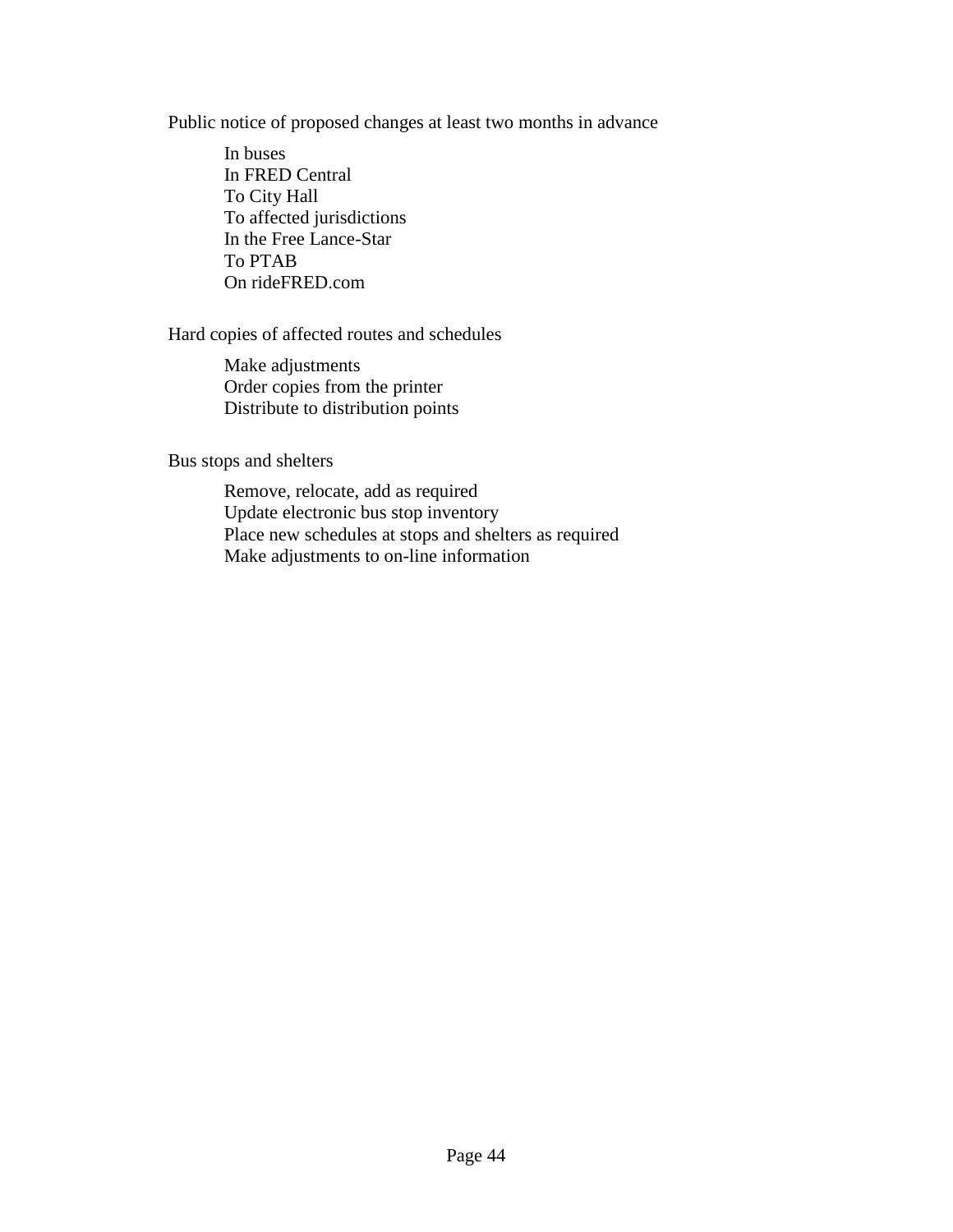## **APPENDIX D.3**

#### **Memorandum of Understanding between FRED Transit and Fredericksburg Area Metropolitan Planning Organization regarding Public Participation**

#### **MEMORANDUM OF UNDERSTANDING**

#### **BETWEEN**

# **FREDERICKSBURG AREA METROPOLITAN PLANNING ORGANIZATION AND FREDERICKSBURG REGIONAL TRANSIT**

#### **REGARDING**

## **PUBLIC PARTICIPATION IN TRANSIT PLANNING PROCESS**

#### PURPOSE

The purpose of this Memorandum of Understanding (MOU) is to describe the process by which the Fredericksburg Area Metropolitan Planning Organization (FAMPO) and FREDericksburg Regional Transit (FRED) will cooperate to ensure that the public has ample knowledge about and opportunity to comment on transit-related aspects of the Transportation Improvement Plan (TIP), the Program of Projects (POP), the Six-Year Transportation Improvement Plan (STIP), and the Long-Range Transportation Plan (LRTP).

#### BACKGROUND

FAMPO is the metropolitan planning organization organized under Federal law (TEA-21) responsible for transportation planning and approval of Federally funded transportation projects in the region. The region includes the City of Fredericksburg and the counties of Stafford and Spotsylvania. FAMPO's Public Participation Plan (PPP), updated and amended in June 2010 describes the procedures FAMPO uses to inform the public about plans for transportation projects in the region and solicit comment from the public on those plans.

FRED is a department of the City of Fredericksburg and provides regular route (with route deviations) service in the City of Fredericksburg and the counties of Spotsylvania, Stafford, Caroline and King George. FRED receives Federal and Commonwealth of Virginia financial assistance for these services under a variety of programs. FRED projects are included in the various transportation plans and programs of projects developed by FAMPO. FRED is a member of the FAMPO Technical Committee, which – under the guidance of FAMPO staff – develops the region's TIPs and POPs and makes recommendations to the FAMPO Policy Committee.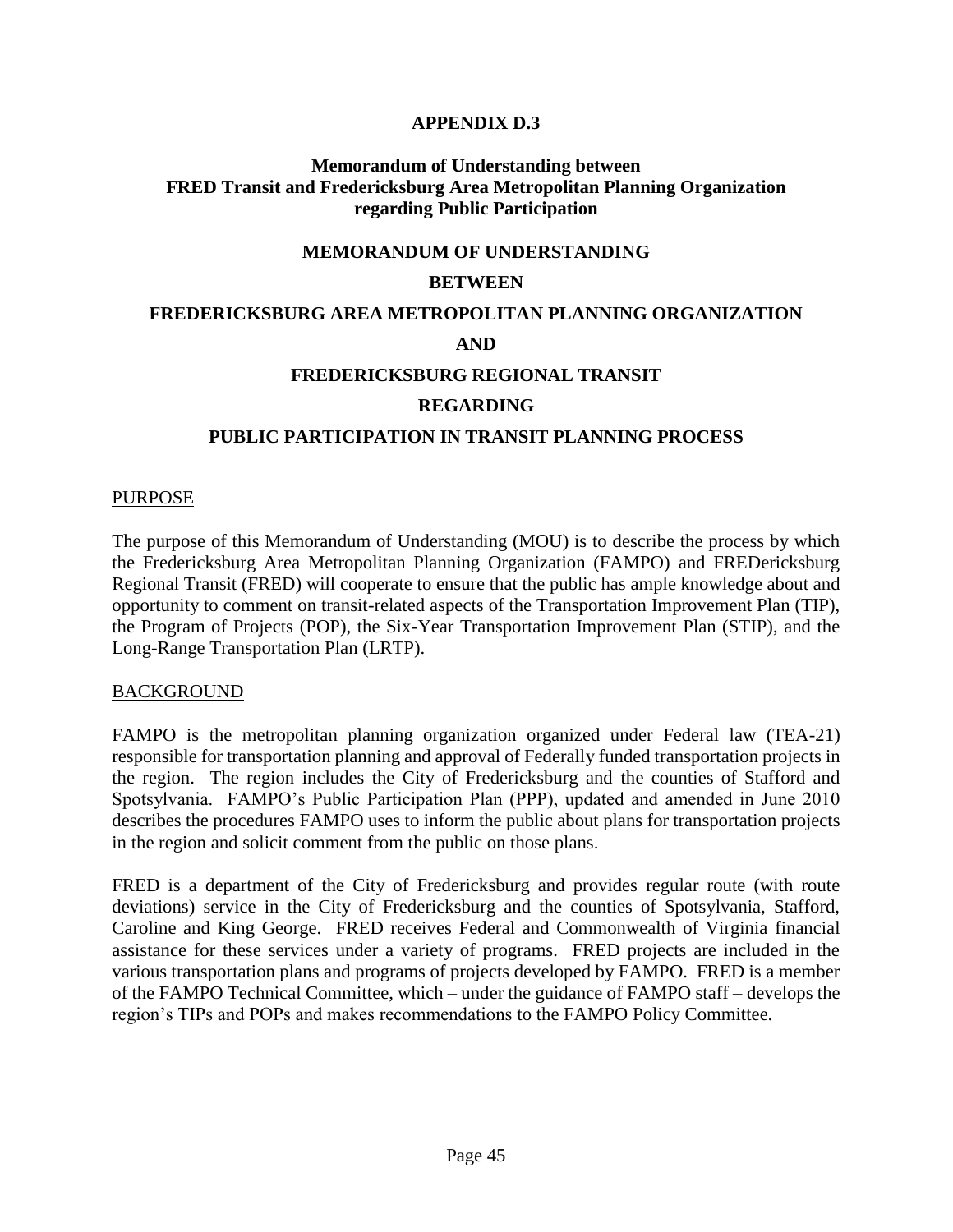## OBTAINING PUBLIC INPUT ON TRANSIT-RELATED PROJECTS

FAMPO and FRED are committed to providing the region's citizens with ample opportunity to learn about and comment on transit-related plans and projects. To that end, FAMPO has developed a PPP that is fully compliant with the letter and spirit of 49 USC Chapter 53, Section 5303.

Rather than develop a separate PPP, FRED will use FAMPO's PPP and good offices to ensure that citizens have a full opportunity to comment on FRED's and other transit-related plans in the region.

To make certain that all FRED transit-related plans and projects are reflected in the region's TIPs, LRTPs and other relevant planning documents, FRED will participate actively in the development of those documents through its participation on the FAMPO Technical Committee. FRED will work with FAMPO to ensure that all Federally funded projects are accurately reported with respect to their scope and funding.

In its PPP process, FAMPO will make certain that all Federally funded projects relating to transit service will be incorporated into TIPS, LRTPs and related planning documents, and will be included in outreach efforts including, as appropriate, public notices, workshops, public hearings, comment periods, websites, emails, surveys, media relations, and the use of committees and workgroups to which citizens may be appointed. Such efforts will include sufficient detail to permit the public to understand the nature of and funding for all transit-related projects. FAMPO also agrees to keep current its PPP and to make any amendments that might be required by Federal law and regulation.

#### AMENDMENT AND TERM OF THE MEMORANDUM OF UNDERSTANDING

This MOU will remain in effect until such time as either FAMPO or FRED desires to terminate it, on not less than sixty (60) day notice. This MOU may be amended at any time by the mutual consent of FAMPO and FRED.

For FAMPO For FRED

\_\_\_\_\_\_\_/s/\_\_\_\_\_\_\_\_\_\_\_\_\_\_\_\_\_\_\_\_\_ \_\_\_\_\_\_\_\_/s/\_\_\_\_\_\_\_\_\_\_\_\_\_\_\_\_\_\_\_\_\_

Lloyd Robinson Wendy L. Kimball

FAMPO Administrator Director, Public Transit (FRED)

\_\_\_August 8, 2011\_\_\_\_\_\_\_\_\_\_\_\_\_\_\_

Date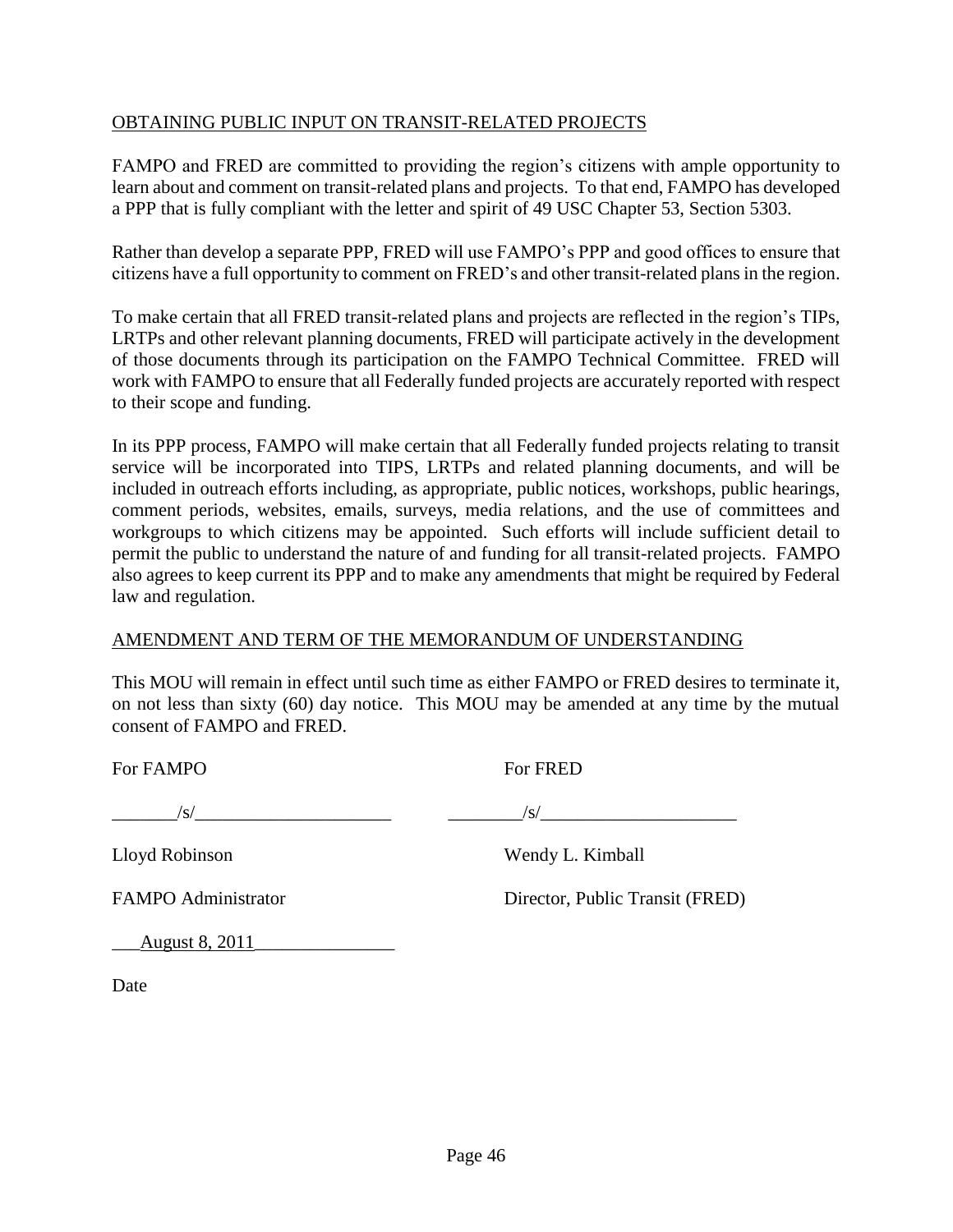## **APPENDIX E**

# **Table – Minority Representation on the Public Transit Advisory Board**

|                                                          | Caucasian | Latino | <b>African</b><br>American | <b>Asian</b><br>American | <b>Native</b><br>American |
|----------------------------------------------------------|-----------|--------|----------------------------|--------------------------|---------------------------|
| % of<br><b>Population</b>                                | 61.5%     | 9.4%   | 18%                        | 2.7%                     | $>1\%$                    |
| <b>Public Transit</b><br><b>Advisory</b><br><b>Board</b> | 88.5%     | 0%     | 12.5%                      | 0%                       | 0%                        |

Source: Derived from 2016 Census Demographic Profile Data and FRED Transit PTAB Data for 2017.